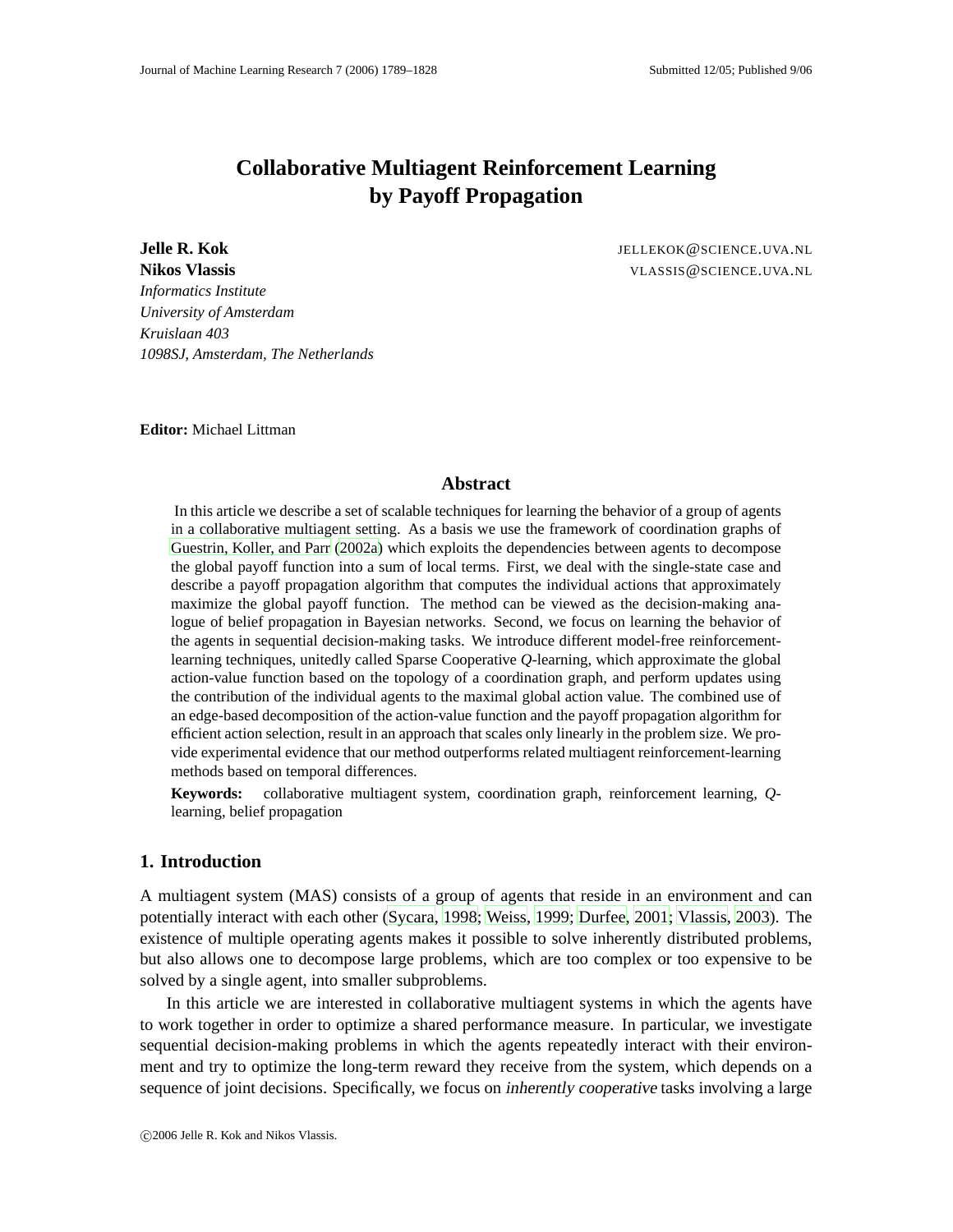group of agents in which the success of the team is measured by the specific combination of actions of the agents [\(Parker](#page-37-0), [2002](#page-37-0)). This is different from other approaches that assume implicit coordination through either the observed state variables [\(Tan](#page-38-3), [1993;](#page-38-3) [Dutta et al.](#page-36-2), [2005\)](#page-36-2), or reward structure [\(Becker et al.](#page-35-0), [2003\)](#page-35-0). We concentrate on model-free learning techniques in which the agents do not have access to the transition or reward model. Example application domains include network routing [\(Boyan and Littman](#page-36-3), [1994](#page-36-3); [Dutta et al., 2005\)](#page-36-2), sensor networks [\(Lesser et al.](#page-37-1), [2003](#page-37-1); [Modi et al.](#page-37-2), [2005\)](#page-37-2), but also robotic teams, for example, exploration and mapping [\(Burgard et al., 2000\)](#page-36-4), motion coordination [\(Arai et al., 2002](#page-35-1)) and RoboCup [\(Kitano et al., 1995](#page-37-3); [Kok et al.](#page-37-4), [2005](#page-37-4)).

Existing learning techniques have been proved successful in learning the behavior of a single agent in stochastic environments [\(Tesauro](#page-38-4), [1995;](#page-38-4) [Crites and Barto, 1996](#page-36-5); [Ng et al.](#page-37-5), [2004\)](#page-37-5). However, the presence of multiple learning agents in the same environment complicates matters. First of all, the action space scales exponentially with the number of agents. This makes it infeasible to apply standard single-agent techniques in which an action value, representing expected future reward, is stored for every possible state-action combination. An alternative approach would be to decompose the action value among the different agents and update them independently. However, the fact that the behavior of one agent now influences the outcome of the individually selected actions of the other agents results in a dynamic environment and possibly compromises convergence. Other difficulties, which are outside the focus of this article, appear when the different agents receive incomplete and noisy observations of the state space [\(Goldman and Zilberstein, 2004](#page-36-6)), or have a restricted communication bandwidth [\(Pynadath and Tambe, 2002;](#page-38-5) [Goldman and](#page-36-7) Zilberstein, [2003\)](#page-36-7).

For our model representation we will use the collaborative multiagent Markov decision process (collaborative multiagent MDP) model [\(Guestrin](#page-36-8), [2003\)](#page-36-8). In this model each agent selects an individual action in a particular state. Based on the resulting joint action the system transitions to a new state and the agents receive an individual reward. The global reward is the sum of all individual rewards. This approach differs from other multiagent models, for example, multiagent MDPs [\(Boutilier](#page-36-9), [1996\)](#page-36-9) or decentralized MDPs [\(Bernstein et al., 2000](#page-35-2)), in which all agents observe the global reward. In a collaborative MDP, it is still the goal of the agents to optimize the global reward, but the individually received rewards allow for solution techniques that take advantage of the problem structure.

One such solution technique is based on the framework of coordination graphs (CGs) (Guestrin et al., 2002a). This framework exploits that in many problems only a few agents depend on each other and decomposes a coordination problem into a combination of simpler problems. In a CG each node represents an agent and connected agents indicate a local coordination dependency. Each dependency corresponds to a local payoff function which assigns a specific value to every possible action combination of the involved agents. The global payoff function equals the sum of all local payoff functions. To compute the joint action that maximizes the global payoff function, a variable elimination (VE) algorithm can be used [\(Guestrin et al.](#page-36-0), [2002a](#page-36-0)). This algorithm operates by eliminating the agents one by one after performing a local maximization step, and has exponential complexity in the induced tree width (the size of the largest clique generated during the node elimination).

In this article we investigate different distributed learning methods to coordinate the behavior between the agents. The algorithms are distributed in the sense that each agent only needs to communicate with the neighboring agents on which it depends. Our contribution is two-fold. First, we describe a 'payoff propagation' algorithm (max-plus) [\(Vlassis et al.](#page-38-6), [2004;](#page-38-6) [Kok and Vlassis, 2005](#page-37-6)) to find an approximately maximizing joint action for a CG in which all local functions are speci-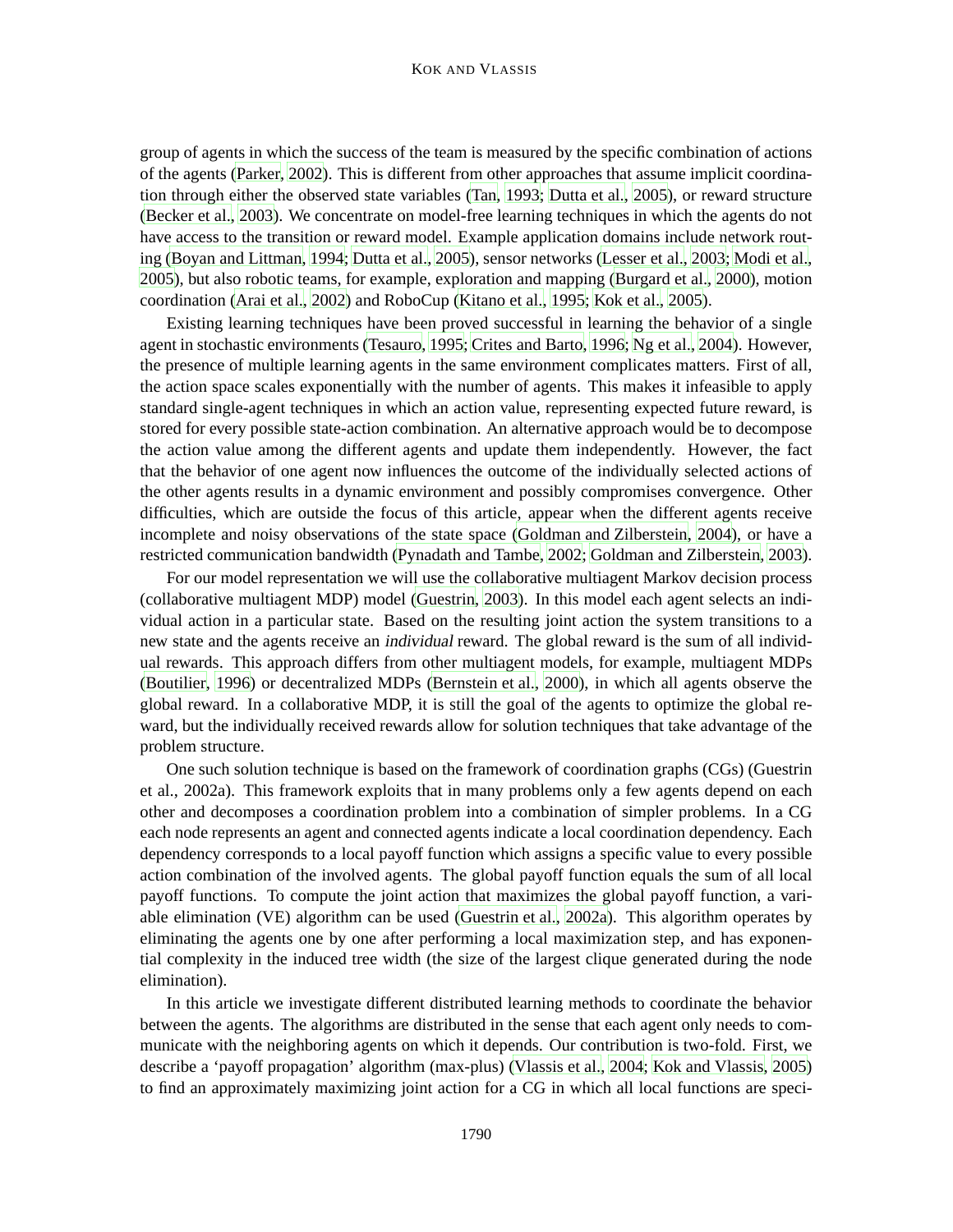fied beforehand. Our algorithm exploits the fact that there is a direct duality between computing the maximum a posteriori configuration in a probabilistic graphical model and finding the optimal joint action in a CG; in both cases we are optimizing over a function that is decomposed in local terms. This allows message-passing algorithms that have been developed for inference in probabilistic graphical models to be directly applicable for action selection in CGs. Max-plus is a popular method of that family. In the context of CG, it can therefore be regarded as an approximate alternative to the exact VE algorithm for multiagent decision making. We experimentally demonstrate that this method, contrary to VE, scales to large groups of agents with many dependencies.

The problem of finding the maximizing joint action in a fixed CG is also related to the work on distributed constraint satisfaction problems (CSPs) in constraint networks [\(Pearl](#page-37-7), [1988\)](#page-37-7). These problems consist of a set of variables which each take a value from a finite, discrete domain. Predefined constraints, which have the values of a subset of all variables as input, specify a cost. The objective is to assign values to these variables such that the total cost is minimized [\(Yokoo and Durfee](#page-39-0), [1991;](#page-39-0) [Dechter](#page-36-10), [2003](#page-36-10)).

As a second contribution, we study sequential decision-making problems in which we learn the behavior of the agents. For this, we apply model-free reinforcement-learning techniques (Bertsekas and Tsitsiklis, 1996; Sutton and Barto, 1998). This problem is different than finding the joint action that maximizes predefined payoff relations, since in this case the payoff relations themselves have to be learned. In our approach, named Sparse Cooperative *Q*-learning [\(Kok and Vlassis, 2004](#page-37-8)), we analyze different decompositions of the global action-value function using CGs. The structure of the used CG is determined beforehand, and reflects the specific problem under study. For a given CG, we investigate both a decomposition in terms of the nodes (or agents), as well as a decomposition in terms of the edges. In the agent-based decomposition the local function of an agent is based on its own action and those of its neighboring agents. In the edge-based decomposition each local function is based on the actions of the two agents forming this edge. Each state is related to a CG with a similar decomposition, but with different values for the local functions. To update the local action-value function for a specific state, we use the contribution of the involved agents to the maximal global action value, which is computed using either the max-plus or VE algorithm. We perform different experiments on problems involving a large group of agents with many dependencies and show that all variants outperform existing temporal-difference based learning techniques in terms of the quality of the extracted policy. Note that in our work we only consider temporal-difference methods; other multiagent reinforcement-learning methods exist that are based, for example, on policy search [\(Peshkin et al., 2000](#page-38-7); [Moallemi and Van Roy](#page-37-9), [2004\)](#page-37-9) or Bayesian approaches [\(Chalkiadakis and Boutilier](#page-36-11), [2003](#page-36-11)).

The remainder of this article is structured as follows. We first review the notion of a CG and the VE algorithm in Section [2.](#page-3-0) Next, in Section [3,](#page-5-0) we discuss our approximate alternative to VE based on the max-plus algorithm and perform experiments on randomly generated graphs. Then, we switch to sequential decision-making problems. First, we review several existing multiagent learning methods in Section [4.](#page-12-0) In Section [5,](#page-17-0) we introduce the different variants of our Sparse Cooperative *Q*-learning method, and give experimental results on several learning problems in Section [6.](#page-22-0) We end with the conclusions in Section [7.](#page-33-0)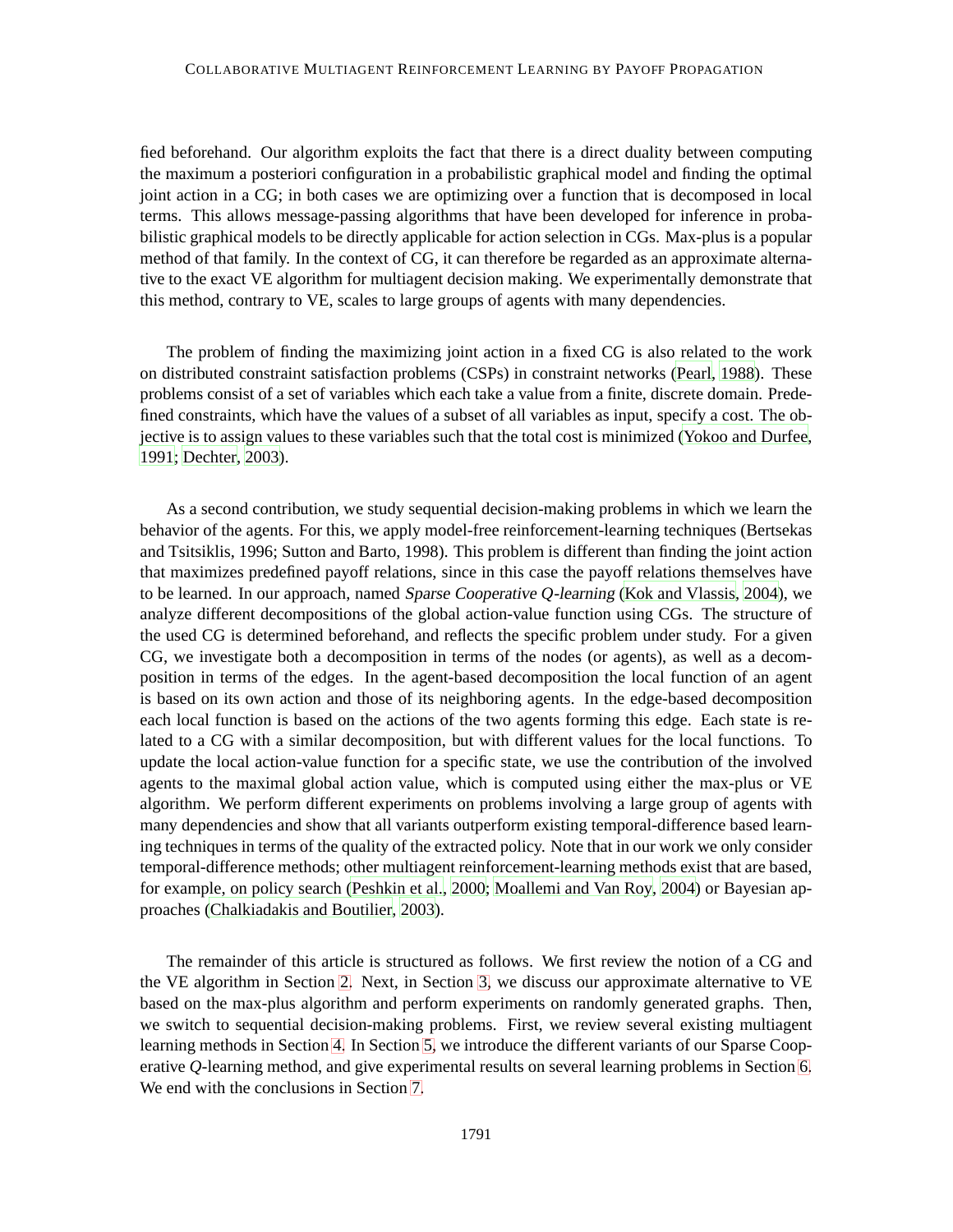# <span id="page-3-0"></span>**2. Coordination Graphs and Variable Elimination**

All agents in a collaborative multiagent system can potentially influence each other. It is therefore important to ensure that the actions selected by the individual agents result in optimal decisions for the group as a whole. This is often referred to as the coordination problem. In this section we review the problem of computing a coordinated action for a group of *n* agents as described by [Guestrin et al.](#page-36-0) [\(2002a](#page-36-0)). Each agent *i* selects an individual action  $a_i$  from its action set  $a_i$  and the resulting joint action  $\mathbf{a} = (a_1, \ldots, a_n)$ , as all other vectors of two or more variables in this article emphasized using a bold notation, generates a payoff  $u(\mathbf{a})$  for the team. The coordination problem is to find the optimal joint action  $\mathbf{a}^*$  that maximizes  $u(\mathbf{a})$ , that is,  $\mathbf{a}^* = \arg \max_{\mathbf{a}} u(\mathbf{a})$ .

We can compute the optimal joint action by enumerating over all possible joint actions and select the one that maximizes  $u(\mathbf{a})$ . However, this approach quickly becomes impractical, as the size of the joint action space  $|A_1 \times \ldots \times A_n|$  grows exponentially with the number of agents *n*. Fortunately, in many problems the action of one agent does not depend on the actions of all other agents, but only on a small subset. For example, in many real-world domains only agents which are spatially close have to coordinate their actions.

The framework of coordination graphs (CGs) [\(Guestrin et al.](#page-36-0), [2002a](#page-36-0)) is a recent approach to exploit these dependencies. This framework assumes the action of an agent *i* only depends on a subset of the other agents,  $j \in \Gamma(i)$ . The global payoff function  $u(\mathbf{a})$  is then decomposed into a linear combination of local payoff functions, as follows,

$$
u(\mathbf{a}) = \sum_{i=1}^{n} f_i(\mathbf{a}_i).
$$
 (1)

Each local payoff function  $f_i$  depends on a subset of all actions,  $\mathbf{a}_i \subseteq \mathbf{a}$ , where  $\mathbf{a}_i = \mathcal{A}_i \times (\times_{j \in \Gamma(i)} \mathcal{A}_j)$ , corresponding to the action of agent *i* and those of the agents on which it depends. This decomposition can be depicted using an undirected graph  $G = (V, E)$  in which each node  $i \in V$  represents an agent and an edge  $(i, j) \in E$  indicates that the corresponding agents have to coordinate their actions, that is,  $i \in \Gamma(i)$  and  $j \in \Gamma(i)$ . The global coordination problem is now replaced by a number of local coordination problems each involving fewer agents.

In the remainder of this article, we will focus on problems with payoff functions including at most two agents. Note that this still allows for complicated coordinated structures since every agent can have multiple pairwise dependency functions. Furthermore, it is possible to generalize the proposed techniques to payoff functions with more than two agents because any arbitrary graph can be converted to a graph with only pairwise inter-agent dependencies [\(Yedidia et al., 2003;](#page-38-8) [Loeliger](#page-37-10), [2004\)](#page-37-10). To accomplish this, a new agent is added for each local function that involves more than two agents. This new agent contains an individual local payoff function that is defined over the combined actions of the involved agents, and returns the corresponding value of the original function. Note that the action space of this newly added agent is exponential in its neighborhood size (which can lead to intractability in the worst case). Furthermore, new pairwise payoff functions have to be defined between each involved agent and the new agent in order to ensure that the action selected by the involved agent corresponds to its part of the (combined) action selected by the new agent.

<span id="page-3-1"></span>Allowing only payoff functions defined over at most two agents, the global payoff function  $u(\mathbf{a})$ can be decomposed as

$$
u(\mathbf{a}) = \sum_{i \in V} f_i(a_i) + \sum_{(i,j) \in E} f_{ij}(a_i, a_j).
$$
 (2)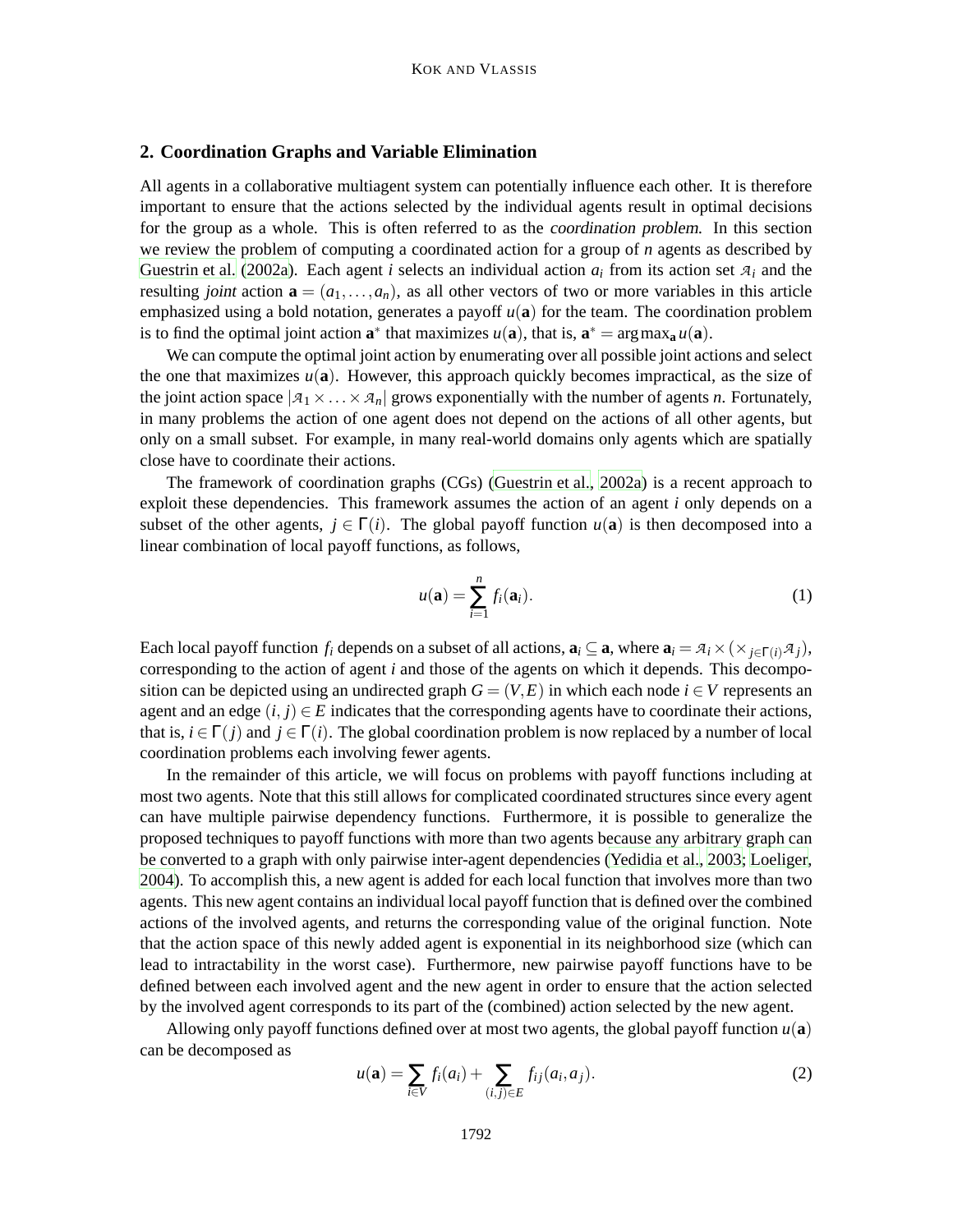

<span id="page-4-1"></span><span id="page-4-0"></span>Figure 1: Example CG with eight agents; an edge represents a coordination dependency.

<span id="page-4-2"></span>

Figure 2: CG corresponding to the decomposition [\(3\)](#page-5-1) before and after eliminating agent 1.

A local payoff function  $f_i(a_i)$  specifies the payoff contribution for the individual action  $a_i$  of agent *i*, and  $f_{ij}$  defines the payoff contribution for pairs of actions  $(a_i, a_j)$  of neighboring agents  $(i, j) \in E$ . Fig. [1](#page-4-0) shows an example CG with 8 agents.

In order to solve the coordination problem and find  $\mathbf{a}^* = \arg \max_{\mathbf{a}} u(\mathbf{a})$  we can apply the variable elimination (VE) algorithm [\(Guestrin et al.](#page-36-0), [2002a](#page-36-0)), which is in essence identical to variable elimination in a Bayesian network [\(Zhang and Poole](#page-39-1), [1996](#page-39-1)). The algorithm eliminates the agents one by one. Before an agent (node) is eliminated, the agent first collects all payoff functions related to its edges. Next, it computes a conditional payoff function which returns the maximal value it is able to contribute to the system for every action combination of its neighbors, and a best-response function (or conditional strategy) which returns the action corresponding to the maximizing value. The conditional payoff function is communicated to one of its neighbors and the agent is eliminated from the graph. Note that when the neighboring agent receives a function including an action of an agent on which it did not depend before, a new coordination dependency is added between these agents. The agents are iteratively eliminated until one agent remains. This agent selects the action that maximizes the final conditional payoff function. This individual action is part of the optimal joint action and the corresponding value equals the desired value max<sub>a</sub>  $u(\mathbf{a})$ . A second pass in the reverse order is then performed in which every agent computes its optimal action based on its conditional strategy and the fixed actions of its neighbors.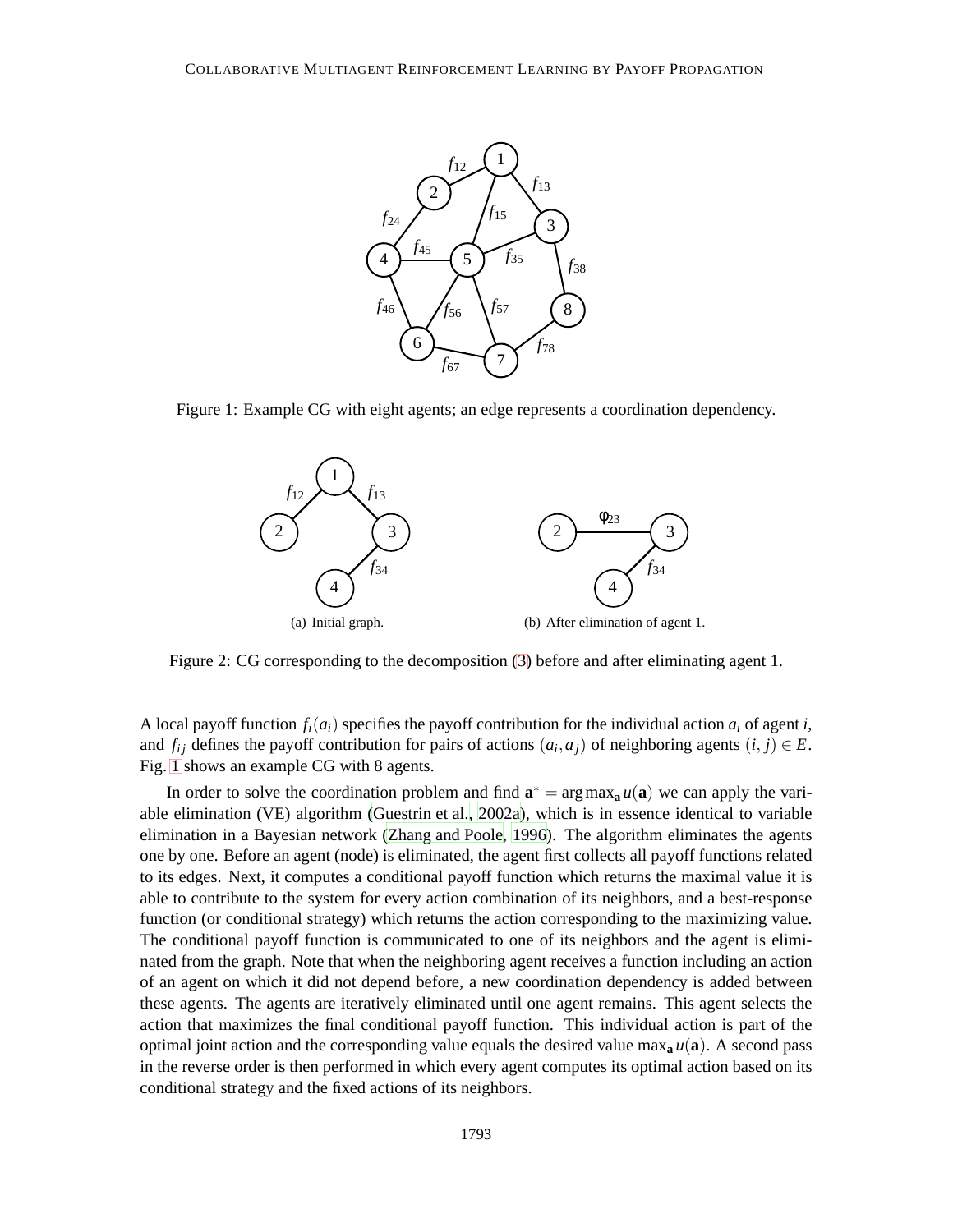We illustrate VE on the decomposition graphically represented in Fig. [2\(a\),](#page-4-1) that is,

<span id="page-5-2"></span><span id="page-5-1"></span>
$$
u(\mathbf{a}) = f_{12}(a_1, a_2) + f_{13}(a_1, a_3) + f_{34}(a_3, a_4),
$$
\n(3)

We first eliminate agent 1. This agent does not depend on the local payoff function  $f_{34}$  and therefore the maximization of  $u(\mathbf{a})$  in [\(3\)](#page-5-1) can be written as

$$
\max_{\mathbf{a}} u(\mathbf{a}) = \max_{a_2, a_3, a_4} \left\{ f_{34}(a_3, a_4) + \max_{a_1} [f_{12}(a_1, a_2) + f_{13}(a_1, a_3)] \right\}.
$$
 (4)

Agent 1 computes a conditional payoff function  $\phi_{23}(a_2,a_3) = \max_{a_1} [f_{12}(a_1,a_2) + f_{13}(a_1,a_3)]$  and the best-response function  $B_1(a_2,a_3) = \arg \max_{a_1} [f_{12}(a_1,a_2) + f_{13}(a_1,a_3)]$  which respectively return the maximal value and the associated best action agent 1 is able to perform given the actions of agent 2 and 3. Since the function  $\phi_{23}(a_2,a_3)$  is independent of agent 1, it is now eliminated from the graph, simplifying [\(4\)](#page-5-2) to  $\max_{a} u(a) = \max_{a_2, a_3, a_4} [f_{34}(a_3, a_4) + \phi_{23}(a_2, a_3)]$ . The elimination of agent 1 induces a new dependency between agent 2 and 3 and thus a change in the graph's topology. This is depicted in Fig. [2\(b\).](#page-4-2) We then eliminate agent 2. Only  $\phi_{23}$  depends on agent 2, so we define  $B_2(a_3) = \arg \max_{a_2} \phi_{23}(a_2, a_3)$  and replace  $\phi_{23}$  by  $\phi_3(a_3) = \max_{a_2} \phi_{23}(a_2, a_3)$  producing

$$
\max_{\mathbf{a}} u(\mathbf{a}) = \max_{a_3, a_4} [f_{34}(a_3, a_4) + \phi_3(a_3)],\tag{5}
$$

which is independent of  $a_2$ . Next, we eliminate agent 3 and replace the functions  $f_{34}$  and  $\phi_3$  resulting in max<sub>a</sub>  $u(\mathbf{a}) = \max_{a_4} \phi_4(a_4)$  with  $\phi_4(a_4) = \max_{a_3} [f_{34}(a_3, a_4) + \phi_3(a_3)]$ . Agent 4 is the last remaining agent and fixes its optimal action  $a_4^* = \arg \max_{a_4} \phi_4(a_4)$ . A second pass in the reverse elimination order is performed in which each agent computes its optimal (unconditional) action from its best-response function and the fixed actions from its neighbors. In our example, agent 3 first selects  $a_3^* = B_3(a_4^*)$ . Similarly, we get  $a_2^* = B_2(a_3^*)$  and  $a_1^* = B_1(a_2^*, a_3^*)$ . When an agent has more than one maximizing best-response action, it selects one randomly, since it always communicates its choice to its neighbors. The described procedure holds for the case of a truly distributed implementation using communication. When communication is restricted, additional common knowledge assumptions are needed such that each agent is able to run a copy of the algorithm [\(Vlassis, 2003](#page-38-2), ch. 4).

The VE algorithm always produces the optimal joint action and does not depend on the elimination order. The execution time of the algorithm, however, does. Computing the optimal order is known to be NP-complete, but good heuristics exist, for example, first eliminating the agent with the minimum number of neighbors (Bertelé and Brioschi, [1972](#page-35-3)). The execution time is exponential in the induced width of the graph (the size of the largest clique computed during node elimination). For densely connected graphs this can scale exponentially in *n*. Furthermore, VE will only produce its final result after the end of the second pass. This is not always appropriate for real-time multiagent systems where decision making must be done under time constraints. In these cases, an anytime algorithm that improves the quality of the solution over time is more appropriate [\(Vlassis et al.](#page-38-6), [2004\)](#page-38-6).

# <span id="page-5-0"></span>**3. Payoff Propagation and the Max-Plus Algorithm**<sup>1</sup>

Although the variable elimination (VE) algorithm is exact, it does not scale well with densely connected graphs. In this section, we introduce the max-plus algorithm as an approximate alternative to VE and compare the two approaches on randomly generated graphs.

<sup>&</sup>lt;sup>1</sup> Section [3](#page-5-0) is largely based on (Kok and Vlassis, 2005).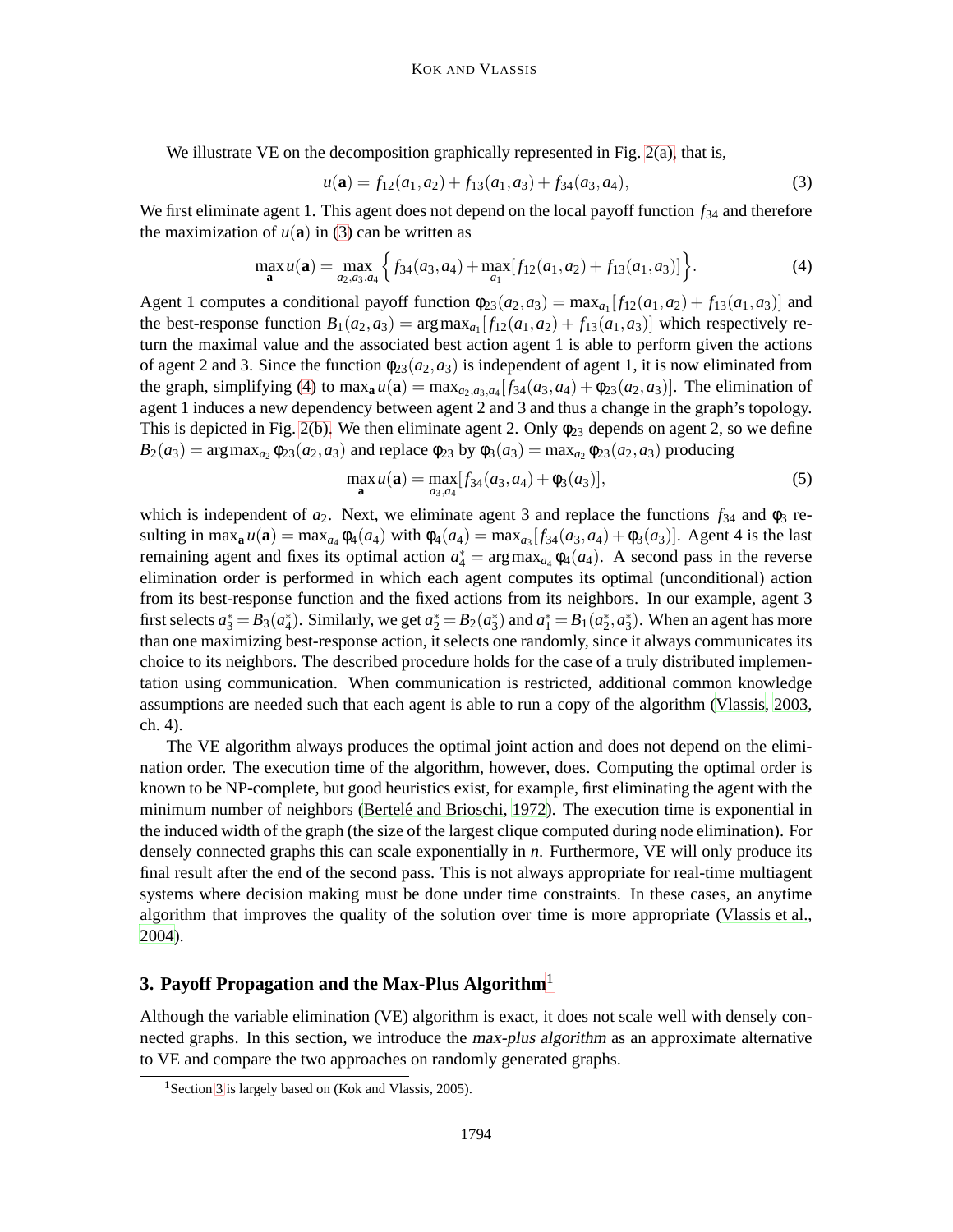

Figure 3: Graphical representation of different messages  $\mu_{ij}$  in a graph with four agents.

#### <span id="page-6-0"></span>**3.1 The Max-Plus Algorithm**

The max-product algorithm [\(Pearl, 1988](#page-37-7); [Yedidia et al., 2003](#page-38-8); [Wainwright et al.](#page-38-9), [2004\)](#page-38-9) is a popular method for computing the maximum <sup>a</sup> posteriori (MAP) configuration in an (unnormalized) undirected graphical model. This method is analogous to the belief propagation or sum-product algorithm [\(Kschischang et al., 2001\)](#page-37-11). It operates by iteratively sending locally optimized messages  $\mu_{ij}(a_i)$  between node *i* and *j* over the corresponding edge in the graph. For tree-structured graphs, the message updates converge to a fixed point after a finite number of iterations [\(Pearl](#page-37-7), [1988](#page-37-7)). After convergence, each node then computes the MAP assignment based on its local incoming messages only.

There is a direct duality between computing the MAP configuration in a probabilistic graphical model and finding the optimal joint action in a CG; in both cases we are optimizing over a function that is decomposed in local terms. This allows message-passing algorithms that have been developed for inference in probabilistic graphical models, to be directly applicable for action selection in CGs. Max-plus is a popular method of that family. In the context of CG, it can therefore be regarded as a 'payoff propagation' technique for multiagent decision making.

Suppose that we have a coordination graph  $G = (V, E)$  with  $|V|$  vertices and  $|E|$  edges. In order to compute the optimal joint action  $a^*$  that maximizes [\(2\)](#page-3-1), each agent *i* (node in *G*) repeatedly sends a message  $\mu_{ij}$  to its neighbors  $j \in \Gamma(i)$ . The message  $\mu_{ij}$  can be regarded as a local payoff function of agent *j* and is defined as

<span id="page-6-1"></span>
$$
\mu_{ij}(a_j) = \max_{a_i} \left\{ f_i(a_i) + f_{ij}(a_i, a_j) + \sum_{k \in \Gamma(i) \setminus j} \mu_{ki}(a_i) \right\} + c_{ij},
$$
\n(6)

where  $\Gamma(i) \setminus j$  represents all neighbors of agent *i* except agent *j*, and  $c_{ij}$  is a normalization value (which can be assumed zero for now). This message is an approximation of the maximum payoff agent *i* is able to achieve for a given action of agent *j*, and is computed by maximizing (over the actions of agent *i*) the sum of the payoff functions  $f_i$  and  $f_{ij}$  and all incoming messages to agent *i* except that from agent *j*. Note that this message only depends on the payoff relations between agent *i* and agent *j* and the incoming message to agent *i*. Messages are exchanged until they converge to a fixed point, or until some external signal is received. Fig. [3](#page-6-0) shows a CG with four agents and the corresponding messages.

A message  $\mu_{ij}$  in the max-plus algorithm has three important differences with respect to the conditional payoff functions in VE. First, before convergence each message is an approximation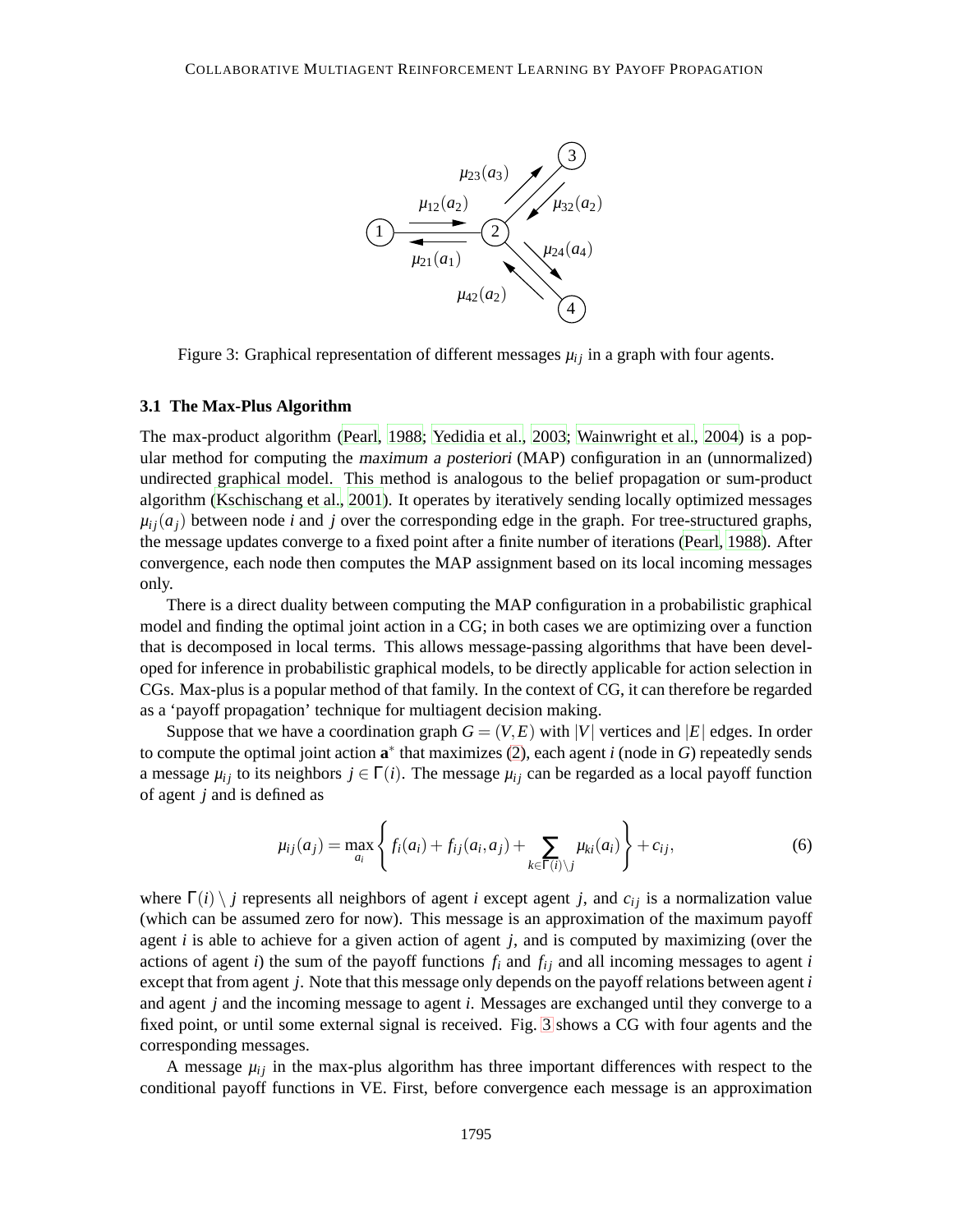of the exact value (conditional team payoff) since it depends on the incoming (still not converged) messages. Second, an agent *i* only has to sum over the received messages from its neighbors which are defined over individual actions, instead of enumerating over all possible action combinations of its neighbors. This is the main reason for the scalability of the algorithm. Finally, in the max-plus algorithm, messages are always sent over the edges of the original graph. In the VE algorithm, the elimination of an agent often results in new dependencies between agents that did not have to coordinate initially.

For trees the messages converge to a fixed point within a finite number of steps [\(Pearl, 1988;](#page-37-7) [Wainwright et al.](#page-38-9), [2004](#page-38-9)). Since a message  $\mu_{ij}(a_i)$  equals the payoff produced by the subtree with agent *j* as root when agent *i* performs action *a<sup>i</sup>* , we can at any time step define

<span id="page-7-0"></span>
$$
g_i(a_i) = f_i(a_i) + \sum_{j \in \Gamma(i)} \mu_{ji}(a_i),
$$
\n(7)

which equals the contribution of the individual function of agent *i* and the different subtrees with the neighbors of agent *i* as root. Using [\(7\)](#page-7-0), we can show that, at convergence,  $g_i(a_i) = \max_{\{a' | a'_i = a_i\}} u(a')$ holds. Each agent *i* can then individually select its optimal action

<span id="page-7-1"></span>
$$
a_i^* = \arg \max_{a_i} g_i(a_i). \tag{8}
$$

If there is only one maximizing action for every agent *i*, the globally optimal joint action  $\mathbf{a}^* =$  $\arg \max_{\mathbf{a}} u(\mathbf{a})$  is unique and has elements  $\mathbf{a}^* = (a_i^*)$ . Note that this optimal joint action is computed by only local optimizations (each node maximizes  $g_i(a_i)$  separately). In case the local maximizers are not unique, an optimal joint action can be computed by a dynamic programming technique [\(Wainwright et al., 2004,](#page-38-9) sec. 3.1). In this case, each agent informs its neighbors in a predefined order about its action choice such that the other agents are able to fix their actions accordingly.

centralized max-plus algorithm for  $CG = (V, E)$  $\text{initialize } \mu_{ij} = \mu_{ji} = 0 \text{ for } (i, j) \in E, g_i = 0 \text{ for } i \in V \text{ and } m = -\infty$ **while** fixed point = false and deadline to send action has not yet arrived **do** // run one iteration  $fixed$ -point = true **for** every agent *i* **do for** all neighbors  $j = \Gamma(i)$  **do** send j message  $\mu_{ij}(a_j) = \max_{a_i} \{f_i(a_i) + f_{ij}(a_i, a_j) + \sum_{k \in \Gamma(i) \setminus j} \mu_{ki}(a_i)\} + c_{ij}$ **if**  $\mu_{ij}(a_i)$  differs from previous message by a small threshold **then**  $fixed$ -point = false determine  $g_i(a_i) = f_i(a_i) + \sum_{j \in \Gamma(i)} \mu_{ji}(a_i)$  and  $a'_i = \arg \max_{a_i} g_i(a_i)$ **if** use anytime extension **then if**  $u((a_i')) > m$  **then**  $(a_i^*) = (a_i')$  and  $m = u((a_i'))$ **else**  $(a_i^*) = (a_i')$ return  $(a_i^*)$ 

<span id="page-7-2"></span>**Algorithm 1:** Pseudo-code of the centralized max-plus algorithm.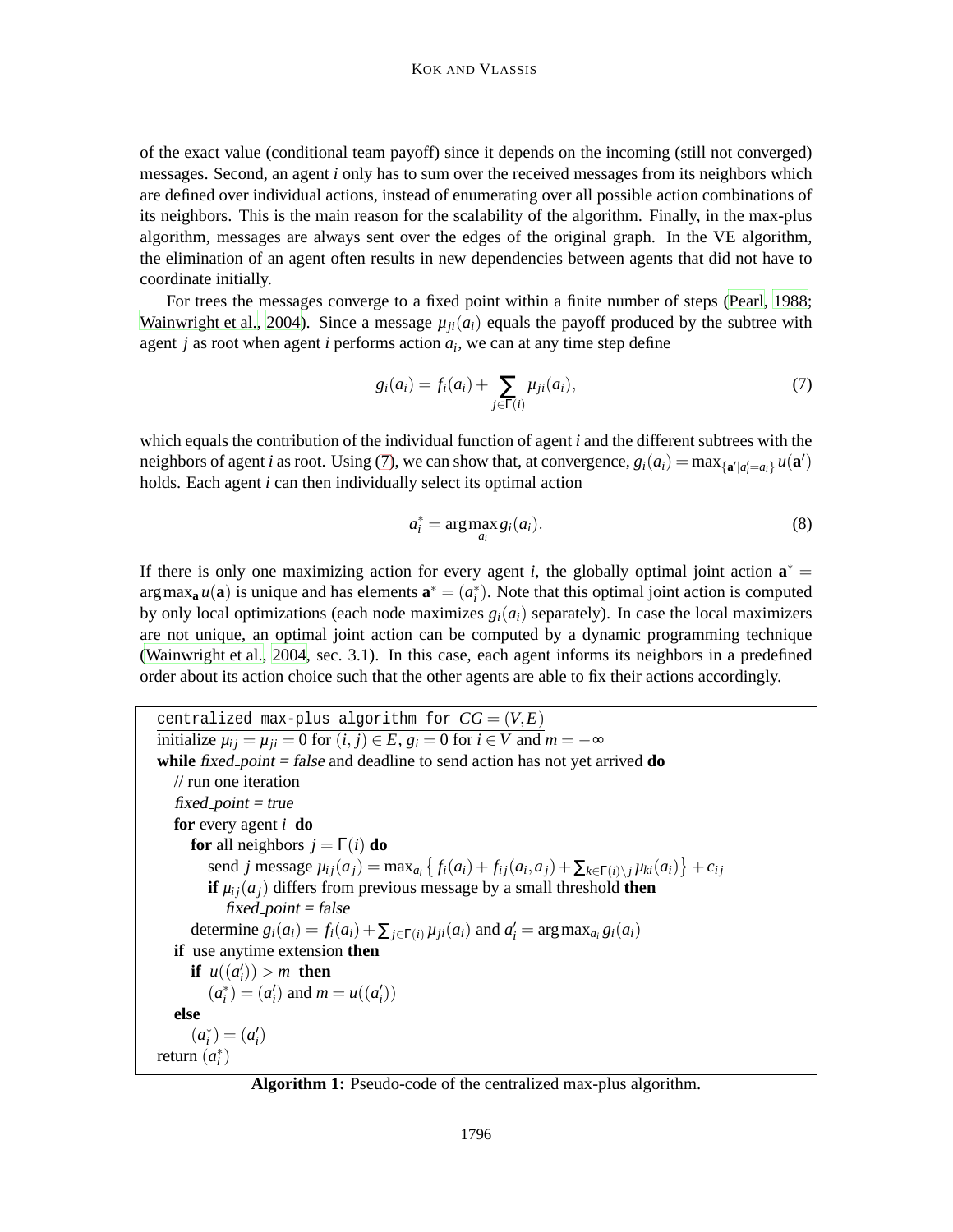Unfortunately there are no guarantees that max-plus converges in graphs with cycles and therefore no assurances can be given about the quality of the corresponding joint action  $\mathbf{a}^* = (a_i^*)$  with  $a_i$  from  $(8)$  in such settings. Nevertheless, it has been shown that a fixed point of message passing exists [\(Wainwright et al.](#page-38-9), [2004](#page-38-9)), but there is no algorithm yet that provably converges to such a solution. However, bounds are available that characterize the quality of the solution if the algorithm converges [\(Wainwright et al., 2004](#page-38-9)). Regardless of these results, the algorithm has been successfully applied in practice in graphs with cycles [\(Murphy et al.](#page-37-12), [1999;](#page-37-12) [Crick and Pfeffer, 2003;](#page-36-12) [Yedidia et al.](#page-38-8), [2003\)](#page-38-8). One of the main problems is that an outgoing message from agent *i* which is part of a cycle eventually becomes part of its incoming messages. As a result the values of the messages grow extremely large. Therefore, as in [\(Wainwright et al.](#page-38-9), [2004\)](#page-38-9), we normalize each sent message by subtracting the average of all values in  $\mu_{ik}$  using  $c_{ij} = \frac{1}{|A_k|} \sum_k \mu_{ik}(a_k)$  in [\(6\)](#page-6-1). Still, the joint action might change constantly when the messages keep fluctuating. This necessitates the development of an extension of the algorithm in which each (local) action is only updated when the corresponding global payoff improves. Therefore, we extend the max-plus algorithm by occasionally computing the global payoff and only update the joint action when it improves upon the best value found so far. The best joint action then equals the last updated joint action. We refer to this approach as the *anytime* max-plus algorithm.  $2^2$ 

The max-plus algorithm can be implemented in either a centralized or a distributed version. The centralized version operates using iterations. In one iteration each agent *i* computes and sends a message  $\mu_i$  to all its neighbors  $j \in \Gamma(i)$  in a predefined order. This process continues until all messages are converged, or a 'deadline' signal (either from an external source or from an internal timing signal) is received and the current joint action is reported. For the anytime extension, we insert the current computed joint action into [\(2\)](#page-3-1) after every iteration and only update the joint action when it improves upon the best value found so far. A pseudo-code implementation of the centralized max-plus algorithm, including the anytime extension, is given in Alg. [1.](#page-7-2)

The same functionality can also be implemented using a distributed implementation. Now, each agent computes and communicates an updated message directly after it has received a new (and different) message from one of its neighbors. This results in a computational advantage over the sequential execution of the centralized algorithm since messages are now sent in parallel. We additionally assume that after a finite number of steps, the agents receive a 'deadline' signal after which they report their individual actions.

For the distributed case, the implementation of the anytime extension is much more complex since the agents do not have direct access to the actions of the other agents or the global payoff function [\(2\)](#page-3-1). Therefore, the evaluation of the (distributed) joint action is only initiated by an agent when it believes it is worthwhile to do so, for example, after a big increase in the values of the received messages. This agent starts the propagation of an 'evaluation' message over a spanning tree *ST*. A spanning tree is a tree-structured subgraph of *G* that includes all nodes. This tree is fixed beforehand and is common knowledge among all agents. An agent receiving an evaluation message fixes its individual action until after the evaluation. When an agent is a leaf of *ST* it also computes its local contribution to the global payoff and sends this value to its parent in *ST*. Each parent accumulates all payoffs of its children and after adding its own contribution sends the result to its parent. Finally, when the root of *ST* has received all accumulated payoffs from its children, the sum of these payoffs (global payoff) is distributed to all nodes in *ST*. The agents only update their best

<sup>&</sup>lt;sup>2</sup>An alternative, and perhaps more accurate, term is 'max-plus with memory'. However, we decided on the term 'anytime' for reasons of consistency with other publications [\(Kok and Vlassis, 2005](#page-37-6); [Kok](#page-37-13), [2006\)](#page-37-13).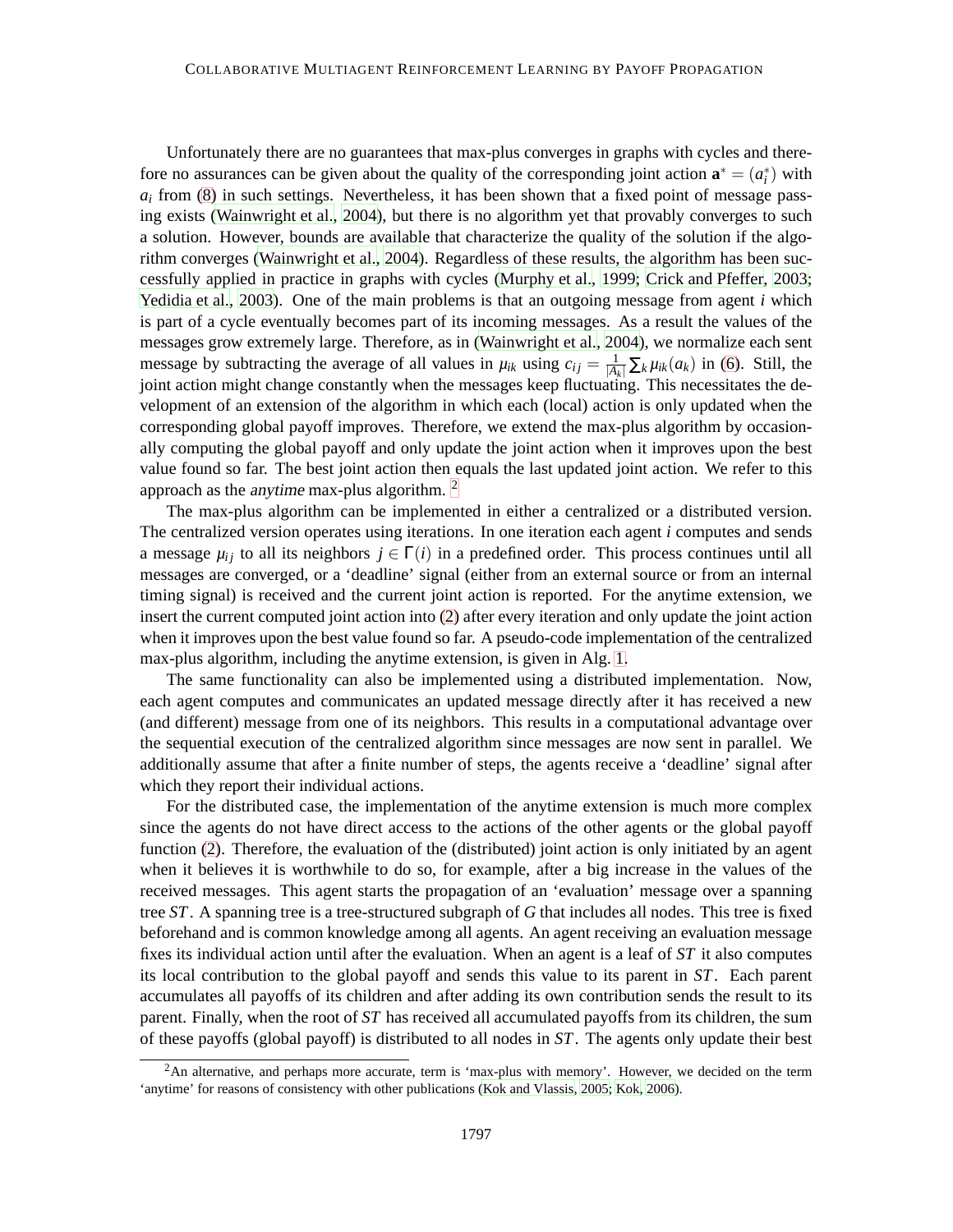```
distributed max-plus for agent i, CG = (V, E), spanning tree ST = (V, S)initialize \mu_{ij} = \mu_{ji} = 0 for j \in \Gamma(i), g_i = 0, p_i = 0 and m = -\inftywhile deadline to send action has not yet arrived do
   wait for message msg
  if msg = \mu_{ji}(a_i) // max-plus message then
     for all neighbors j \in \Gamma(i) do
         compute \mu_{ij}(a_j) = \max_{a_i} \left\{ f_i(a_i) + f_{ij}(a_i, a_j) + \sum_{k \in \Gamma(i) \setminus j} \mu_{ki}(a_i) \right\} + c_{ij}send message \mu_{ij}(a_j) to agent j if it differs from last sent message
     if use anytime extension then
        if heuristic indicates global payoff should be evaluated then
           send evaluate( i ) to agent i // initiate computation global payoff
     else
         a_i^* = \arg \max_{a_i} [f_i(a_i) + \sum_{j \in \Gamma(i)} \mu_{ji}(a_i)]if msg = \text{evaluate}(j) // receive request for evaluation from agent j then
      if a'_i not locked, lock a'_i = \arg \max_{a_i} [f_i(a_i) + \sum_{j \in \Gamma(i)} \mu_{ji}(a_i)] and set p_i = 0send evaluate(i) to all neighbors (parent and children) in ST \neq jif i = leaf in ST then
        send accumulate payoff(0) to agent i // initiate accumulation payoffs
  if msg = \text{accumulate\_payoff}(p_i) from agent j then
      p_i = p_i + p_j // add payoff child j
     if received accumulated payoff from all children in ST then
         get actions a'_j from j \in \Gamma(i) in CG and set g_i = f_i(a'_i) + \frac{1}{2} \sum_{j \in \Gamma(i)} f_{ij}(a'_i, a'_j)if i = root of ST then
           send global payoff(g_i + p_i) to agent i
        else
           send accumulate_payoff(g_i + p_i) to parent in ST
  if msg = \text{global\_payoff}( g) then
     if g > m then
         a_i^* = a_i' and m = g\mathbf{s}end g\mathtt{label\_payoff(} \ g ) to all children in ST and unlock action a'_ireturn a
∗
i
```
**Algorithm 2:** Pseudo-code of a distributed max-plus implementation.

<span id="page-9-0"></span>individual action  $a_i^*$  when this payoff improves upon the best one found so far. When the 'deadline' signal arrives, each agent reports the action related to the highest found global payoff, which might not correspond to the current messages. Alg. [2](#page-9-0) shows a distributed version in pseudo-code.

# <span id="page-9-1"></span>**3.2 Experiments**

In this section, we describe our experiments with the max-plus algorithm on differently shaped graphs. For cycle-free graphs max-plus is equivalent to VE when the messages in the first iteration are sent in the same sequence as the elimination order of VE and in the reverse order for the second iteration (comparable to the reversed pass in VE). Therefore, we only test max-plus on graphs with cycles.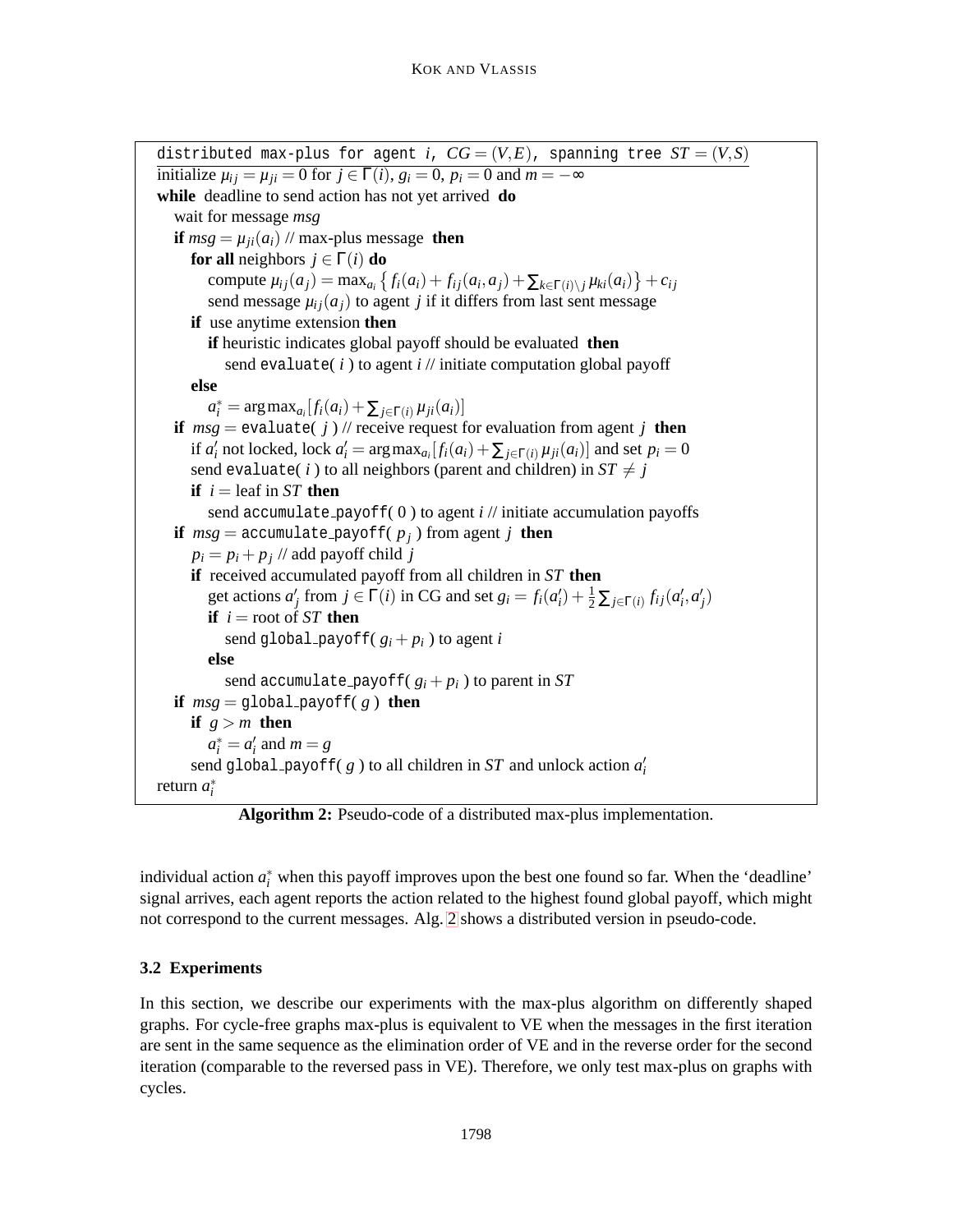

Figure 4: Example graphs with 15 agents and cycles.

We ran the algorithms on differently shaped graphs with 15 agents and a varying number of edges. In order to generate balanced graphs in which each agent approximately has the same degree, we start with a graph without edges and iteratively connect the two agents with the minimum number of neighbors. In case multiple agents satisfy this condition, an agent is picked at random from the possibilities. We apply this procedure to create 100 graphs for each  $|E| \in \{8, 9, \ldots, 37\}$ , resulting in a set of 3,000 graphs. The set thus contains graphs in the range of on average 1.067 neighbors per agent (8 edges) to 4.93 neighbors per agent (37 edges). Fig. [10](#page-24-0) depicts example graphs with respectively 15, 23 and 37 edges (on average 2, 3.07 and 4.93 neighbors per node). We create three copies of this set, each having a different payoff function related to the edges in the graph. In the first set, each edge  $(i, j) \in E$  is associated with a payoff function  $f_{ij}$  defined over five actions per agent and each action combination is assigned a random payoff from a standard normal distribution, that is,  $f_{ij}(a_i, a_j) \sim \mathcal{N}(0, 1)$ . This results in a total of  $5^{15}$ , around 3 billion, different possible joint actions. In the second set, we add one outlier to each of the local payoff functions: for a randomly picked joint action, the corresponding payoff value is set to  $10 \cdot \mathcal{N}(0,1)$ . For the third test set, we specify a payoff function based on 10 actions per agent resulting in  $10^{15}$  different joint actions. The values of the different payoff functions are again generated using a standard normal distribution.

For all graphs we compute the joint action using the VE algorithm, the standard max-plus algorithm, and the max-plus algorithm with the anytime extension. Irrespectively of convergence, all max-plus methods perform 100 iterations. As we will see later in Fig. [6](#page-13-0) the policy has stabilized at this point. Furthermore, a random ordering is used in each iteration to determine which agents sends its messages.

The timing results for the three different test sets are plotted in Fig.  $5<sup>3</sup>$ . The *x*-axis shows the average degree of the graph, and the *y*-axis shows, using a logarithmic scale, the average timing results, in milliseconds, to compute the joint action for the corresponding graphs. Remember from Section [2](#page-3-0) that the computation time of the VE algorithm depends on the induced width of the graph. The induced width depends both on the average degree and the actual structure of the graph. The latter is generated at random, and therefore the complexity of graphs with the same average degree differ. Table [1](#page-11-1) shows the induced width for the graphs used in the experiments based on the elimination order of the VE algorithm, that is, iteratively remove a node with the minimum number

 $3$ All results are generated on an Intel Xeon  $3.4$ GHz / 2GB machine using a C++ implementation.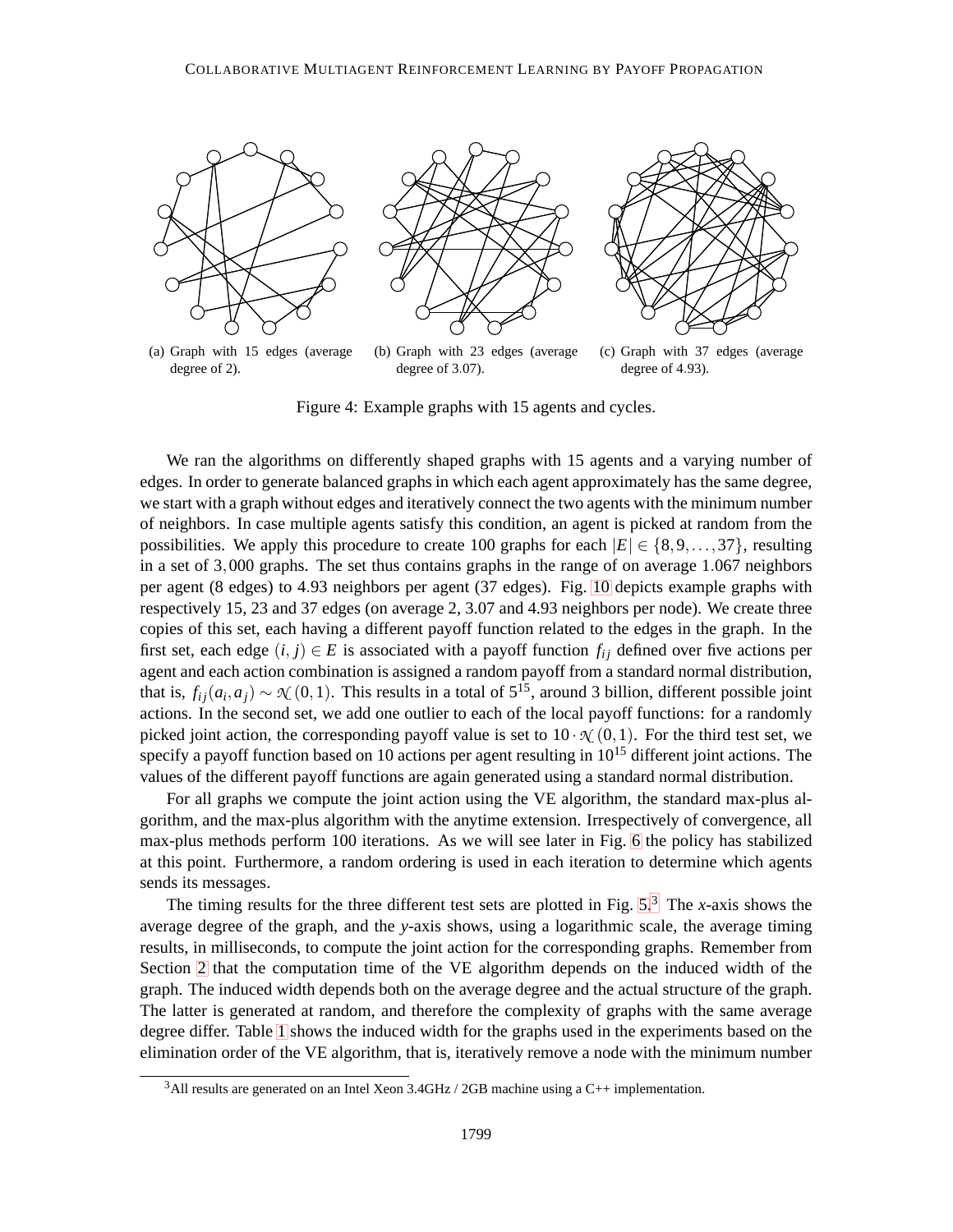

<span id="page-11-0"></span>Figure 5: Timing results for VE and max-plus for different graphs with 15 agents and cycles.

<span id="page-11-2"></span>

| average degree | (1, 2) | (2,3)                                                                         | (3, 4) | (4.5 |
|----------------|--------|-------------------------------------------------------------------------------|--------|------|
| induced width  |        | 1.23 $(\pm 0.44)$   2.99 $(\pm 0.81)$   4.94 $(\pm 0.77)$   6.37 $(\pm 0.68)$ |        |      |

<span id="page-11-1"></span>Table 1: Average induced width and corresponding standard deviation for graphs with an average degree in  $(x-1, x]$ .

of neighbors. The results are averaged over graphs with a similar average degree. For a specific graph, the induced width equals the maximal number of neighbors that have to be considered in a local maximization.

In Fig. [5,](#page-11-0) we show the timing results for the standard max-plus algorithm; the results for the anytime extension are identical since they only involve an additional check of the global payoff value after every iteration. The plots indicate that the time for the max-plus algorithm grows linearly as the complexity of the graphs increases. This is a result of the relation between the number of messages and the (linearly increasing) number of edges in the graph. The graphs with 10 actions per agent require more time compared to the two other sets because the computation of every message involves a maximization over 100 instead of 25 joint actions. Note that all timing results are generated with a fixed number of 100 iterations. As we will see later, the max-plus algorithm can be stopped earlier without much loss in performance, resulting in even quicker timing results.

For the graphs with a small, less than 2.5, average degree, VE outperforms the max-plus algorithm. In this case, each local maximization only involves a few agents, and VE is able to finish its two passes through the graph quickly. However, the time for the VE algorithm grows exponentially for graphs with a higher average degree because for these graphs it has to enumerate over an increasing number of neighboring agents in each local maximization step. Furthermore, the elimination of an agent often causes a neighboring agent to receive a conditional strategy involving agents it did not have to coordinate with before, changing the graph topology to an even denser graph. This effect becomes more apparent as the graphs become more dense. More specifically, for graphs with 5 actions per agent and an average degree of 5, it takes VE on average 23.8 seconds to generate the joint action. The max-plus algorithm, on the other hand, only requires 10.18 milliseconds for such graphs. There are no clear differences between the two sets with 5 actions per agent since they both require the same number of local maximizations, and the actual values do not influence the algorithm. However, as is seen in Fig.  $5(c)$ , the increase of the number of actions per agent slows the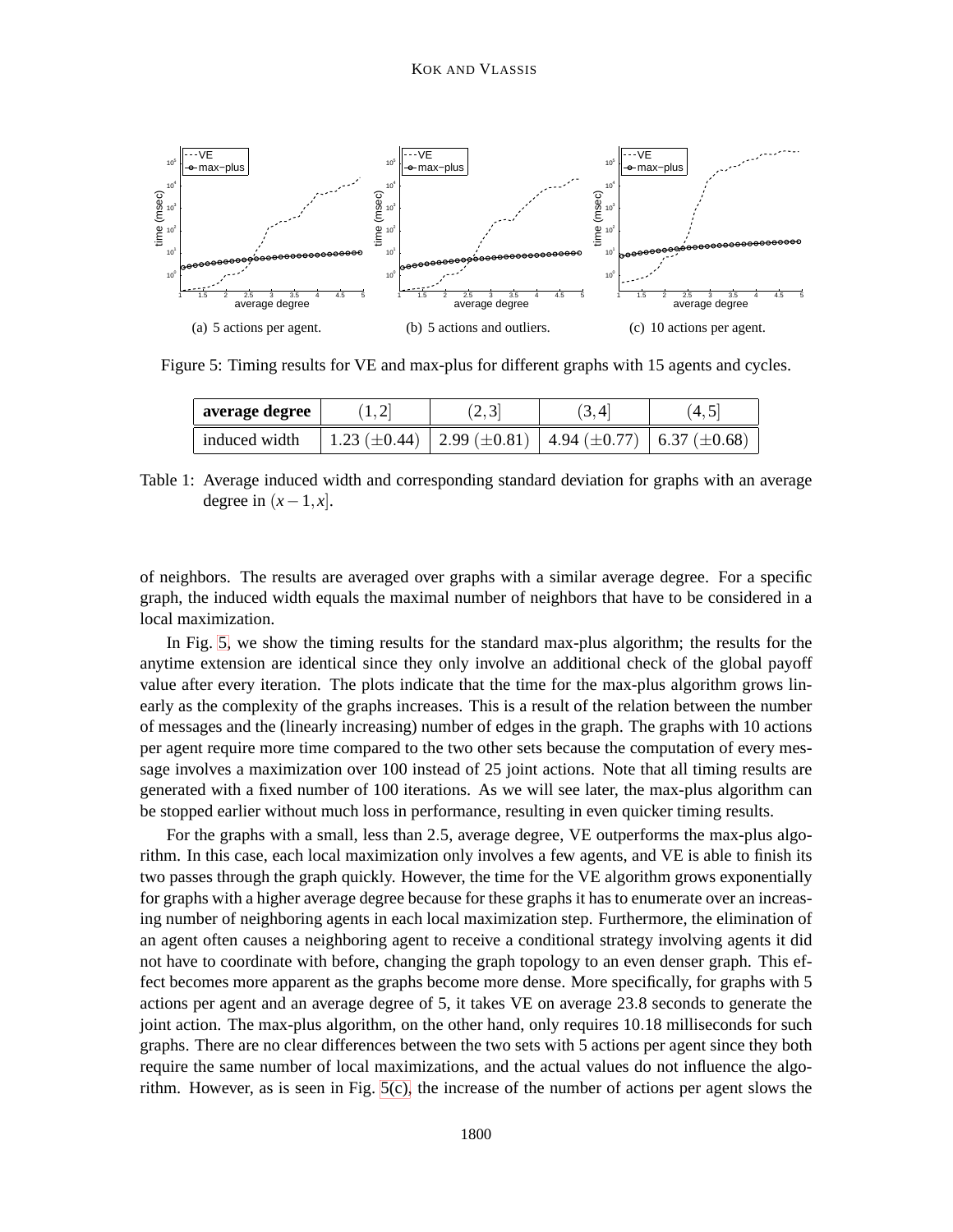VE algorithm down even more. This is a result of the larger number of joint actions which has to be processed during the local maximizations. For example, during a local maximization of an agent with five neighbors  $5^5 = 3,125$  actions have to be enumerated in the case of 5 actions per agent. With 10 actions per agent, this number increases to  $10^5 = 100,000$  actions. During elimination the topology of the graph can change to very dense graphs resulting in even larger maximizations. This is also evident from the experiments. For some graphs with ten actions per agent and an average degree higher than 3.2, the size of the intermediate tables grows too large for the available memory, and VE is not able to produce a result. These graphs are removed from the set. For the graphs with an average degree between 3 and 4, this results in the removal of 81 graphs. With an increase of the average degree, this effect becomes more apparent: VE is not able to produce a result for 466 out of the 700 graphs with an average degree higher than 4; all these graphs are removed from the set. This also explains why the increase in the curve of VE in Fig. [5\(c\)](#page-11-2) decreases: the more difficult graphs, which take longer to complete, are not taken into account. Even without these graphs, it takes VE on average 339.76 seconds, almost 6 minutes, to produce a joint action for the graphs with an average degree of 5. The max-plus algorithm, on the other hand, needs on average 31.61 milliseconds.

The max-plus algorithm thus outperforms VE with respect to the computation time for densely connected graphs. But how do the resulting joint actions of the max-plus algorithm compare to the optimal solutions of the VE algorithm? Fig. [6](#page-13-0) shows the payoff found with the max-plus algorithm relative to the optimal payoff, after each iteration. A relative payoff of 1 indicates that the found joint action corresponds to the optimal joint action, while a relative payoff of 0 indicates that it corresponds to the joint action with the minimal possible payoff. Each of the four displayed curves corresponds to the average result of a subset with a similar average degree. Specifically, each subset contains all graphs with an average degree in  $(x-1, x]$ , with  $x \in \{2, 3, 4, 5\}$ .

We first discuss the result of the standard max-plus algorithm in the graphs on the left. For all three sets, the loosely connected graphs with an average degree less than two converge to a similar policy as the optimal joint action in a few iterations only. As the average degree increases, the resulting policy declines. As seen in Fig.  $6(c)$ , this effect is less evident in the graphs with outliers; the action combinations related to the positive outliers are clearly preferred, and lowers the number of oscillations. Increasing the number of actions per agent has a negative influence on the result, as is evident from Fig. [6\(e\),](#page-13-2) because the total number of action combinations increases. The displayed results are an average of a large set of problems, and an individual run typically contains large oscillations between good and bad solutions.

When using the anytime version, which returns the best joint action found so far, the obtained payoff improves for all graphs. This indicates that the failing convergence of the messages causes the standard max-plus algorithm to oscillate between different joint actions and 'forget' good joint actions. Fig. [6](#page-13-0) shows that for all sets near-optimal policies are found, although more complex graphs need more iterations to find them.

## <span id="page-12-0"></span>**4. Collaborative Multiagent Reinforcement Learning**

Until now, we have been discussing the problem of selecting an optimal joint action in a group of agents for a given payoff structure and a single state only. Next, we consider sequential decisionmaking problems. In such problems, the agents select a joint action which provides them a reward and causes a transition to a new state. The goal of the agents is to select actions that optimize a performance measure based on the received rewards. This might involve a sequence of decisions.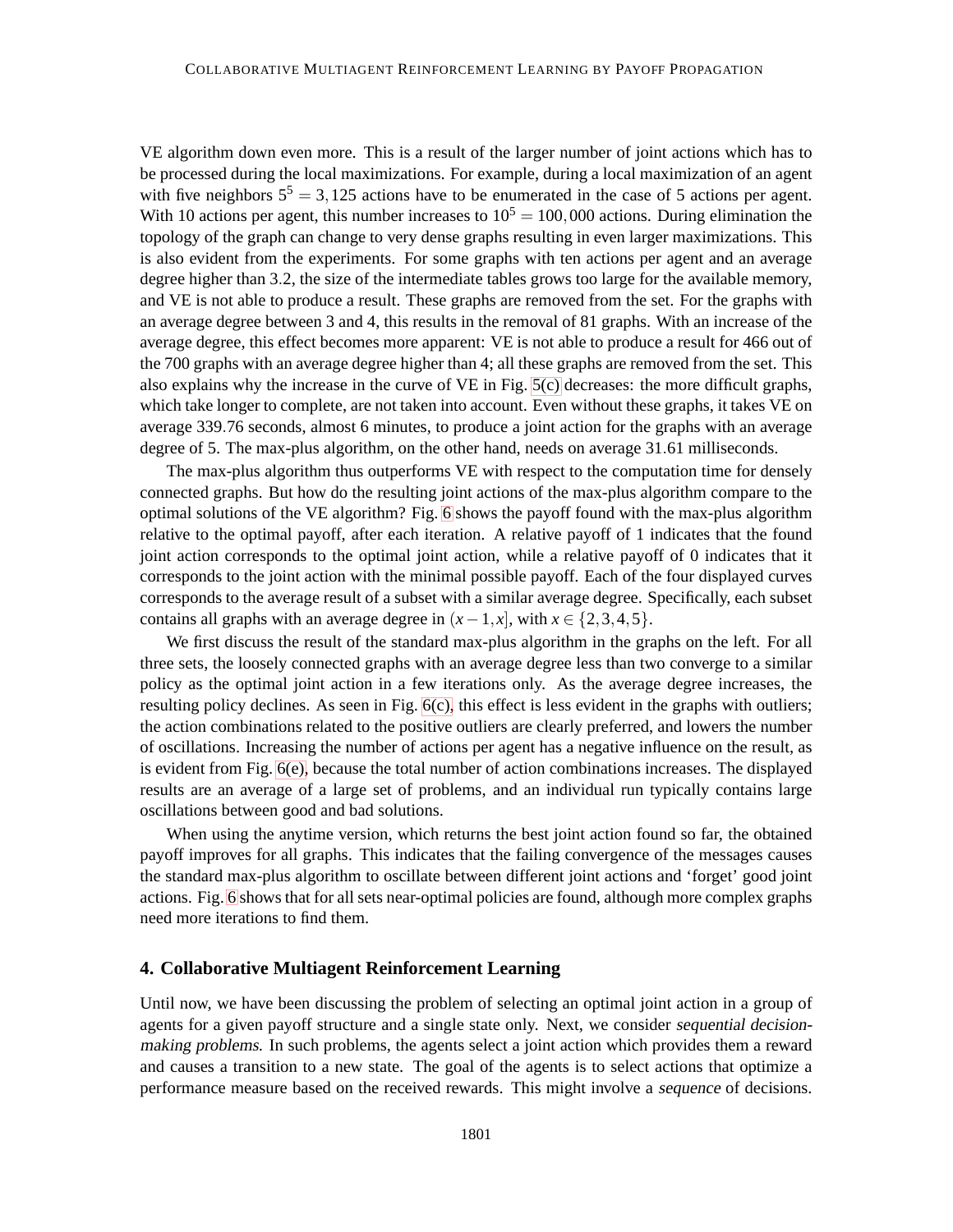

<span id="page-13-2"></span><span id="page-13-1"></span><span id="page-13-0"></span>Figure 6: Relative payoff compared to VE for both standard max-plus (graphs on the left) and anytime max-plus (graphs on the right) for graphs with 15 agents and cycles.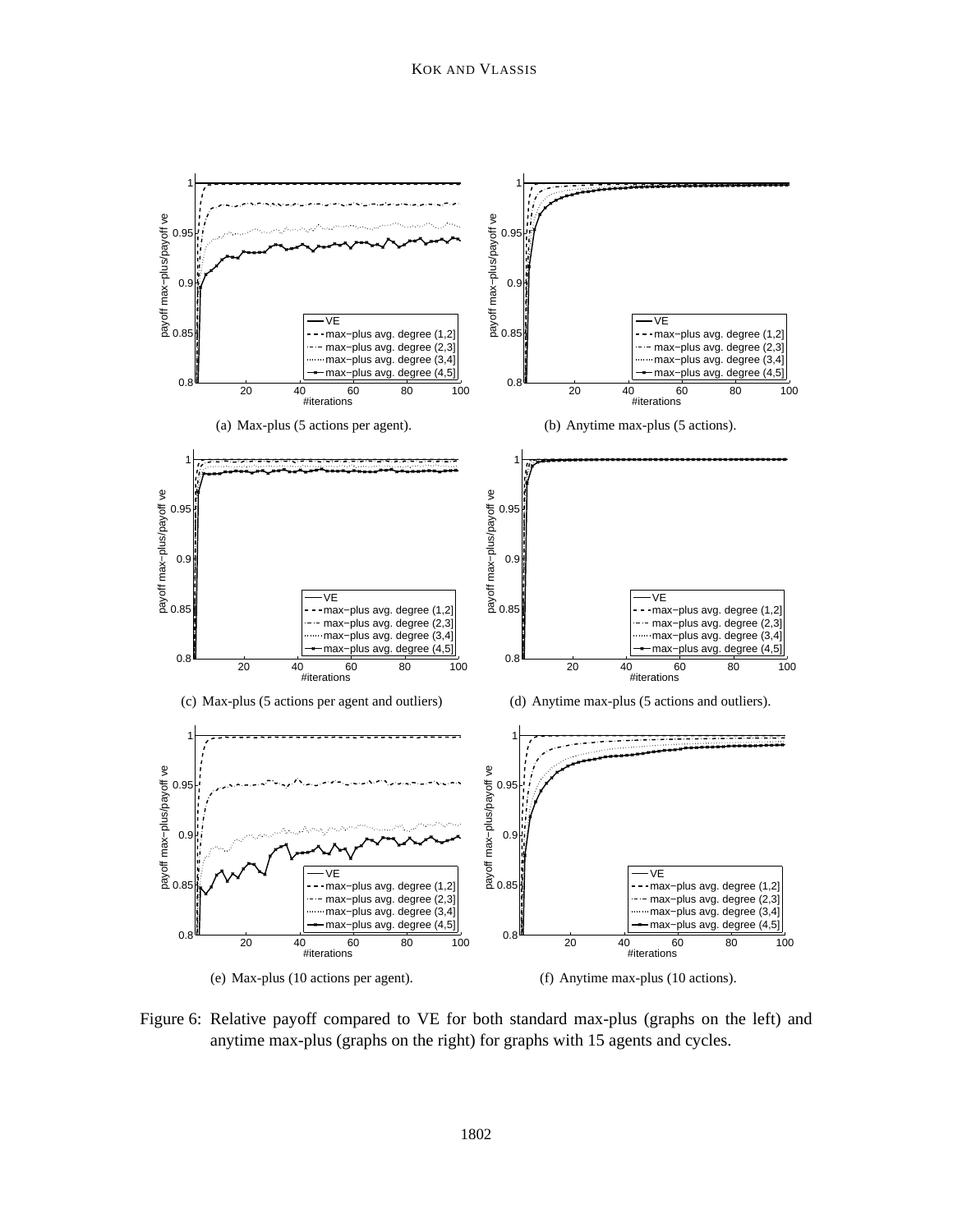An important aspect of this problem is that the agents have no prior knowledge about the effect of their actions, but that this information has to be learned based on the, possibly delayed, rewards. Next, we review a model to represent such a problem and describe several solution techniques.

## **4.1 Collaborative Multiagent MDP and Q-Learning**

Different models exist to describe a group of agents interacting with their environment. We will use the collaborative multiagent MDP framework [\(Guestrin](#page-36-8), [2003](#page-36-8)) which is an extension of the singleagent Markov decision process (MDP) framework [\(Puterman, 1994\)](#page-38-10). It consists of the following model parameters:

- A time step  $t = 0, 1, 2, 3, ...$
- A group of *n* agents  $A = \{A_1, A_2, ..., A_n\}.$
- A set of discrete state variables  $S_i$ . The global state is the cross-product of all *m* variables:  $S = S_1 \times \ldots \times S_m$ . A state  $s^t \in S$  describes the state of the world at time *t*.
- A finite set of actions *A<sup>i</sup>* for every agent *i*. The action selected by agent *i* at time step *t* is denoted by  $a_i^t \in A_i$ . The joint action  $\mathbf{a}^t \in A = A_1 \times \ldots \times A_n$  is the combination of all individual actions of the *n* agents.
- A state transition function  $T : S \times A \times S \rightarrow [0,1]$  which gives transition probability  $p(\mathbf{s}^{t+1} | \mathbf{s}^t, \mathbf{a}^t)$ that the system will move to state  $s^{t+1}$  when the joint action  $a^t$  is performed in state  $s^t$ .
- A reward function  $R_i$ :  $S \times A \rightarrow \mathbb{R}$  which provides agent *i* with an individual reward  $r_i^t \in$  $R_i(\mathbf{s}^t, \mathbf{a}^t)$  based on the joint action  $\mathbf{a}^t$  taken in state  $\mathbf{s}^t$ . The global reward is the sum of all local rewards:  $R(\mathbf{s}^t, \mathbf{a}^t) = \sum_{i=1}^n R_i(\mathbf{s}^t, \mathbf{a}^t)$ .

This model assumes that the Markov property holds which denotes that the state description at time *t* provides a complete description of the history before time *t*. This is apparent in both the transition and reward function in which all information before time *t* is ignored. Furthermore, it also assumes that the environment is stationary, that is, the reward and transition probabilities are independent of the time step *t*. Since the transition function is stationary, we will in most cases omit the time step *t* superscript when referring to a state  $s^t$ , and use the shorthand  $s'$  for the next state  $\mathbf{s}^{t+1}$ .

A policy  $\pi$ :  $\mathbf{s} \rightarrow \mathbf{a}$  is a function which returns an action **a** for any given state **s**. The objective is to find an optimal policy  $\pi^*$  that maximizes the expected discounted future return  $V^*(s)$  =  $\max_{\pi} E\left[\sum_{t=0}^{\infty} \gamma^t R(\mathbf{s}^t, \pi(\mathbf{s}^t)) | \pi, \mathbf{s}^0 = \mathbf{s}\right]$  for each state **s**. The expectation operator  $E[\cdot]$  averages over stochastic transitions, and  $\gamma \in [0,1)$  is the discount factor. Rewards in the near future are thus preferred over rewards in the distant future. The return is defined in terms of the sum of individual rewards, and the agents thus have to cooperate in order to achieve their common goal. This differs from self-interested approaches [\(Shapley](#page-38-11), [1953;](#page-38-11) [Hansen et al., 2004\)](#page-37-14) in which each agent tries to maximize its own payoff.

*Q*-functions, or action-value functions, represent the expected future discounted reward for a state **s** when selecting a specific action **a** and behaving optimally from then on. The optimal *Q*function  $Q^*$  satisfies the Bellman equation:

$$
Q^*(\mathbf{s}, \mathbf{a}) = R(\mathbf{s}, \mathbf{a}) + \gamma \sum_{\mathbf{s}'} p(\mathbf{s}'|\mathbf{s}, \mathbf{a}) \max_{\mathbf{a}'} Q^*(\mathbf{s}', \mathbf{a}'). \tag{9}
$$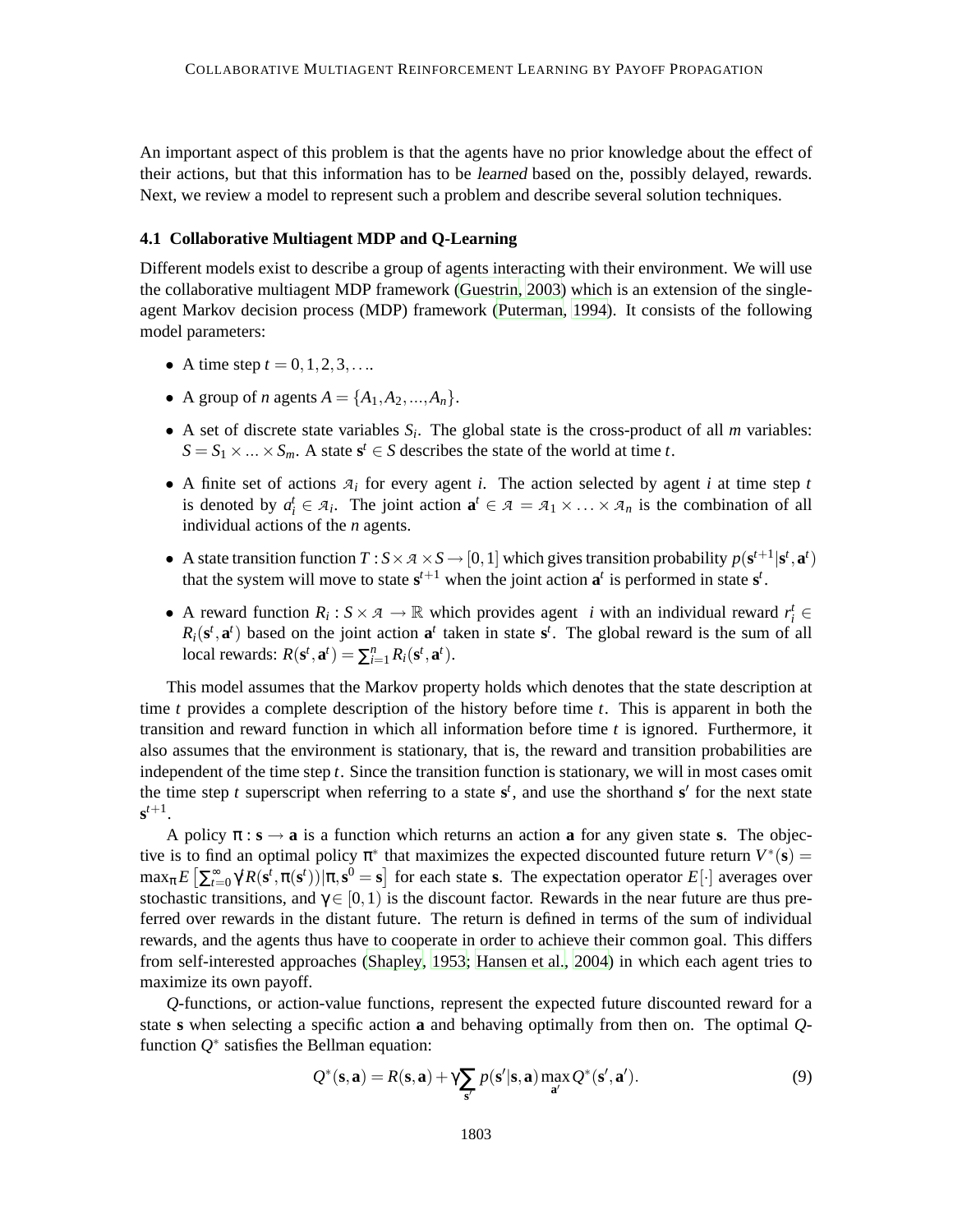Given  $Q^*$ , the optimal policy for the agents in state **s** is to jointly select the action argmax<sub>a</sub>  $Q^*(s, a)$ that maximizes the expected future discounted return.

Reinforcement learning (RL) [\(Sutton and Barto, 1998](#page-38-12); [Bertsekas and Tsitsiklis, 1996](#page-35-4)) can be applied to estimate *Q* ∗ (**s**,**a**). *Q*-learning is a widely used learning method for single-agent systems when the agent does not have access to the transition and reward model. The agent interacts with the environment by selecting actions and receives  $(s, a, r, s')$  samples based on the experienced state transitions. *Q*-learning starts with an initial estimate  $Q(s, a)$  for each state-action pair. At each time step the agent selects an action based on an exploration strategy. A commonly used strategy is εgreedy which selects the greedy action,  $\arg \max_a Q(s, a)$ , with high probability, and, occasionally, with a small probability ε selects an action uniformly at random. This ensures that all actions, and their effects, are experienced. Each time an action *a* is taken in state *s*, reward  $R(s, a)$  is received, and next state *s* ′ is observed, the corresponding *Q*-value is updated with a combination of its current value and the temporal-difference error, the difference between its current estimate  $Q(s, a)$  and the experienced sample  $R(s, a) + \gamma \max_{a'} Q(s', a')$ , using

<span id="page-15-0"></span>
$$
Q(s,a) = Q(s,a) + \alpha [R(s,a) + \gamma \max_{a'} Q(s',a') - Q(s,a)]
$$
\n(10)

where  $\alpha \in (0,1)$  is an appropriate learning rate which controls the contribution of the new experience to the current estimate. When every state-action pair is associated with a unique *Q*-value and every action is sampled infinitely often (as with the  $\varepsilon$ -greedy action selection method), iteratively applying [\(10\)](#page-15-0) is known to converge to the optimal  $Q^*(s, a)$  values [\(Watkins and Dayan](#page-38-13), [1992](#page-38-13)).

Next, we describe four multiagent variants of tabular *Q*-learning to multiagent environments, and discuss their advantages and disadvantages. We do not consider any function-approximation algorithms. Although they have been been successfully applied in several domains with large state sets, they are less applicable for large action sets since it is more difficult to generalize over nearby (joint) actions. Furthermore, we only consider model-free methods in which the agents do not have access to the transition and reward function. The agents do observe the current state and also receive an individual reward depending on the performed joint action and the unknown reward function. Finally, we assume the agents are allowed to communicate in order to coordinate their actions.

#### **4.2 MDP Learners**

In principle, a collaborative multiagent MDP can be regarded as one large single agent in which each joint action is represented as a single action. It is then possible to learn the optimal *Q*-values for the joint actions using standard single-agent *Q*-learning, that is, by iteratively applying [\(10\)](#page-15-0). In this MDP learners approach either a central controller models the complete MDP and communicates to each agent its individual action, or each agent models the complete MDP separately and selects the individual action that corresponds to its own identity. In the latter case, the agents do not need to communicate but they have to be able to observe the executed joint action and the received individual rewards. The problem of exploration is solved by using the same random number generator (and the same seed) for all agents [\(Vlassis, 2003](#page-38-2)).

Although this approach leads to the optimal solution, it is infeasible for problems with many agents. In the first place, it is intractable to model the complete joint action space, which is exponential in the number of agents. For example, a problem with 7 agents, each able to perform 6 actions, results in almost 280,000 *Q*-values per state. Secondly, the agents might not have access to the needed information for the update because they are not able to observe the state, action, and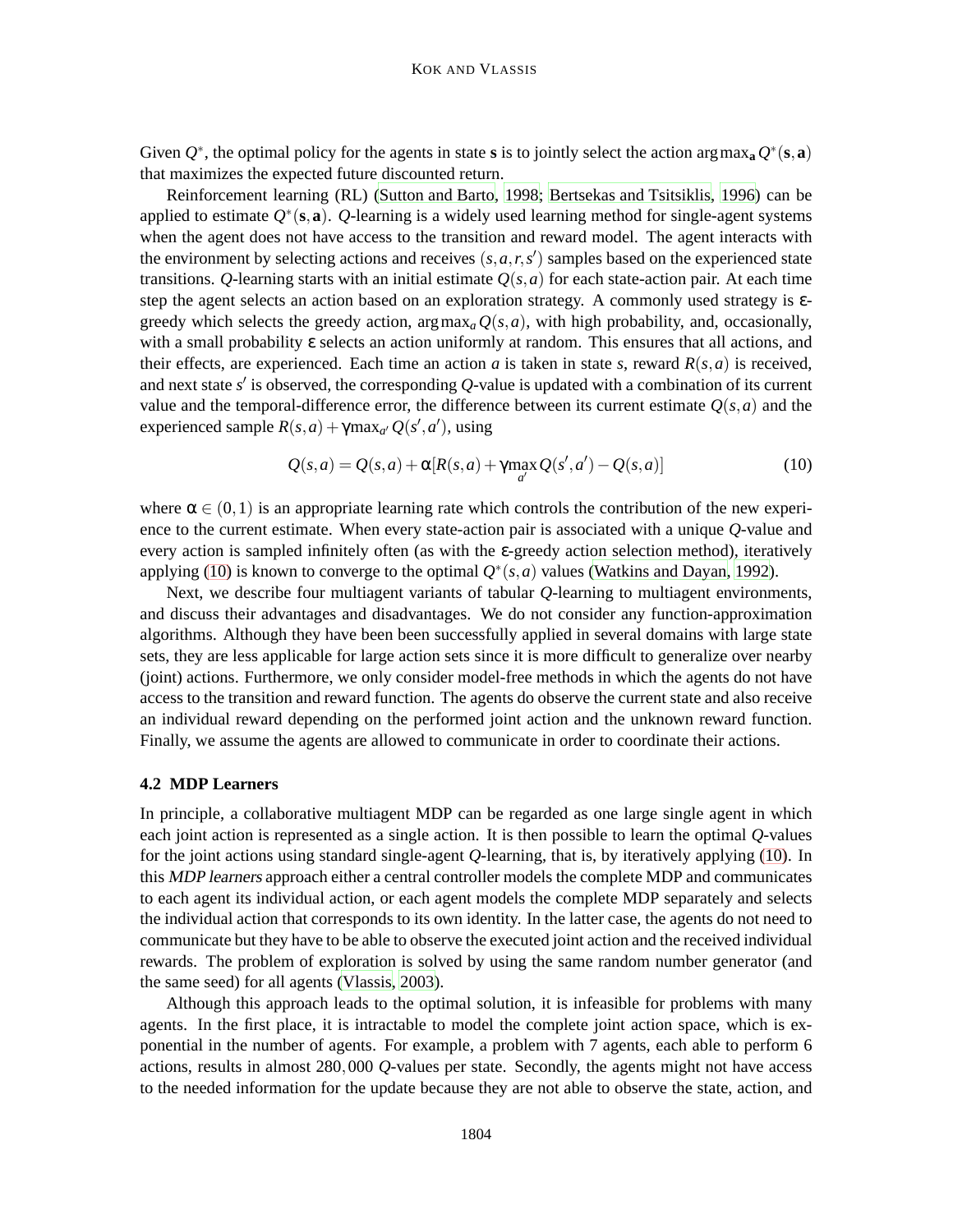reward of all other agents. Finally, it will take many time steps to explore all joint actions resulting in slow convergence.

#### **4.3 Independent Learners**

At the other extreme, we have the independent learners (IL) approach [\(Claus and Boutilier, 1998](#page-36-13)) in which the agents ignore the actions and rewards of the other agents, and learn their strategies independently. Each agent stores and updates an individual table  $Q_i$  and the global  $Q$ -function is defined as a linear combination of all individual contributions,  $Q(s, a) = \sum_{i=1}^{n} Q_i(s, a_i)$ . Each local *Q*-function is updated using

<span id="page-16-1"></span>
$$
Q_i(\mathbf{s}, a_i) := Q_i(\mathbf{s}, a_i) + \alpha [R_i(\mathbf{s}, \mathbf{a}) + \gamma \max_{a'_i} Q_i(\mathbf{s}', a'_i) - Q_i(\mathbf{s}, a_i)].
$$
\n(11)

Note that each  $Q_i$  is based on the global state **s**. This approach results in big storage and computational savings in the action-space, for example, with 7 agents and 6 actions per agent only 42 *Q*-values have to be stored per state. However, the standard convergence proof for *Q*-learning does not hold anymore. Because the actions of the other agents are ignored in the representation of the *Q*-functions, and these agents also change their behavior while learning, the system becomes nonstationary from the perspective of an individual agent. This might lead to oscillations. Despite the lack of guaranteed convergence, this method has been applied successfully in multiple cases [\(Tan](#page-38-3), [1993;](#page-38-3) [Sen et al., 1994](#page-38-14)).

## **4.4 Coordinated Reinforcement Learning**

In many situations an agent has to coordinate its actions with a few agents only, and acts independently with respect to the other agents. In [Guestrin et al.](#page-36-14) [\(2002b\)](#page-36-14) three different Coordinated Reinforcement Learning approaches are described which take advantage of the structure of the problem. The three approaches are respectively a variant of *Q*-learning, policy iteration, and direct policy search. We will concentrate on the *Q*-learning variant which decomposes the global *Q*-function into a linear combination of local agent-dependent  $Q$ -functions. Each local  $Q_i$  is based on a subset of all state and action variables,

$$
Q(\mathbf{s}, \mathbf{a}) = \sum_{i=1}^{n} Q_i(\mathbf{s}_i, \mathbf{a}_i),
$$
\n(12)

where  $s_i$  and  $a_i$  are respectively the subset of state and action variables related to agent *i*. These dependencies are established beforehand and differ per problem. Note that in this representation, each agent only needs to observe the state variables  $s_i$  which are part of its local  $Q_i$ -function. The corresponding CG is constructed by adding an edge between agent *i* and *j* when the action of agent *j* is included in the action variables of agent *i*, that is,  $a_j \in \mathbf{a}_i$ . As an example, imagine a computer network in which each machine is modeled as an agent and only depends on the state and action variables of itself and the machines it is connected to. The coordination graph would in this case equal the network topology.

<span id="page-16-0"></span>A local  $Q_i$  is updated using the global temporal-difference error, the difference between the current global *Q*-value and the expected future discounted return for the experienced state transition, using

$$
Q_i(\mathbf{s}_i, \mathbf{a}_i) := Q_i(\mathbf{s}_i, \mathbf{a}_i) + \alpha [R(\mathbf{s}, \mathbf{a}) + \gamma \max_{\mathbf{a}'} Q(\mathbf{s}', \mathbf{a}') - Q(\mathbf{s}, \mathbf{a})]. \tag{13}
$$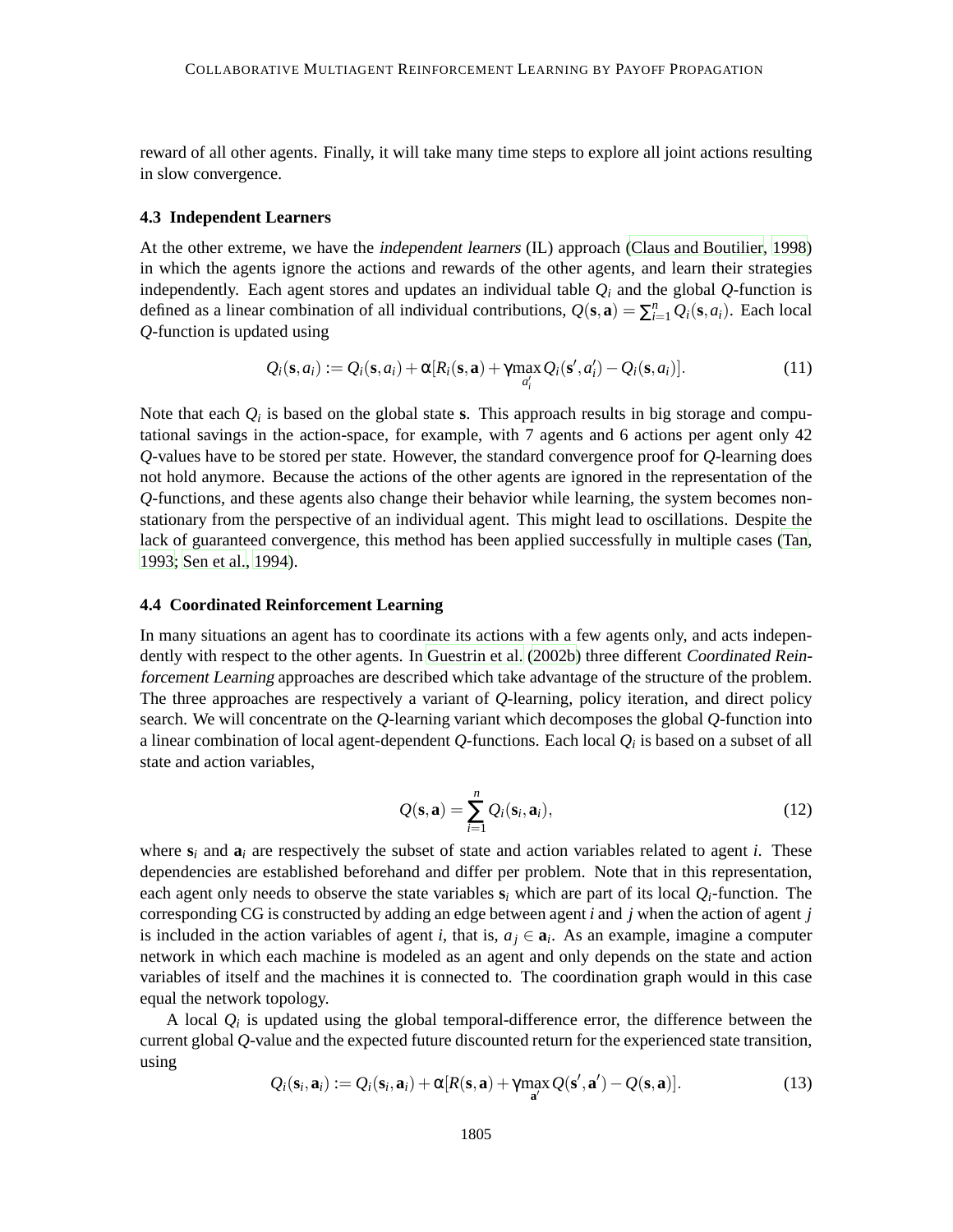The global reward  $R(s, a)$  is given. The maximizing action in  $s'$  and the associated maximal expected future return, max<sub>a'</sub>  $Q(s', a')$ , are computed in a distributed manner by applying the VE algorithm discussed in Section [2](#page-3-0) on the CG. The estimate of the global *Q*-value in **s**, *Q*(**s**,**a**) in [\(13\)](#page-16-0), is computed by fixing the action of every agent to the one assigned in **a** and applying a message passing scheme similar to the one used in the VE algorithm. We use a table-based representation for the *Q*-functions in our notation. However, since each individual *Q*-function is entirely local, each agent is allowed to choose its own representation, for example, using a function approximator as in [Guestrin et al.](#page-36-14) [\(2002b](#page-36-14)).

The advantage of this method is that it is completely distributed. Each agent keeps a local *Q*function and only has to exchange messages with its neighbors in the graph in order to compute the global *Q*-values. In sparsely connected graphs, this results in large computational savings since it is not necessary to consider the complete joint action-space. However, the algorithm is still slow for densely connected graphs because of two main reasons. First, the size of each local *Q*function grows exponentially with the number of neighbors of the corresponding agent. Secondly, the computational complexity of the VE algorithm is exponential in the induced width of the graph, as shown in Section [3.2.](#page-9-1)

#### **4.5 Distributed Value Functions**

Another method to decompose a large action space is the distributed value functions (DVF) approach [\(Schneider et al.](#page-38-15), [1999\)](#page-38-15). Each agent maintains an individual local *Q*-function, *Qi*(**s***<sup>i</sup>* ,*ai*), based on its individual action and updates it by incorporating the *Q*-functions of its neighboring agents. A weight function  $f(i, j)$  determines how much the *Q*-value of an agent *j* contributes to the update of the *Q*-value of agent *i*. This function defines a graph structure of agent dependencies, in which an edge is added between agents *i* and *j* if the corresponding function  $f(i, j)$  is non-zero. The update looks as follows:

<span id="page-17-1"></span>
$$
Q_i(\mathbf{s}_i, a_i) := (1 - \alpha) Q_i(\mathbf{s}_i, a_i) + \alpha [R_i(\mathbf{s}, \mathbf{a}) + \gamma \sum_{j \in \{i \cup \Gamma(i)\}} f(i, j) \max_{a'_j} Q_j(\mathbf{s}', a'_j)]. \tag{14}
$$

Note that  $f(i,i)$  also has to be defined and specifies the agent's contribution to the current estimate. A common approach is to weigh each neighboring function equally,  $f(i, j) = 1/|i \cup \Gamma(j)|$ . Each *Q*-function of an agent *i* is thus divided proportionally over its neighbors and itself. This method scales linearly in the number of agents.

#### <span id="page-17-0"></span>**5. Sparse Cooperative Q-Learning**

In this section, we describe our Sparse Cooperative *Q*-learning, or SparseQ, methods which also approximate the global *Q*-function into a linear combination of local *Q*-functions. The decomposition is based on the structure of a CG which is chosen beforehand. In principle we can select any arbitrary CG, but in general a CG based on the problem under study is used. For a given CG, we investigate both a decomposition in terms of the nodes (or agents), as well as the edges. In the agent-based decomposition the local function of an agent is based on its own action and those of its neighboring agents. In the edge-based decomposition each local function is based on the actions of the two agents it is connected to. In order to update a local function, the key idea is to base the update not on the difference between the current global *Q*-value and the experienced global discounted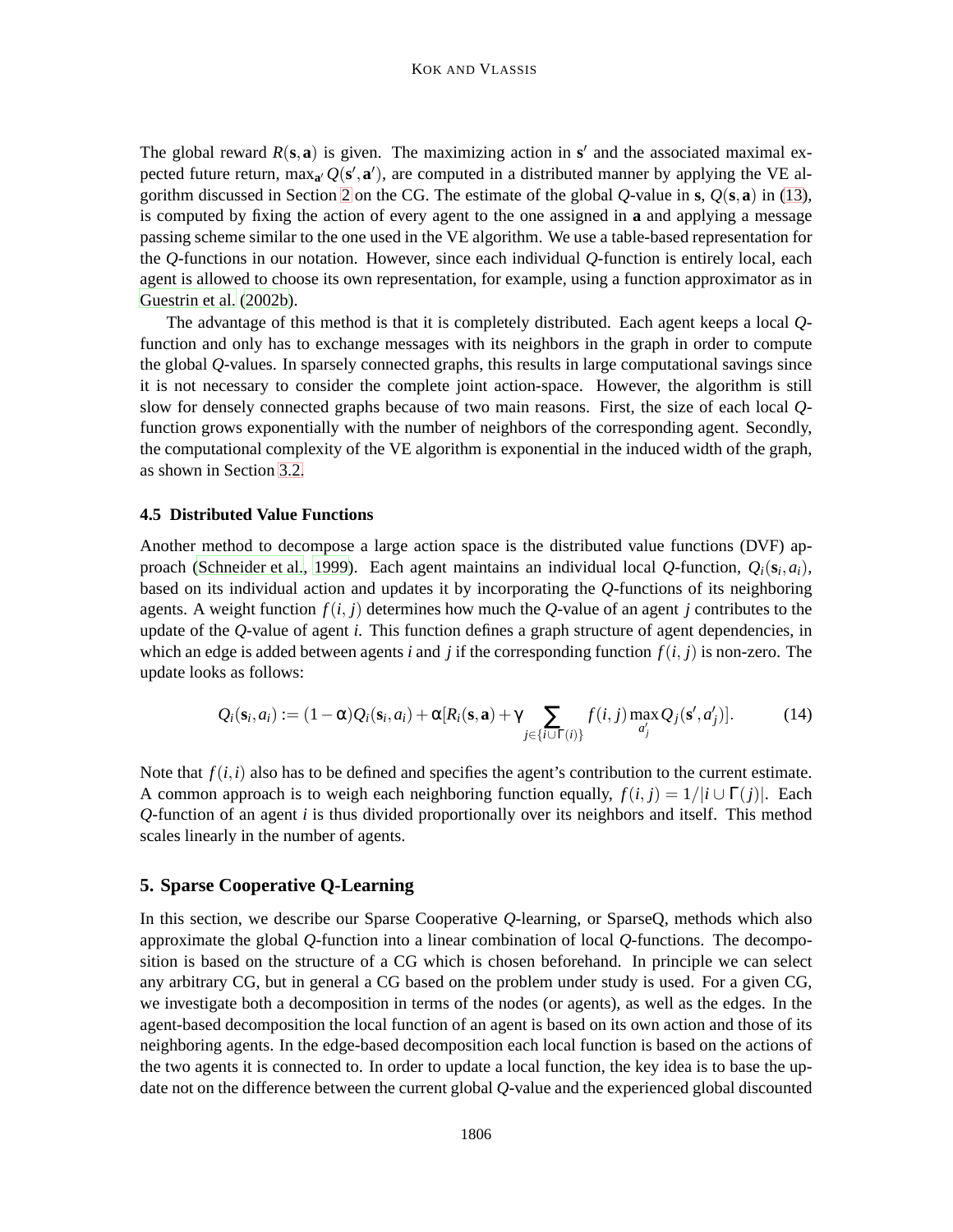<span id="page-18-0"></span>

<span id="page-18-3"></span>(a) Agent-based decomposition.

(b) Edge-based decomposition.

Figure 7: An agent-based and edge-based decomposition of the global *Q*-function for a 4-agent problem.

return, but rather on the current local *Q*-value and the local contribution of this agent to the global return.

Next, we describe an agent-based decomposition of the global *Q*-function and explain how the local contribution of an agent is used in the update step. Thereafter, we describe an edge-based decomposition, and a related edge-based and agent-based update method.

## <span id="page-18-2"></span>**5.1 Agent-Based Decomposition**<sup>4</sup>

As in [Guestrin et al. \(2002b\)](#page-36-14) we decompose the global *Q*-function over the different agents. Every agent *i* is associated with a local Q-function  $Q_i(\mathbf{s}_i, \mathbf{a}_i)$  which only depends on a subset of all possible state and action variables. These dependencies are specified beforehand and depend on the problem. The  $Q_i$ -functions correspond to a CG which is constructed by connecting each agent with all agents in which its action variable is involved. See Fig. [7\(a\)](#page-18-0) for an example of an agent-based decomposition for a 4-agent problem.

Since the global *Q*-function equals the sum of the local *Q*-functions of all *n* agents,  $Q(s, a)$  =  $\sum_{i=1}^{n} Q_i(\mathbf{s}_i, \mathbf{a}_i)$ , it is possible to rewrite the *Q*-learning update rule in [\(10\)](#page-15-0) as

<span id="page-18-1"></span>
$$
\sum_{i=1}^n Q_i(\mathbf{s}_i, \mathbf{a}_i) := \sum_{i=1}^n Q_i(\mathbf{s}_i, \mathbf{a}_i) + \alpha \left[ \sum_{i=1}^n R_i(\mathbf{s}, \mathbf{a}) + \gamma \max_{\mathbf{a}'} Q(\mathbf{s}', \mathbf{a}') - \sum_{i=1}^n Q_i(\mathbf{s}_i, \mathbf{a}_i) \right].
$$
 (15)

Only the expected discounted return,  $\max_{a'} Q(\mathbf{s}', \mathbf{a}')$ , cannot be directly written as the sum of local terms since it depends on the globally maximizing joint action. However, we can use the VE algorithm to compute, in a distributed manner, the maximizing joint action  $\mathbf{a}^* = \arg \max_{\mathbf{a}'} Q(\mathbf{s}', \mathbf{a}')$ in state **s**', and from this compute the local contribution  $Q_i$ **(s**<sub>i</sub>, **a**<sub>i</sub>) of each agent to the total action value  $Q(\mathbf{s}', \mathbf{a}^*)$ . Note that the local contribution of an agent to the global action value might be lower than the maximizing value of its local *Q*-function because it is unaware of the dependencies of its neighboring agents with the other agents in the CG. Since we can substitute  $\max_{a'} Q(\mathbf{s}', \mathbf{a}')$  with  $\sum_{i=1}^{n} Q_i(\mathbf{s}', \mathbf{a}_i^*)$ , we are able to decompose all terms in [\(15\)](#page-18-1) and rewrite the update for each agent *i* separately:

$$
Q_i(\mathbf{s}_i, \mathbf{a}_i) := Q_i(\mathbf{s}_i, \mathbf{a}_i) + \alpha [R_i(\mathbf{s}, \mathbf{a}) + \gamma Q_i(\mathbf{s}'_i, \mathbf{a}^*_i) - Q_i(\mathbf{s}_i, \mathbf{a}_i)].
$$
\n(16)

<span id="page-18-4"></span><sup>4</sup>Subsection [5.1](#page-18-2) is based on (Kok and Vlassis, 2004).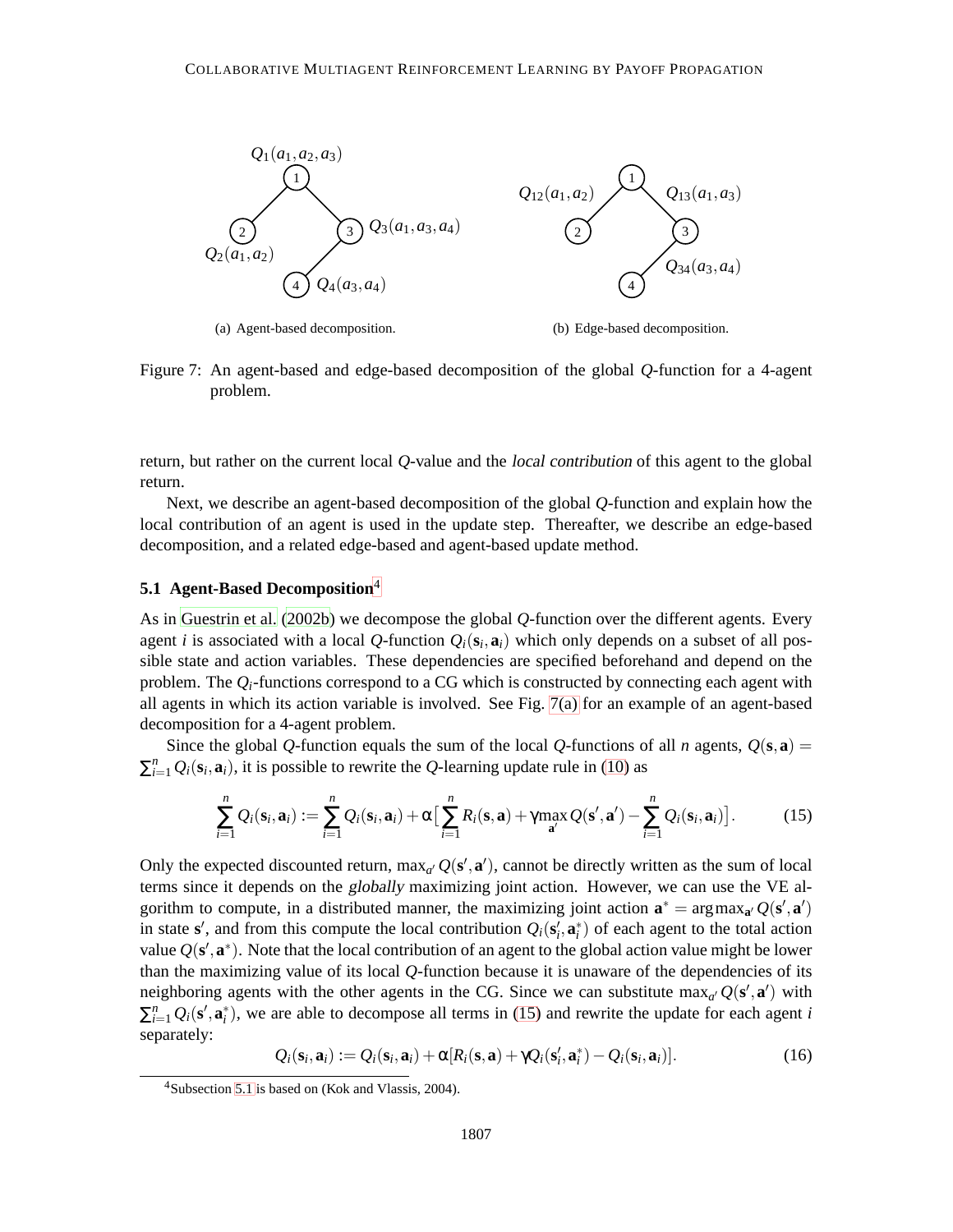This update is completely based on local terms and only requires the distributed VE algorithm to compute the maximizing joint action **a** ∗ . In contrast to CoordRL, we directly take advantage of the local rewards received by the different agents. Especially for larger problems with many agents, this allows us to propagate back the reward to the local functions related to the agents responsible for the generated rewards. This is not possible in CoordRL which uses the global reward to update the different local functions. As a consequence, the agents are not able to distinguish which agents are responsible for the received reward, and all functions, including the ones which are not related to the received reward, are updated equally. It might even be the case that the high reward generated by one agent, or a group of agents, is counterbalanced by the negative reward of another agent. In this case, the combined global reward equals zero and no functions are updated.

Just as the coordinated RL approach, both the representation of the local  $Q_i$ -functions and the VE algorithm grow exponentially with the number of neighbors. This becomes problematic for densely connected graphs, and therefore we also investigate an edge-based decomposition of the *Q*-function which does not suffer from this problem in the next section.

## **5.2 Edge-Based Decomposition**

A different method to decompose the global *Q*-function is to define it in terms of the edges of the corresponding CG. Contrary to the agent-based decomposition, which scales exponentially with the number of neighbors in the graph, the edge-based decomposition scales linearly in the number of neighbors. For a coordination graph  $G = (V, E)$  with  $|V|$  vertices and  $|E|$  edges, each edge  $(i, j) \in E$ corresponds to a local Q-function  $Q_i$ <sup>*i*</sup>, and the sum of all local Q-functions defines the global  $Q$ function:

$$
Q(\mathbf{s}, \mathbf{a}) = \sum_{(i,j)\in E} Q_{ij}(\mathbf{s}_{ij}, a_i, a_j),
$$
\n(17)

<span id="page-19-0"></span>where  $\mathbf{s}_{ij} \subseteq \mathbf{s}_i \cup \mathbf{s}_j$  is the subset of the state variables related to agent *i* and agent *j* which are relevant for their dependency. Note that each local  $Q$ -function  $Q_{ij}$  always depends on the actions of two agents, *a<sup>i</sup>* and *a<sup>j</sup>* , only. Fig. [7\(b\)](#page-18-3) shows an example of an edge-based decomposition for a 4-agent problem.

An important consequence of this decomposition is that it only depends on pairwise functions. This allows us to directly apply the max-plus algorithm from Section [3](#page-5-0) to compute the maximizing joint action. Now, both the decomposition of the action-value function and the method for action selection scale linearly in the number of dependencies, resulting in an approach that can be applied to large agent networks with many dependencies.

In order to update a local *Q*-function, we have to propagate back the reward received by the individual agents. This is complicated by the fact that the rewards are received per agent, while the local *Q*-functions are defined over the edges. For an agent with multiple neighbors it is therefore not possible to derive which dependency generated (parts of) the reward. Our approach is to associate each agent with a local  $Q$ -function  $Q_i$  that is directly computed from the edge-based  $Q$ -functions  $Q_{ij}$ . This allows us to relate the received reward of an agent directly to its agent-based *Q*-function *Q<sup>i</sup>* . In order to compute  $Q_i$ , we assume that each edge-based  $Q$ -function contributes equally to the two agents that form the edge. Then, the local  $Q$ -function  $Q_i$  of agent  $i$  is defined as the summation of half the value of all local *Q*-functions  $Q_{ij}$  of agent *i* and its neighbors  $j \in \Gamma(i)$ , that is,

<span id="page-19-1"></span>
$$
Q_i(\mathbf{s}_i, \mathbf{a}_i) = \frac{1}{2} \sum_{j \in \Gamma(i)} Q_{ij}(\mathbf{s}_{ij}, a_i, a_j).
$$
 (18)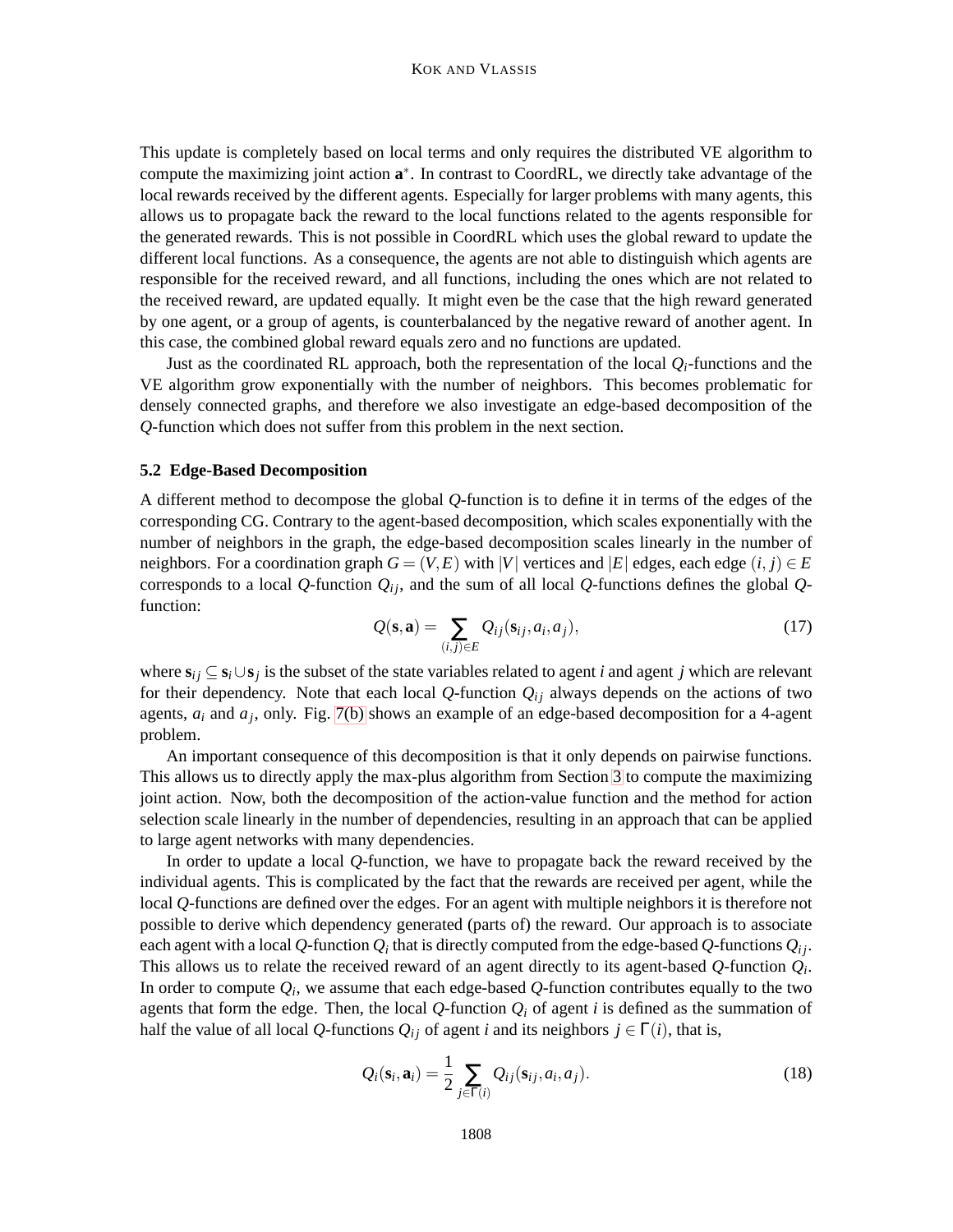<span id="page-20-2"></span>

<span id="page-20-3"></span>Figure 8: A graphical representation of the edge-based and agent-based update method after the transition from state **s** to **s** ′ . See the text for a detailed description.

The sum of all local Q-functions  $Q_i$  equals  $Q$  in [\(17\)](#page-19-0). Next, we describe two update methods for the edge-based decomposition defined in terms of these local agent-based *Q*-functions.

#### 5.2.1 EDGE-BASED UPDATE

The first update method we consider updates each local  $Q$ -function  $Q_{ij}$  based on its current estimate and its contribution to the maximal return in the next state. For this, we rewrite [\(16\)](#page-18-4) by replacing every instance of  $Q_i$  with its definition in [\(18\)](#page-19-1) to

<span id="page-20-0"></span>
$$
\frac{1}{2} \sum_{j \in \Gamma(i)} Q_{ij}(\mathbf{s}_{ij}, a_i, a_j) := \frac{1}{2} \sum_{j \in \Gamma(i)} Q_{ij}(\mathbf{s}_{ij}, a_i, a_j) + \alpha \left[ \sum_{j \in \Gamma(i)} \frac{R_i(\mathbf{s}, \mathbf{a})}{|\Gamma(i)|} + \gamma \frac{1}{2} \sum_{j \in \Gamma(i)} Q_{ij}(\mathbf{s}'_{ij}, a_i^*, a_j^*) - \frac{1}{2} \sum_{j \in \Gamma(i)} Q_{ij}(\mathbf{s}_{ij}, a_i, a_j) \right].
$$
 (19)

Note that in this decomposition for agent  $i$  we made the assumption that the reward  $R_i$  is divided proportionally over its neighbors  $\Gamma(i)$ . In order to get an update equation for an individual local *Q*-function  $Q_{ij}$ , we remove the sums. Because, one half of every local *Q*-function  $Q_{ij}$  is updated by agent *i* and the other half by agent *j*, agent *j* updates the local  $Q$ -function  $Q_{ij}$  using a similar decomposition as [\(19\)](#page-20-0). Adding the two gives the following update equation for a single local *Q*function  $Q_{ij}$ :

<span id="page-20-1"></span>
$$
Q_{ij}(\mathbf{s}_{ij}, a_i, a_j) := Q_{ij}(\mathbf{s}_{ij}, a_i, a_j) + \alpha \left[ \frac{R_i(\mathbf{s}, \mathbf{a})}{|\Gamma(i)|} + \frac{R_j(\mathbf{s}, \mathbf{a})}{|\Gamma(j)|} + \gamma Q_{ij}(\mathbf{s}'_{ij}, a_i^*, a_j^*) - Q_{ij}(\mathbf{s}_{ij}, a_i, a_j) \right].
$$
 (20)

Each local Q-function  $Q_{ij}$  is updated with a proportional part of the received reward of the two agents it is related to and with the contribution of this edge to the maximizing joint action  $\mathbf{a}^* =$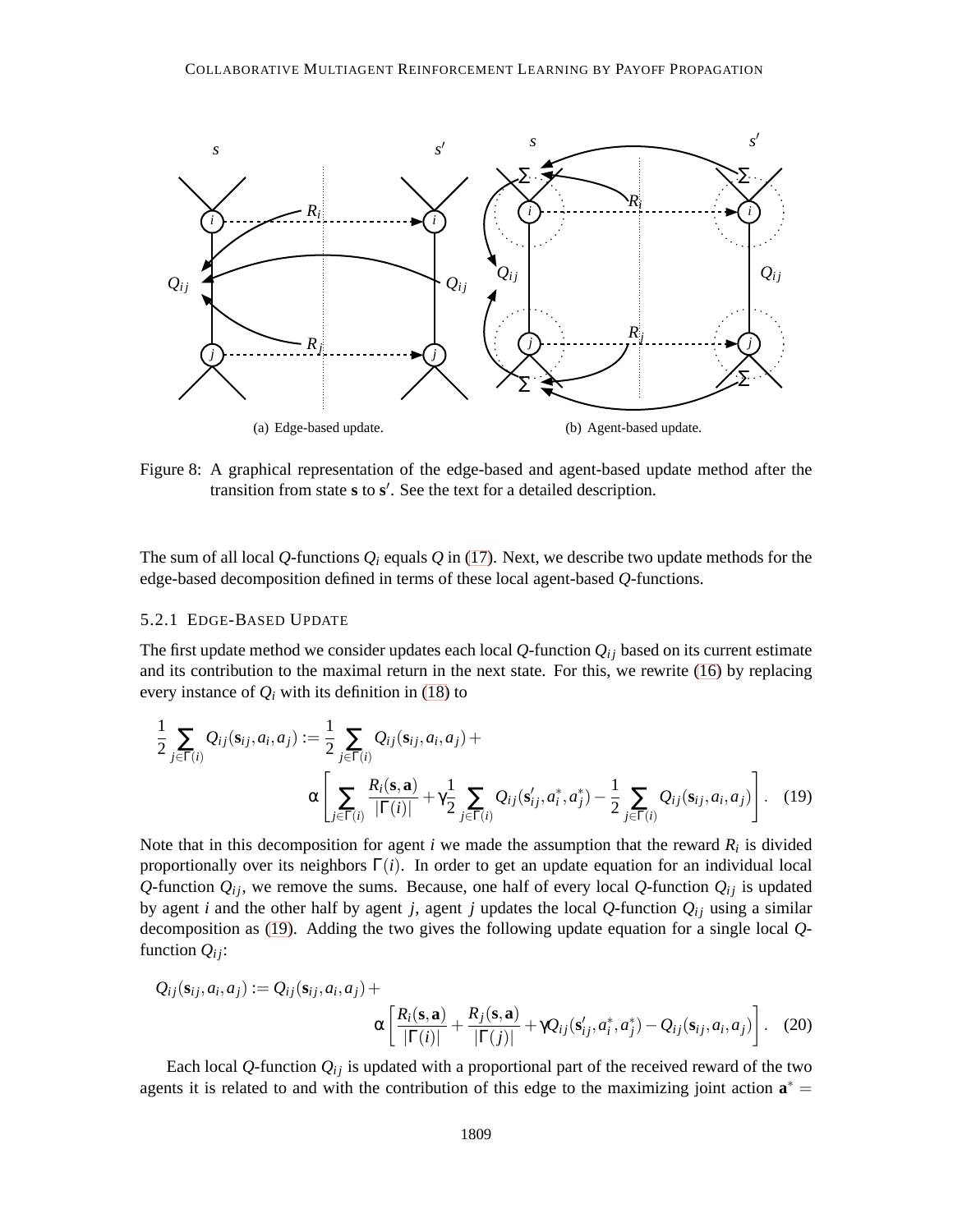$(a_i^*)$  = argmax<sub>a</sub><sup>*'*</sup>  $Q(s', a')$  in the state s'. The latter is computed by either applying the exact VE algorithm or the approximate max-plus algorithm. We can also derive [\(20\)](#page-20-1) from [\(10\)](#page-15-0) directly using [\(17\)](#page-19-0). However, we want to emphasize that it is possible to derive this update rule from the agentbased decomposition discussed in Section [5.1.](#page-18-2)

Fig. [8\(a\)](#page-20-2) shows a graphical representation of the update. The left part of the figure shows a partial view of a CG in state **s**. Only the agents *i* and *j*, their connecting edge, which is related to a local edge-based  $Q$ -function  $Q_{ij}$ , and some outgoing edges are depicted. The right part of the figure shows the same structure for state  $s'$ . Following [\(20\)](#page-20-1), a local Q-function  $Q_{ij}$  is directly updated based on the received reward of the involved agents and the maximizing local  $Q$ -function  $Q_{ij}$  in the next state.

#### 5.2.2 AGENT-BASED UPDATE

In the edge-based update method the reward is divided proportionally over the different edges of an agent. All other terms are completely local and only correspond to the local  $Q$ -function  $Q_{ij}$  of the edge that is updated. A different approach is to first compute the temporal-difference error per agent and divide this value over the edges. For this, we first rewrite [\(16\)](#page-18-4) for agent *i* using [\(18\)](#page-19-1) to

$$
\frac{1}{2} \sum_{j \in \Gamma(i)} Q_{ij}(\mathbf{s}_{ij}, a_i, a_j) :=
$$
\n
$$
\frac{1}{2} \sum_{j \in \Gamma(i)} [Q_{ij}(\mathbf{s}_{ij}, a_i, a_j)] + \alpha [R_i(\mathbf{s}, \mathbf{a}) + \gamma Q_i(\mathbf{s}'_i, \mathbf{a}^*_i) - Q_i(\mathbf{s}_i, \mathbf{a}_i)].
$$
\n(21)

In order to transfer [\(21\)](#page-21-0) into a local update function, we first rewrite the temporal-difference error as a summation of the neighbors of agent *i*, by

<span id="page-21-1"></span><span id="page-21-0"></span>
$$
R_i(\mathbf{s}, \mathbf{a}) + \gamma Q_i(\mathbf{s}'_i, \mathbf{a}^*_i) - Q_i(\mathbf{s}_i, \mathbf{a}_i) = \sum_{j \in \Gamma(i)} \frac{R_i(\mathbf{s}, \mathbf{a}) + \gamma Q_i(\mathbf{s}'_i, \mathbf{a}^*_i) - Q_i(\mathbf{s}_i, \mathbf{a}_i)}{|\Gamma(i)|}.
$$
(22)

Note that this summation only decomposes the temporal-difference error into *j* equal parts, and thus does not use  $j$  explicitly. Because now all summations are identical, we can decompose  $(21)$ by removing the sums. Just as in the edge-based update, there are two agents which update the same local Q-function  $Q_{ij}$ . When we add the contributions of the two involved agents *i* and *j*, we get the local update equation

$$
Q_{ij}(\mathbf{s}_{ij},a_i,a_j) \quad := \quad Q_{ij}(\mathbf{s}_{ij},a_i,a_j) \quad + \quad \alpha \sum_{k \in \{i,j\}} \frac{R_k(\mathbf{s},\mathbf{a}) + \gamma Q_k(\mathbf{s}'_k,\mathbf{a}^*_k) - Q_k(\mathbf{s}_k,\mathbf{a}_k)}{|\Gamma(k)|}. \quad (23)
$$

This agent-based update rule propagates back the temporal-difference error from the two agents which are related to the local *Q*-function of the edge that is updated, and incorporates the information of all edges of these agents. This is different from the edge-based update method which directly propagates back the temporal-difference error related to the edge that is updated. This is depicted in Fig. [8\(b\).](#page-20-3) Again, the left part of the figure represents the situation in state **s**, and the right part the situation in the next state  $s'$ . The edge-based Q-function  $Q_{ij}$  is updated based on the local agent-based *Q*-functions of the two agents that form the edge. These functions are computed by summing over the local edge-based *Q*-functions of all neighboring edges.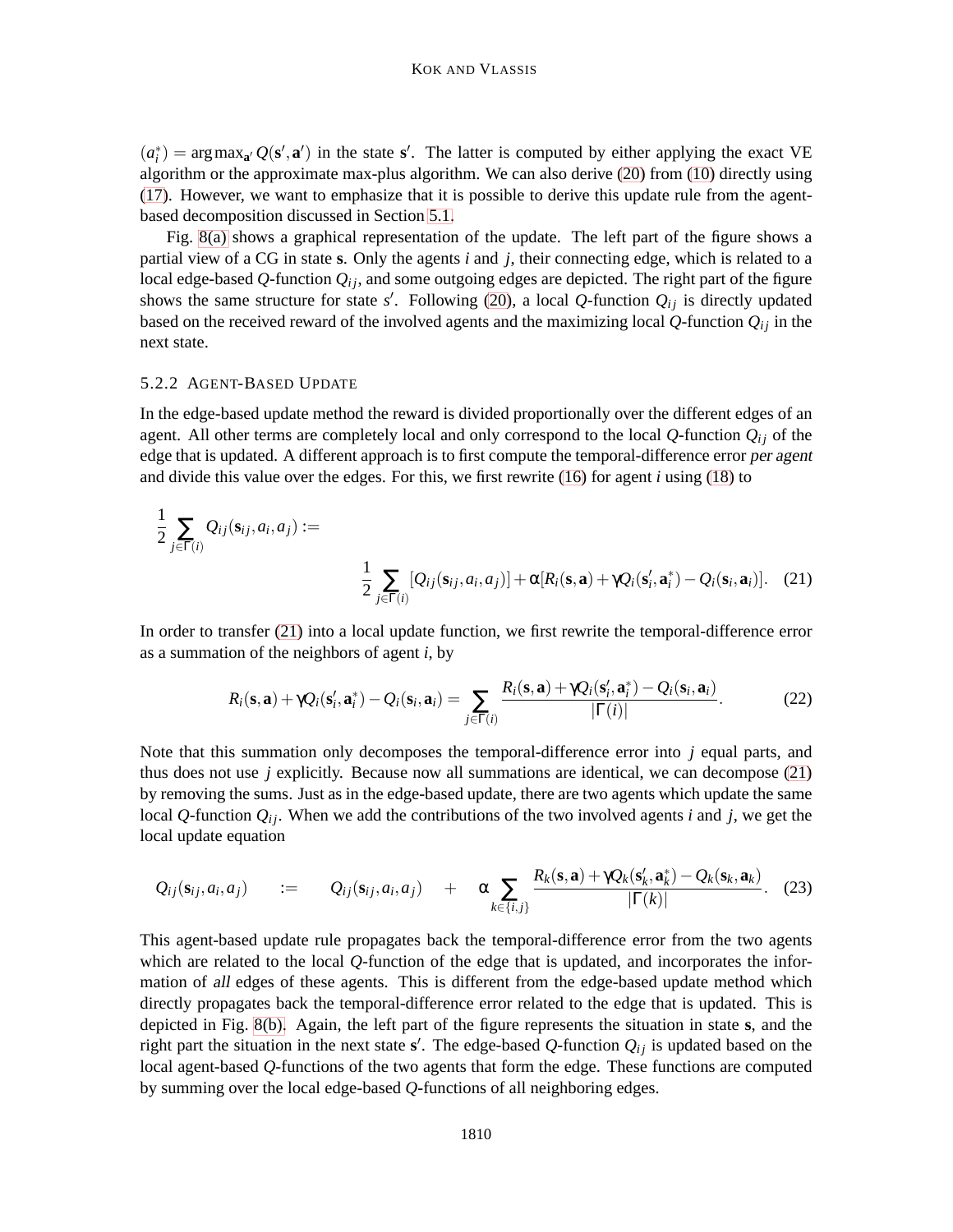Next, we will describe several experiments and solve them using both the agent-based and the edge-based decomposition. For the latter, we apply both the agent-based and edge-based update method, and show the consequences, both in speed and solution quality, of using the max-plus algorithm as an alternative to the VE algorithm.

## <span id="page-22-0"></span>**6. Experiments**

In this section, we describe experiments using the methods discussed in Section [4](#page-12-0) and Section [5.](#page-17-0) We give results on a large single-state problem and on a distributed sensor network problem, which was part of the NIPS 2005 benchmarking workshop. We selected these problems because they are both fully specified and, more importantly, require the selection of a specific combination of actions at every time step. This is in contrast with other experiments in which coordination can be modeled through the state variables, that is, each agent is able to select its optimal action based on only the state variables (for example, its own and other agents' positions) and does not have to model the actions of the other agents [\(Tan, 1993](#page-38-3); [Guestrin et al., 2002b](#page-36-14); [Becker et al., 2003\)](#page-35-0).

#### <span id="page-22-1"></span>**6.1 Experiments on Single-State Problems**

Now, we describe several experiments in which a group of *n* agents have to learn to take the optimal joint action in a single-state problem. The agents repeatedly interact with their environment by selecting a joint action. After the execution of a joint action **a**, the episode is immediately ended and the system provides each agent an individual reward  $R_i(\mathbf{a})$ . The goal of the agents is to select the joint action **a** which maximizes  $R(\mathbf{a}) = \sum_{i=1}^{n} R_i(\mathbf{a})$ . The local reward  $R_i$  received by an agent *i* only depends on a subset of the actions of the other agents. These dependencies are modeled using a graph in which each edge corresponds to a local reward function that assigns a value  $r(a_i, a_j)$  to each possible action combination of the actions of agent *i* and agent *j*. Each local reward function is fixed beforehand and contains one specific pair of actions,  $(\tilde{a}_i, \tilde{a}_j)$  that results in a high random reward, uniformly distributed in the range [5,15], that is,  $5+U([0,10])$ . However, failure of coordination, that is, selecting an action  $r(\tilde{a}_i, a_j)$  with  $a_j \neq \tilde{a}_j$  or  $r(a_i, \tilde{a}_j)$  with  $a_i \neq \tilde{a}_i$ , will always result in a reward of 0. All remaining joint actions,  $r(a_i, a_j)$  with  $a_i \neq \tilde{a}_i$  and  $a_j \neq \tilde{a}_j$ , give a default reward from the uniform distribution  $U([0,10])$ . The individual reward  $R_i$  for an agent *i* equals the sum of the local rewards resulting from the interactions with its neighbors,  $R_i(\mathbf{a}) = \sum_{j \in \Gamma(i)} r(a_i, a_j)$ . Fig. [9](#page-23-0) shows an example of the construction of the individual reward received by an agent based on its interaction with its four neighbors, together with an example reward function  $r(a_i,a_j)$  corresponding to an edge between agent *i* and agent *j*.

The goal of the agents is to learn, based on the received individual rewards, to select a joint action that maximizes the global reward. Although we assume that the agents know on which other agents it depends, this goal is complicated by two factors. First, the outcome of a selected action of an agent also depends on the actions of its neighbors. For example, the agents must coordinate in order to select the joint action  $(\tilde{a}_i, \tilde{a}_j)$  which, in most cases, returns the highest reward. Failure of coordination, however, results in a low reward. Secondly, because each agent only receives an individual reward, they are not able to derive which neighbor interaction caused which part of the reward. An important difference with the problem specified in Section [3.2,](#page-9-1) in which the the agents have to select a joint action that maximizes predefined payoff functions, is that in this case the payoff relations themselves have to be learned based on the received rewards.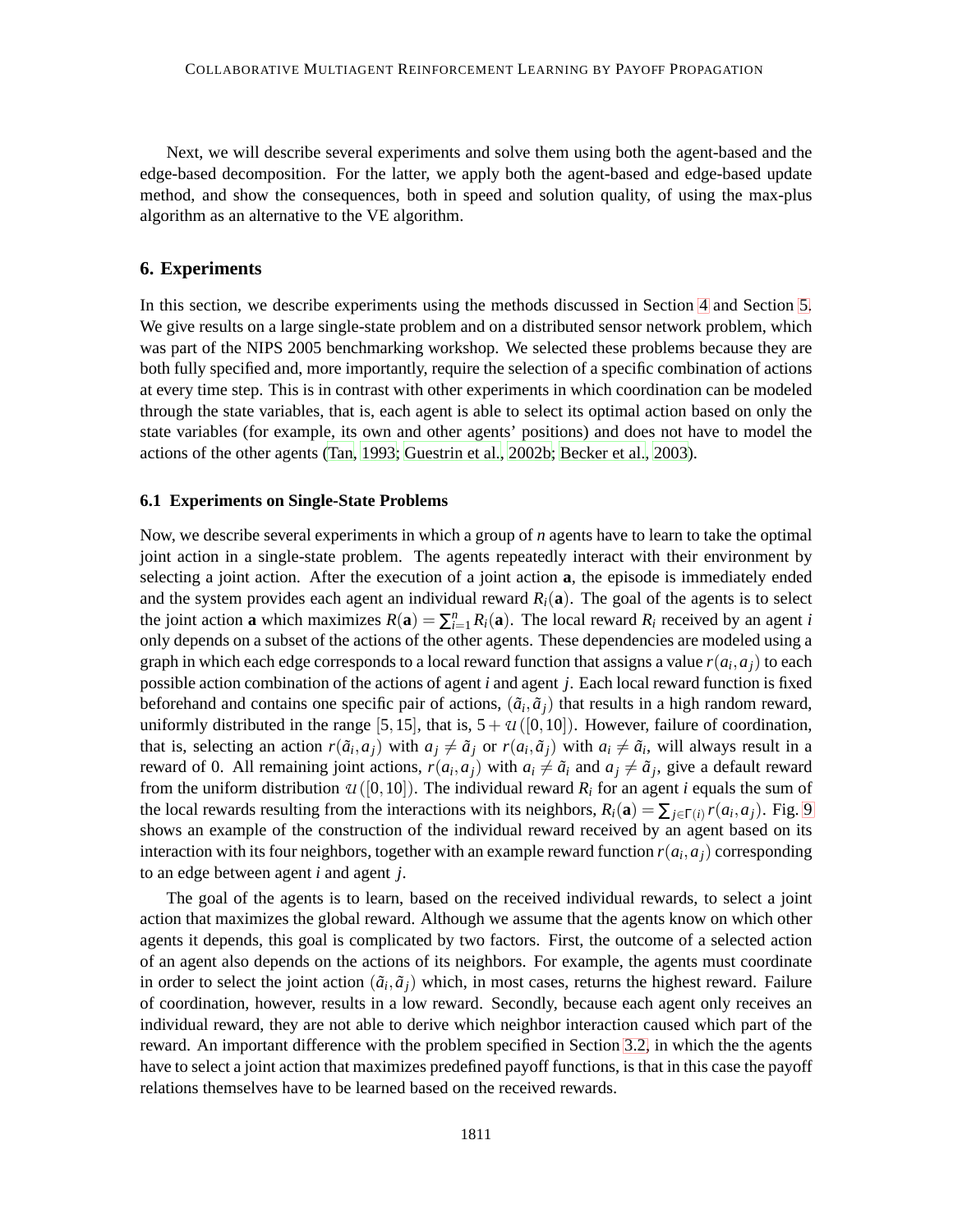

<span id="page-23-0"></span>Figure 9: Construction of the reward for agent 1 in the single-state problem. (a) The individual reward  $R_1$  is the sum of the rewards  $r(a_1, a_i)$  generated by the interactions with its neighbors  $j \in \Gamma(1) = \{2, 3, 4, 5\}$ . (b) Example  $r(a_i, a_j)$  function.

We perform experiments with 12 agents, each able to perform 4 actions. The group as a whole thus has  $4^{12} \approx 1.7 \cdot 10^7$ , or 17 million, different joint actions to choose from. We investigate reward functions with different complexities, and apply the method described in Section [3.2](#page-9-1) to randomly generate 20 graphs  $G = (V, E)$  with  $|V| = 12$  for each  $|E| \in \{7, 8, \ldots, 30\}$ . This results in 480 graphs, 20 graphs in each of the 24 groups. The agents of the simplest graphs (7 edges) have an average degree of 1.16, while the most complex graphs (30 edges) have an average degree of 5. Fig. [10](#page-24-0) shows three different example graphs with different average degrees. Fig. [10\(a\)](#page-24-1) and [\(c\)](#page-24-2) depict respectively the minimum and maximal considered average degree, while Fig. [10\(b\)](#page-24-3) shows a graph with an average degree of 2.

We apply the different variants of our sparse cooperative *Q*-learning method described in Section [5](#page-17-0) and different existing multiagent *Q*-learning methods, discussed in Section [4,](#page-12-0) to this problem. Since the problem consists of only a single state, all *Q*-learning methods store *Q*-functions based on actions only. Furthermore, we assume that the agents have access to a CG which for each agent specifies on which other agents it depends. This CG is identical to the topology of the graph that is used to generate the reward function. Apart from the different *Q*-learning methods, we also apply an approach that selects a joint action uniformly at random and keeps track of the best joint action found so far, and a method that enumerates all possible joint actions and stores the one with the highest reward. To summarize, we now briefly review the main characteristics of all applied methods:

- **Independent learners (IL)** Each agent *i* stores a local *Q*-function  $Q_i(a_i)$  only depending on its own action. Each update is performed using the private reward  $R_i$  according to [\(11\)](#page-16-1). An agent selects an action that maximizes its own local *Q*-function *Q<sup>i</sup>* .
- **Distributed value functions (DVF)** Each agent *i* stores a local *Q*-function based on its own action, and an update incorporates the *Q*-functions of its neighbors following [\(14\)](#page-17-1). For stateless problems, as the ones in this section, the *Q*-value of the next state is not used and this method is identical to IL.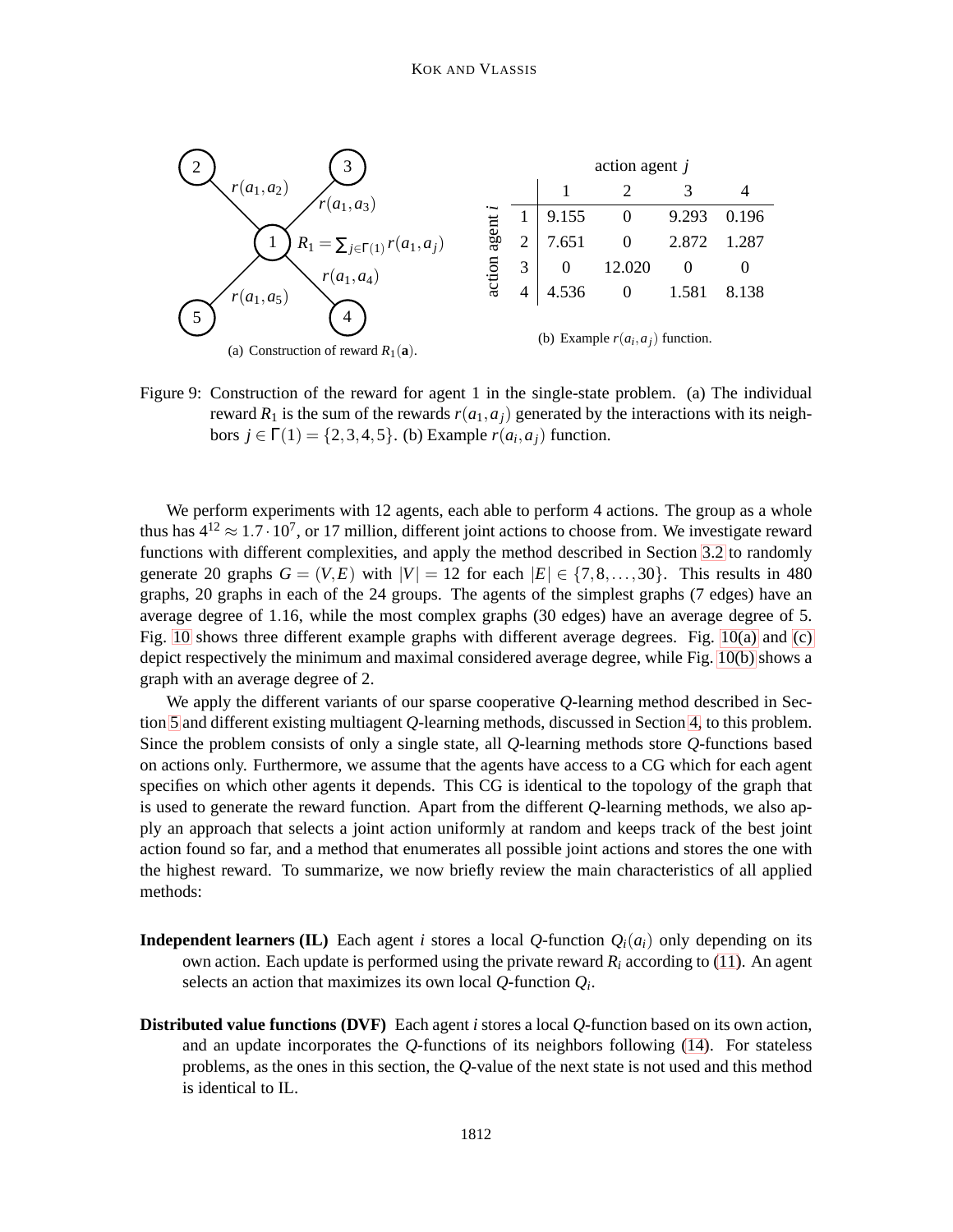<span id="page-24-1"></span>

degree of 1.16).

<span id="page-24-2"></span>age degree of 2).

(c) A graph with 30 edges (average degree of 5.00).

<span id="page-24-3"></span><span id="page-24-0"></span>Figure 10: Example graphs with 12 agents and different average degrees.

- **Coordinated reinforcement learning (CoordRL)** Each agent *i* stores an individual *Q*-function based on its own action and the actions of its neighbors  $j \in \Gamma(i)$ . Each function is updated based on the global temporal-difference error using the update equation in [\(13\)](#page-16-0). This representation scales exponentially with the number of neighbors. VE is used to determine the optimal joint action which scales exponentially with the induced width of the graph.
- **Sparse cooperative** *Q***-learning, agent-based (SparseQ agent)** Each agent stores a *Q*-function that is based on its own action and the actions of its neighbors  $j \in \Gamma(i)$ . A function is updated based on the local temporal-difference error following [\(16\)](#page-18-4). The representation and computational complexity are similar to the CoordRL approach.
- **Sparse cooperative** *Q***-learning, edge-based (SparseQ edge)** Each edge in the used CG is associated with a *Q*-function based on the actions of the two connected agents. We apply both the edge-based update method (SparseQ edge, edge) from [\(20\)](#page-20-1) which updates a *Q*-function based on the value of the edge that is updated, and the agent-based update method (SparseQ edge, agent) from [\(23\)](#page-21-1), which updates a *Q*-function based on the local *Q*-functions of the agents forming the edge.

The two update methods are both executed with the VE algorithm and the anytime max-plus algorithm in order to determine the optimal joint action, resulting in four different methods in total. The max-plus algorithm generates a result when either the messages converge, the best joint action has not improved for 5 iterations, or more than 20 iterations are performed. The latter number of iterations is obtained by comparing the problem under study with the coordination problem addressed in Section [3.2.](#page-9-1) Both problem sizes are similar, and as is visible in Fig. [6](#page-13-0) the coordination problem reaches a good performance after 20 iterations.

- **Random method with memory** Each iteration, each agent selects an action uniformly at random. The resulting joint action is evaluated and compared to the best joint action found so far. The best one is stored and selected.
- **Enumeration** In order to compare the quality of the different methods, we compute the optimal value by trying every possible joint action and store the one which results in the highest reward. This requires an enumeration over all possible joint actions. Note that this approach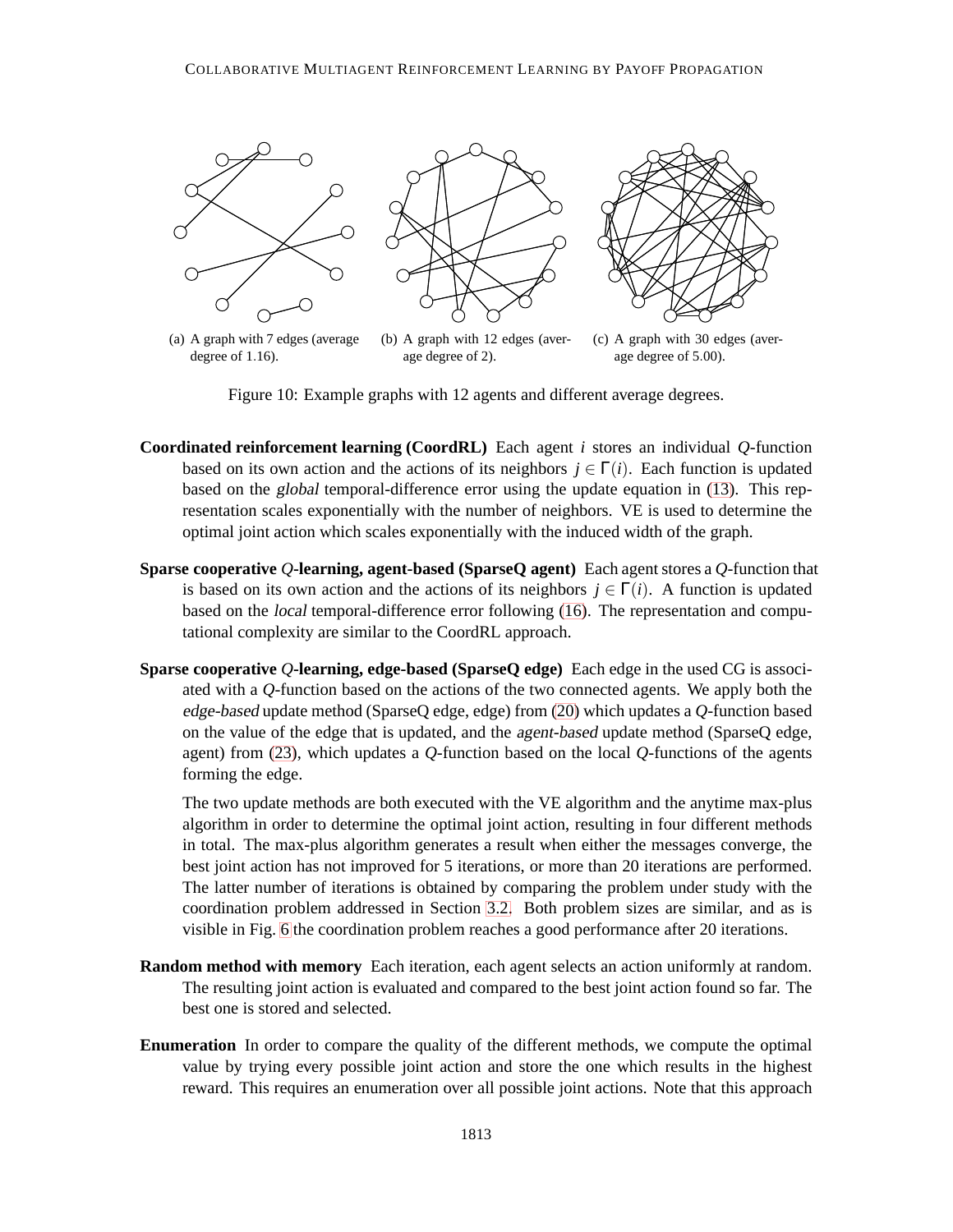| method        | (1, 2) | [2,3] | (3,4] | 4,5    |
|---------------|--------|-------|-------|--------|
| <b>IL/DVF</b> | 48     | 48    | 48    | 48     |
| edge-based    | 152    | 248   | 344   | 440    |
| agent-based   | 528    | 2,112 | 8.448 | 33.792 |

<span id="page-25-0"></span>Table 2: Average number of *Q*-values needed for the different decompositions for graphs with an average degree in  $(x-1, x]$ .

does not perform any updates, and quickly becomes intractable for problems larger than the one addressed here.

We do not apply the MDP learners approach since it would take too long to find a solution. First, it requires an enumeration over  $4^{12} \approx 17$  million) actions at every time step. Secondly, assuming there is only one optimal joint action, the probability to actually find the optimal joint action is negligible. An exploration action should be made (probability ε), and this exploration action should equal the optimal joint action (probability of  $\frac{1}{4^{12}}$ ).

Table [2](#page-25-0) shows the average number of *Q*-values required by each of the three types of decompositions. The numbers are based on the generated graphs and averaged over similarly shaped graphs. Note the exponential growth in the agent-based decomposition that is used in both the CoordRL and agent-based SparseQ approach.

We run each method on this problem for 15,000 learning cycles. Each learning cycle is directly followed by a test cycle in which the reward related to the current greedy joint action is computed. The values from the test cycles, thus without exploration, are used to compare the performance between the different methods. For all *Q*-learning variants, the *Q*-values are initialized to zero and the parameters are set to  $\alpha = 0.2$ ,  $\varepsilon = 0.2$ , and  $\gamma = 0.9$ .

Fig. [11](#page-26-0) shows the timing results for all methods.<sup>5</sup> The *x*-axis depicts the average degree of the graph. The *y*-axis, shown in logarithmic scale, depicts the average number of seconds spent in the 15,000 learning cycles on graphs with a similar average degree. For the enumeration method it represents the time for computing the reward of all joint actions.

The results show that the random and IL/DVF approach are the quickest and take less than a second to complete. In the IL/DVF method each agent only stores functions based on its individual action and is thus constant in the number of dependencies in the graph. Note that the time increase in the random approach for graphs with a higher average degree is caused by the fact that more local reward functions have to be enumerated in order to compute the reward. This occurs in all methods, but is especially visible in the curve of the random approach since for this method the small absolute increase is relatively large with respect to its computation time.

The CoordRL and the agent-based SparseQ method scale exponentially with the increase of the average degree, both in their representation of the local *Q*-functions and the computation of the optimal joint action using the VE algorithm. The curves of these methods overlap in Fig. [11.](#page-26-0) Because these methods need a very long time, more than a day, to process graphs with a higher average degree than 3, the results for graphs with more than 18 edges are not computed. The edge-based decompositions do not suffer from the exponential growth in the representation of the

 $5$ All results are generated on an Intel Xeon 3.4GHz / 2GB machine using a C++ implementation.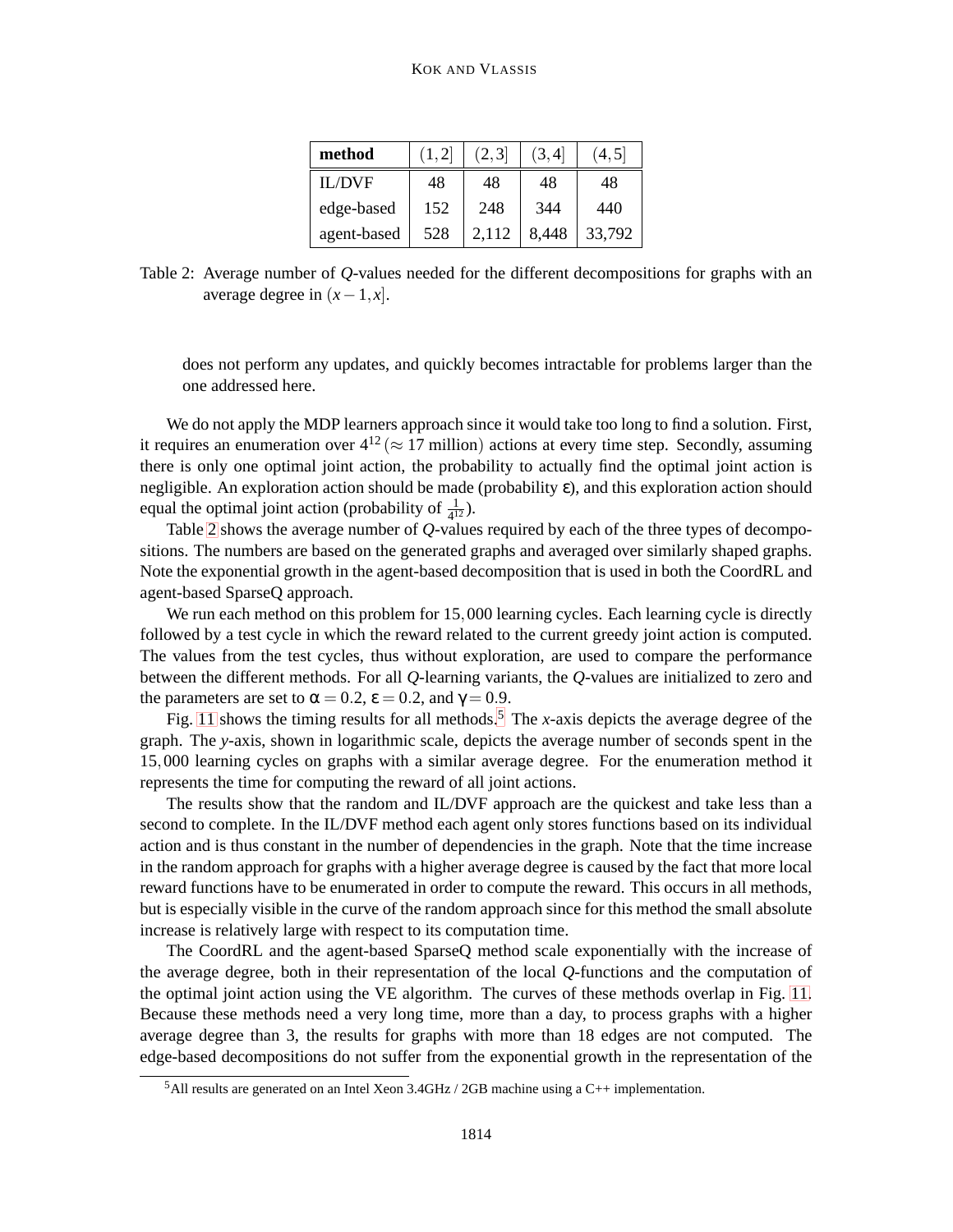

<span id="page-26-0"></span>Figure 11: Timing results for the different methods applied to the single-state problems with 12 agents and an increasing number of edges. The results overlap for the CoordRL and the agent-based SparseQ decomposition, and the two edge-based decompositions using the VE algorithm.

local *Q*-functions. However, this approach still grows exponentially with an increase of the average degree when the VE algorithm is used to compute the maximizing joint action. This holds for both the agent-based and edge-based update method, which overlap in the graph. When the anytime maxplus algorithm is applied to compute the joint action, both the representation of the *Q*-function and the computation of the joint action scale linearly with an increasing average degree. The agent-based update method is slightly slower than the edge-based update method because the first incorporates the neighboring *Q*-functions in its update [\(23\)](#page-21-1), and therefore the values in the *Q*-functions are less distinct. As a consequence, the max-plus algorithm needs more iterations in an update step to find the maximizing joint action.

Finally, the enumeration method shows a slight increase in the computation time with an increase of the average degree because it has to sum over more local functions for the denser graphs when computing the associated value. Note that the problem size was chosen such that the enumeration method was able to produce a result for all different graphs.

Fig. [12](#page-27-0) shows the corresponding performance for the most relevant methods. Each figure depicts the running average, of the last 10 cycles, of the obtained reward relative to the optimal reward for the first 15,000 cycles. The optimal reward is determined using the enumeration method. Results are grouped for graphs with a similar complexity, that is, having about the same number of edges per graph.

Fig. [12\(a\)](#page-27-1) depicts the results for the simplest graphs with an average degree less than or equal to 2. We do not show the results for the CoordRL approach since it is not able to learn a good policy and quickly stabilize around 41% of the optimal value. This corresponds to a method in which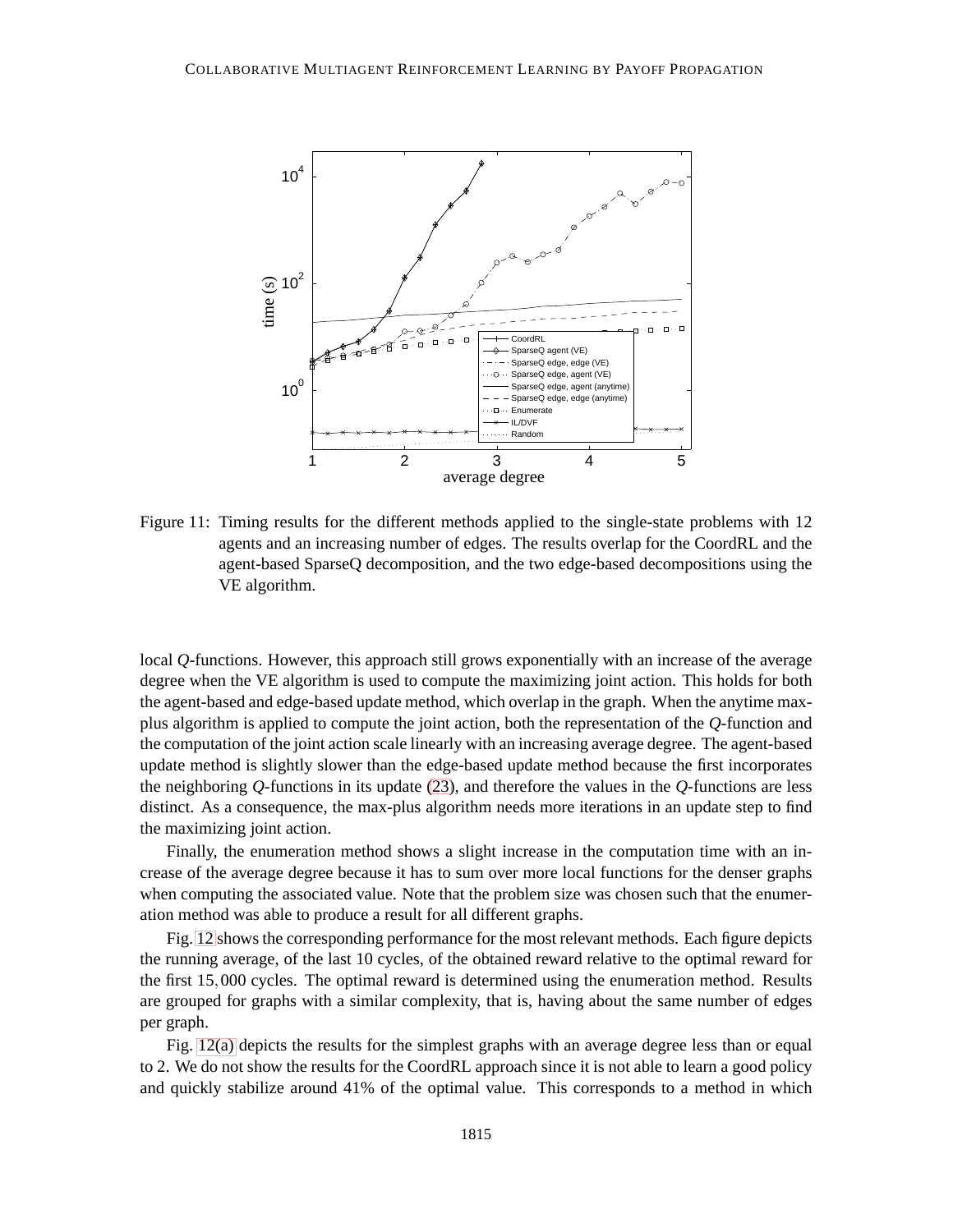<span id="page-27-2"></span><span id="page-27-1"></span>

<span id="page-27-4"></span><span id="page-27-3"></span><span id="page-27-0"></span>Figure 12: Running average, of the last 10 cycles, of the received reward relative to the optimal reward for different methods on the single-state, 12-agent problems. The legend of Fig. [12\(a\)](#page-27-1) holds for all figures. See text for the problem description.

each agent selects a value uniformly at random each iteration. The CoordRL approach updates each local *Q*-function with the global temporal-difference error. Therefore, the same global reward is propagated to each of the individual *Q*-functions and the expected future discounted return, that is, the sum of the local *Q*-functions, is overestimated. As a result the *Q*-values blow up, resulting in random behavior.

The IL/DVF approach learns a reasonable solution, but it suffers from the fact that each agent individually updates its *Q*-value irrespective of the actions performed by its neighbors. Therefore, the agents do not learn to coordinate and the policy keeps oscillating.

The random method keeps track of the best joint action found so far and slowly learns a better policy. However, it learns slower than the different SparseQ methods. Note that this method does not scale well to larger problems with more joint actions.

The agent-based SparseQ decomposition converges to an optimal policy since it stores a *Q*value for every action combination of its neighbors, and is able to detect the best performing action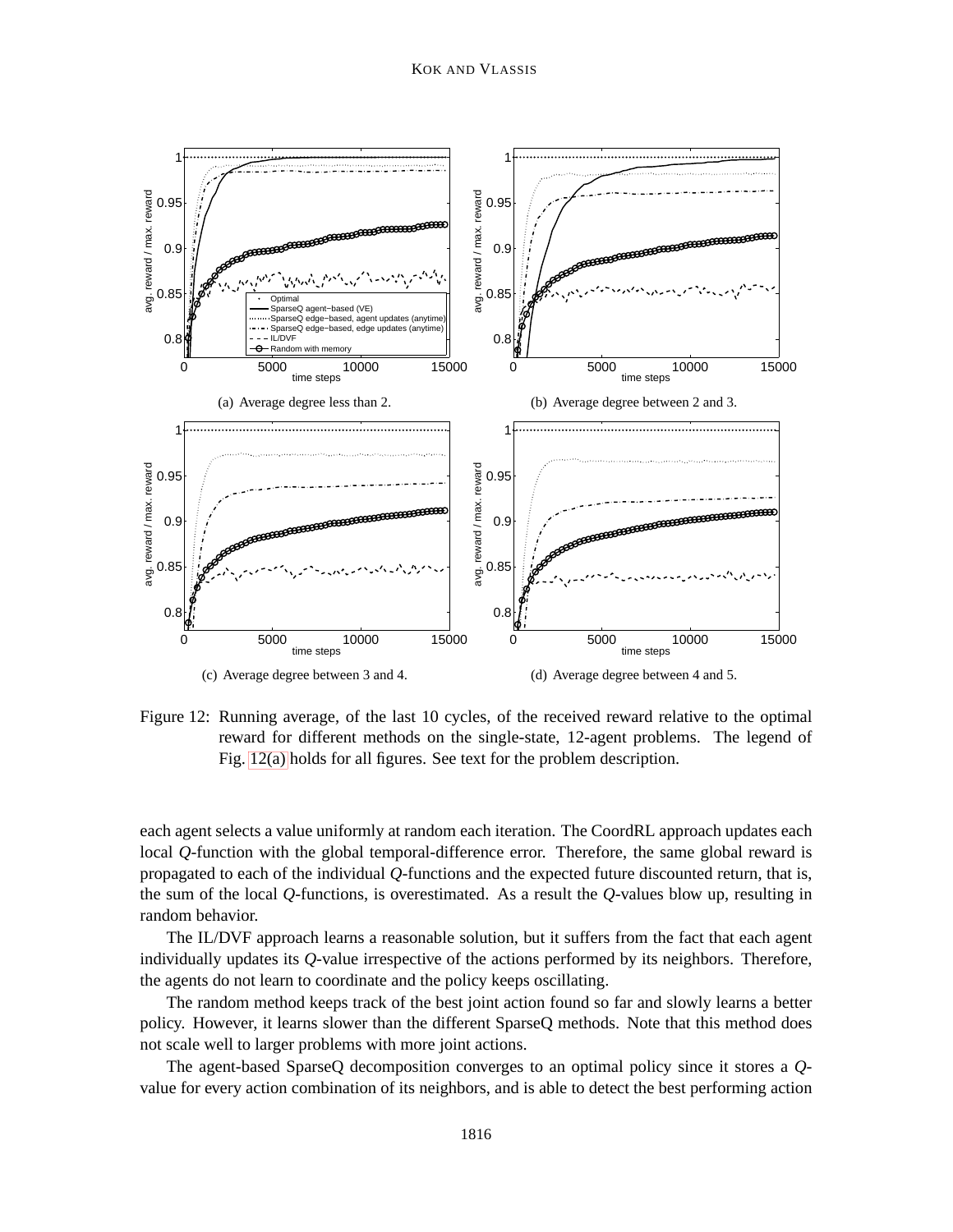<span id="page-28-2"></span><span id="page-28-1"></span>

<span id="page-28-4"></span><span id="page-28-3"></span><span id="page-28-0"></span>Figure 13: Running average of the received reward relative to the optimal reward for the different edge-based methods, using either the VE or anytime max-plus algorithm, on the singlestate, 12-agent problem.

combination. However, this approach learns slower than the different edge-based decompositions since it requires, as listed in Table [2,](#page-25-0) more samples to update the large number of *Q*-values. The two edge-based decompositions using the anytime extension both learn a near-optimal solution. The agent-based update method performs slightly better since it, indirectly, includes the neighboring *Q*-values in its update.

As is seen in Fig. [12\(b\),](#page-27-2) the results are similar for the more complicated graphs with an average degree between 2 and 3. Although not shown, the CoordRL learners are not able to learn a good policy and quickly stabilizes around 44% of the optimal value. On the other hand, the agent-based decomposition converges to the optimal policy. Although the final result is slightly worse compared to the simpler graphs, the edge-based decompositions still learn near-optimal policies. The result of the agent-based update method is better than the edge-based update method since the first includes the neighboring *Q*-values in its update.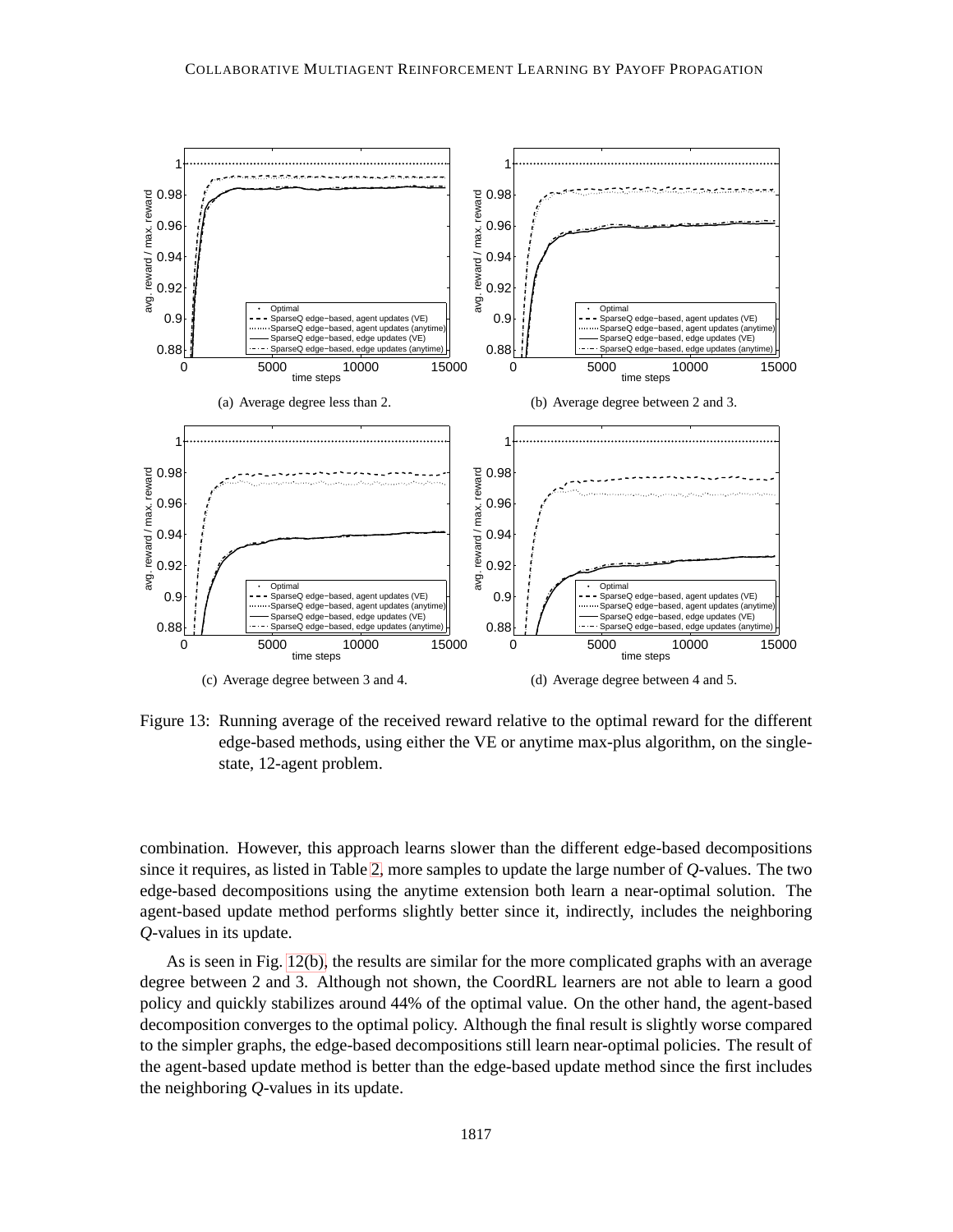| method                        | (1,2]  | (2,3]  | (3,4]  | (4, 5) |
|-------------------------------|--------|--------|--------|--------|
| Random with memory            | 0.9271 | 0.9144 | 0.9122 | 0.9104 |
| IL                            | 0.8696 | 0.8571 | 0.8474 | 0.8372 |
| CondRI.                       | 0.4113 | 0.4423 |        |        |
| SparseQ agent (VE)            | 1.0000 | 0.9983 |        |        |
| SparseQ edge, agent (VE)      | 0.9917 | 0.9841 | 0.9797 | 0.9765 |
| SparseQ edge, edge (VE)       | 0.9843 | 0.9614 | 0.9416 | 0.9264 |
| SparseQ edge, agent (anytime) | 0.9906 | 0.9815 | 0.9722 | 0.9648 |
| SparseQ edge, edge (anytime)  | 0.9856 | 0.9631 | 0.9419 | 0.9263 |

<span id="page-29-0"></span>Table 3: Relative reward with respect to the optimal reward after 15,000 cycles for the different methods and differently shaped graphs. Results are averaged over graphs with an average degree in  $(x-1, x]$ , as indicated by the column headers.

Similar results are also visible in Fig. [12\(c\)](#page-27-3) and Fig. [12\(d\).](#page-27-4) The agent-based decompositions are not applied to these graphs. As was already visible in Fig. [11,](#page-26-0) the algorithm needs too much time to process graphs of this complexity.

Fig. [13](#page-28-0) compares the difference between using either the VE or the anytime max-plus algorithm to compute the joint action for the SparseQ methods using an edge-based decomposition. Fig. [13\(a\)](#page-28-1) and Fig. [13\(b\)](#page-28-2) show that the difference between the two approaches is negligible for the graphs with an average degree less than 3. However, for the more complex graphs (Fig. [13\(c\)](#page-28-3) and Fig. [13\(d\)\)](#page-28-4) there is a small performance gain when the VE algorithm is used for the agent-based update method. The agent-based update method incorporates the neighboring *Q*-functions, and therefore the values of the *Q*-functions are less distinct. As a result, the max-plus algorithm has more difficulty in finding the optimal joint action. But note that, as was shown in Fig. [11,](#page-26-0) the VE algorithm requires substantially more computation time for graphs of this complexity than the anytime max-plus algorithm.

Although all results seem to converge, it is difficult to specify in which cases the proposed algorithms converge, and if so, whether they converge to an optimal solution. The difficulties arise from the fact that the reinforcement-learning algorithms deal with a double optimization: the computation of the optimal joint action with the maximal *Q*-value, and the global (long-term) optimization of the average discounted rewards. In this article we focus on the empirical results.

Table [3](#page-29-0) gives an overview of all results and compares the value of the joint action corresponding to the learned strategy in cycle 15,000 for the different methods. Although the results slowly decrease for the more complex reward functions, all SparseQ methods learn near-optimal policies. Furthermore, there is only a minimal difference between the methods that use the VE and the anytime max-plus algorithm to compute the joint action. For the densely connected graphs, the edge-based decompositions in combination with the max-plus algorithm are the only methods that are able to compute a good solution. The algorithms using VE fail to produce a result because of their inability to cope with the complexity of the underlying graph structure (see Section [3.2\)](#page-9-1).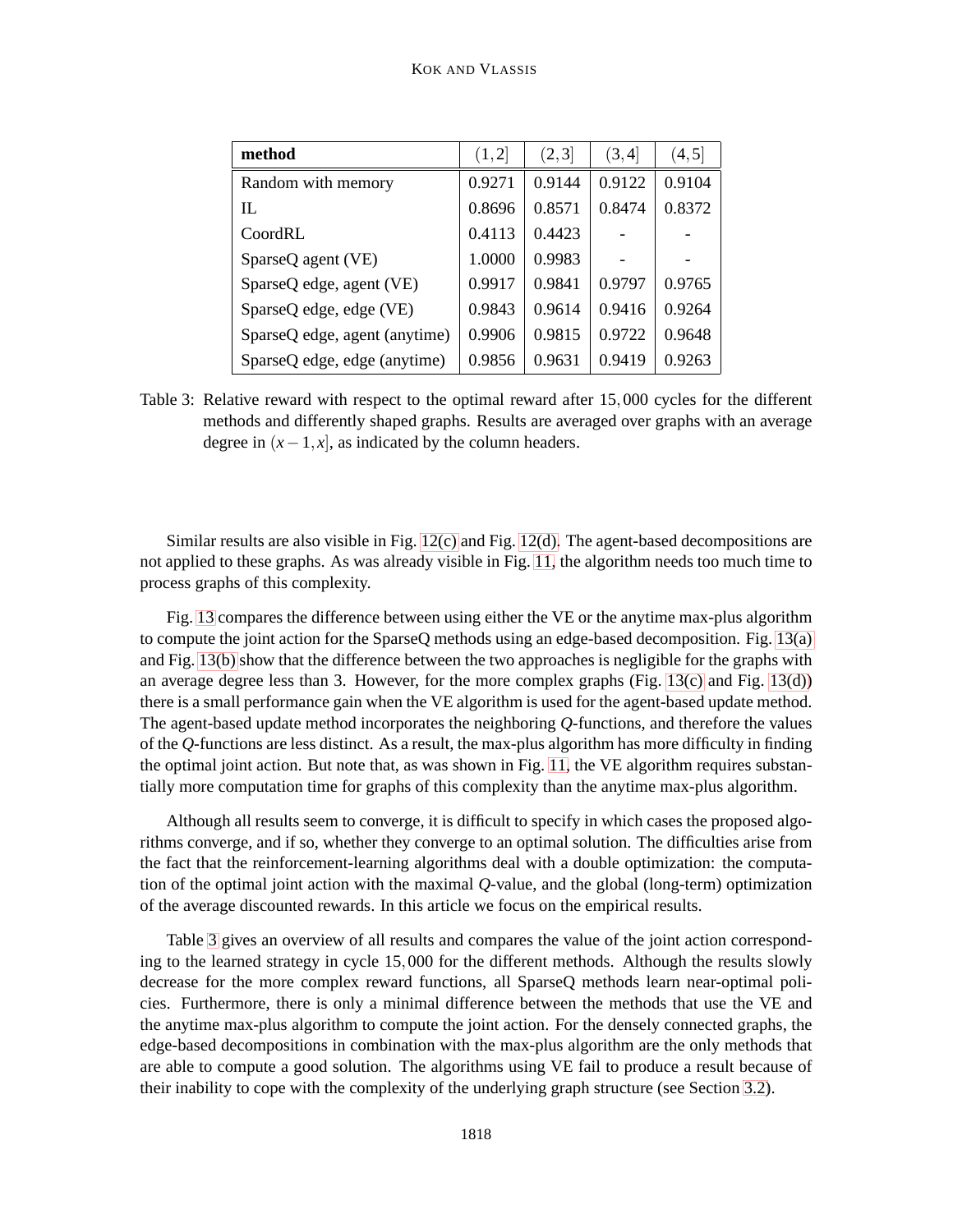#### **6.2 Experiments on a Distributed Sensor Network**

We also perform experiments on a distributed sensor network (DSN) problem. This problem is a sequential decision-making variant of the distributed constraint optimization problem described by [Ali et al. \(2005](#page-35-5)), and was part of the NIPS 2005 benchmarking workshop.<sup>6</sup>

The DSN problem consists of two parallel chains of an arbitrary, but equal, number of sensors. The area between the sensors is divided into cells. Each cell is surrounded by exactly four sensors and can be occupied by a target. See Fig. [14\(a\)](#page-31-0) for a configuration with eight sensors and two targets. With equal probability a target moves to the cell on its left, to the cell on its right, or remains on its current position. Actions that move a target to an illegal position, that is, an occupied cell or a cell outside the grid, are not executed.

Each sensor is able to perform three actions: focus on a target in the cell to its immediate left, to its immediate right, or don't focus at all. Every focus action has a small cost modeled as a reward of −1. When in one time step at least three of the four surrounding sensors focus on a target, it is 'hit'. Each target starts with a default energy level of three. Each time a target is hit its energy level is decreased by one. When it reaches zero the target is captured and removed, and the three sensors involved in the capture each receive a reward of  $+10$ . In case four sensors are involved in a capture, only the three sensors with the highest index receive the reward. An episode finishes when all targets are captured.

As in the NIPS-05 benchmarking event, we will concentrate on a problem with eight sensors and two targets. This configuration results in  $3^8 = 6,561$  joint actions and 37 distinct states, that is, 9 states for each of the 3 configurations with 2 targets, 9 for those with one target, and 1 for those without any targets. This problem thus has a large action space compared to its state space. When acting optimally, the sensors are able to capture both targets in three steps, resulting in a cumulative reward of 42. However, in order to learn this policy based on the received rewards, the agents have to cope with the delayed reward and learn how to coordinate their actions such that multiple targets are hit simultaneously.

In our experiments we generate all statistics using the benchmark implementation, with the following two differences. First, because the NIPS-05 implementation of the DSN problem only returns the global reward, we change the environment to return the individual rewards in order to comply to our model specification. Second, we set the fixed seed of the random number generator to a variable seed base on the current time in order to be able to perform varying runs.

We apply the different techniques described in Section [4](#page-12-0) and Section [5](#page-17-0) to the DSN problem. We do not apply the CoordRL approach, since, just as in the experiments in Section [6.1,](#page-22-1) it propagates back too much reward causing the individual *Q*-functions to blow up. However, we do apply the MDP learners approach which updates a *Q*-function based on the full joint action space. All applied methods learn for 10,000 episodes which are divided into 200 episode blocks, each consisting of 50 episodes. The following statistics are computed at the end of each episode block: the average reward, that is, the undiscounted sum of rewards divided by the number of episodes in an episode block, the cumulative average reward of all previous episode blocks, and the wall-clock time. There is no distinction between learning and testing cycles, and the received reward thus includes exploration actions. The *Q*-learning methods all use the following parameters:  $\alpha = 0.2$ ,  $\varepsilon = 0.2$ , and  $\gamma = 0.9$ , and start with zero-valued *Q*-values. We assume that both the DVF and the

<sup>6</sup>See http://www.cs.rutgers.edu/∼[mlittman/topics/nips05-mdp/](http://www.cs.rutgers.edu/~mlittman/topics/nips05-mdp/) for a detailed description of the benchmarking event and <http://rlai.cs.ualberta.ca/RLBB/> for the used RL-framework.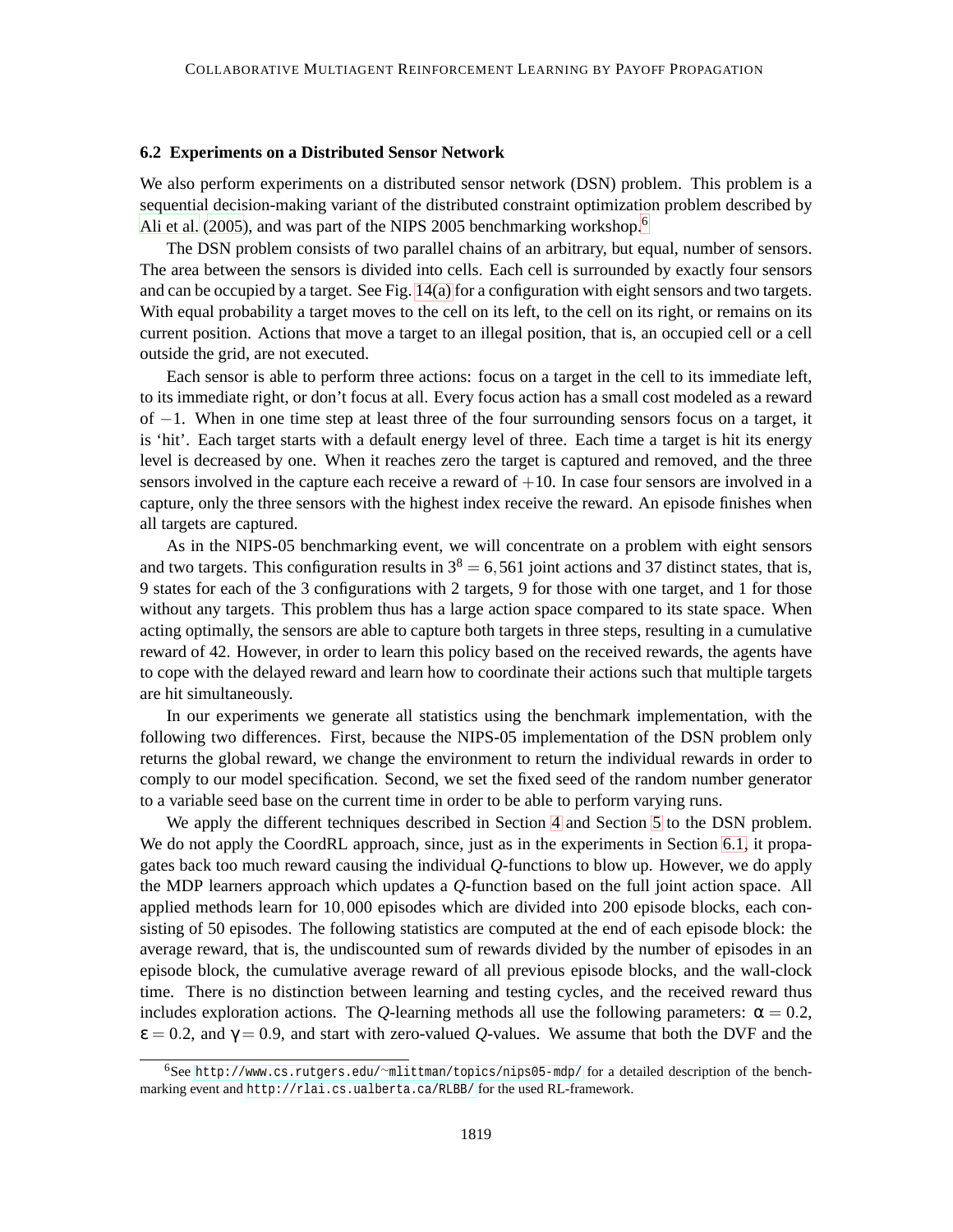<span id="page-31-0"></span>

<span id="page-31-1"></span>Figure 14: Fig. [14\(a\)](#page-31-0) shows an example sensor network with eight sensors  $(\otimes)$  and two targets  $(\bullet)$ . Fig. [14\(b\)](#page-31-1) shows the corresponding CG representing the agent dependencies. The graph has an average degree of 4, and an induced width of 3.

different SparseQ variants have access to a CG which specifies for each agent on which other agents it depends. This CG is shown in Fig. [14\(b\),](#page-31-1) and has an average degree of 4.

The results, averaged over 10 runs with different random seeds, for the different techniques are shown in Fig. [15.](#page-32-0) The results contain exploration actions and are therefore not completely stable. For this reason, we show the running average over the last 10 episode blocks. Fig. [15\(a\)](#page-32-1) shows the average reward for the different approaches. The optimal policy is manually implemented and, in order to have a fair comparison with the other approaches, also includes random exploration actions with probability ε. It results in an average reward just below 40. The MDP approach settles to an average reward around 17 after a few episodes. Although this value is low compared to the result of the optimal policy, the MDP approach, as seen in Fig. [15\(b\),](#page-32-2) does learn to capture the targets in a small number of steps. From this we conclude that the low reward is mainly a result of unnecessary focus actions performed by the agents that are not involved in the actual capture. The MDP approach thus discovers one of the many possible joint actions that results in a capture of the target and the generation of a positive reward, and then exploits this strategy. However, the found joint action is non-optimal since one or more agents do not have to focus in order to capture the target. Because of the large action space and the delayed reward, it takes the MDP approach much more than 10,000 episodes to learn that other joint actions result in a higher reward.

Although the DVF approach performs better than IL, both methods do not converge to a stable policy and keep oscillating. This is caused by the fact that both approaches store action values based on individual actions and therefore fail to select coordinated joint actions which are needed to capture the targets.

In the different SparseQ variants each agent stores and updates local *Q*-values. Since these are also based on the agent's neighbors in the graph, the agents are able to learn coordinated actions. Furthermore, the explicit coordination results in much more stable policies than the IL and DVF approach. The agent-based decomposition produces a slightly lower average reward than the edgebased decompositions, but, as shown in Fig. [15\(b\),](#page-32-2) it needs less steps to capture the targets. Identical to the MDP approach, the lower reward obtained by the agent-based decomposition is a consequence of the large action space involved in each local term. As a result the agents are able to quickly learn a good policy that captures the targets in a few steps, but it takes a long time to converge to a joint action that does not involve the unnecessary focus actions of some of the agents. For example, each of the four agents in the middle of the DSN coordinates with 5 other agents, and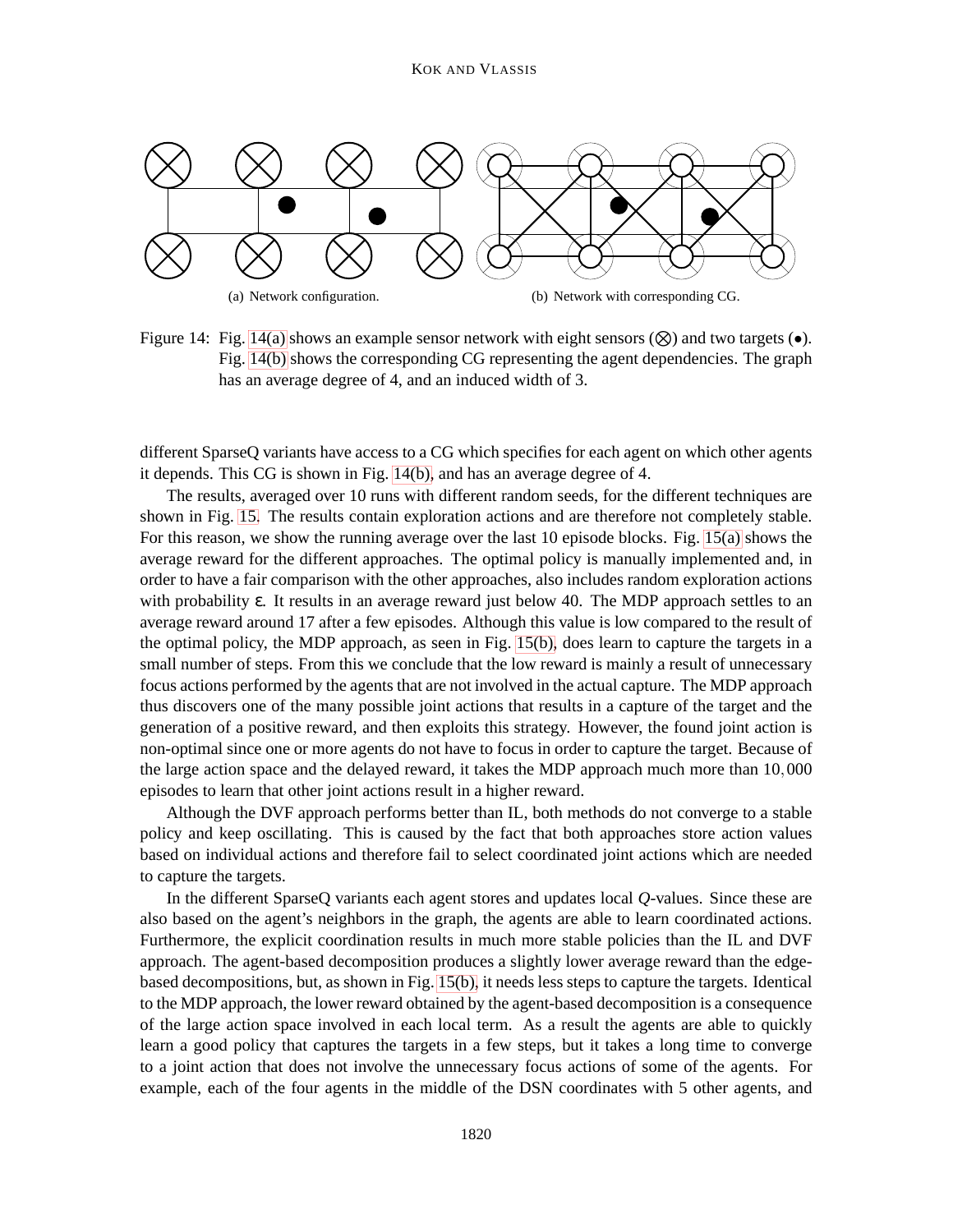<span id="page-32-3"></span><span id="page-32-2"></span><span id="page-32-1"></span>

<span id="page-32-4"></span><span id="page-32-0"></span>Figure 15: Different results on the DSN problem, averaged over 10 runs. One run consists of 200 episode blocks, each corresponding to 50 learning episodes.

each of them thus stores a *Q*-function defined over  $3^6 = 729$  actions per state. Because in the agentbased decomposition the full action space is decomposed into different independent local action values, it does result in a better performance than the MDP learners, both in the obtained average reward and the number of steps needed to capture the targets. With respect to the two edge-based decompositions, the edge-based update method generates a slightly higher reward, and a more stable behavior than the agent-based update method. Although in both cases the difference between the two methods is minimal, this result is different compared to the stateless problems described in Section [6.1](#page-22-1) in which the agent-based update method performed better. The effectiveness of each approach thus depends on the type of problem. We believe that the agent-based update method has its advantages for problems with fine-grained agent interactions since it combines all neighbors in the update of the *Q*-value.

Fig. [15\(c\)](#page-32-3) shows the cumulative average reward of the different methods. Ignoring the manual policy, the edge-based update methods result in the highest cumulative average reward. This is also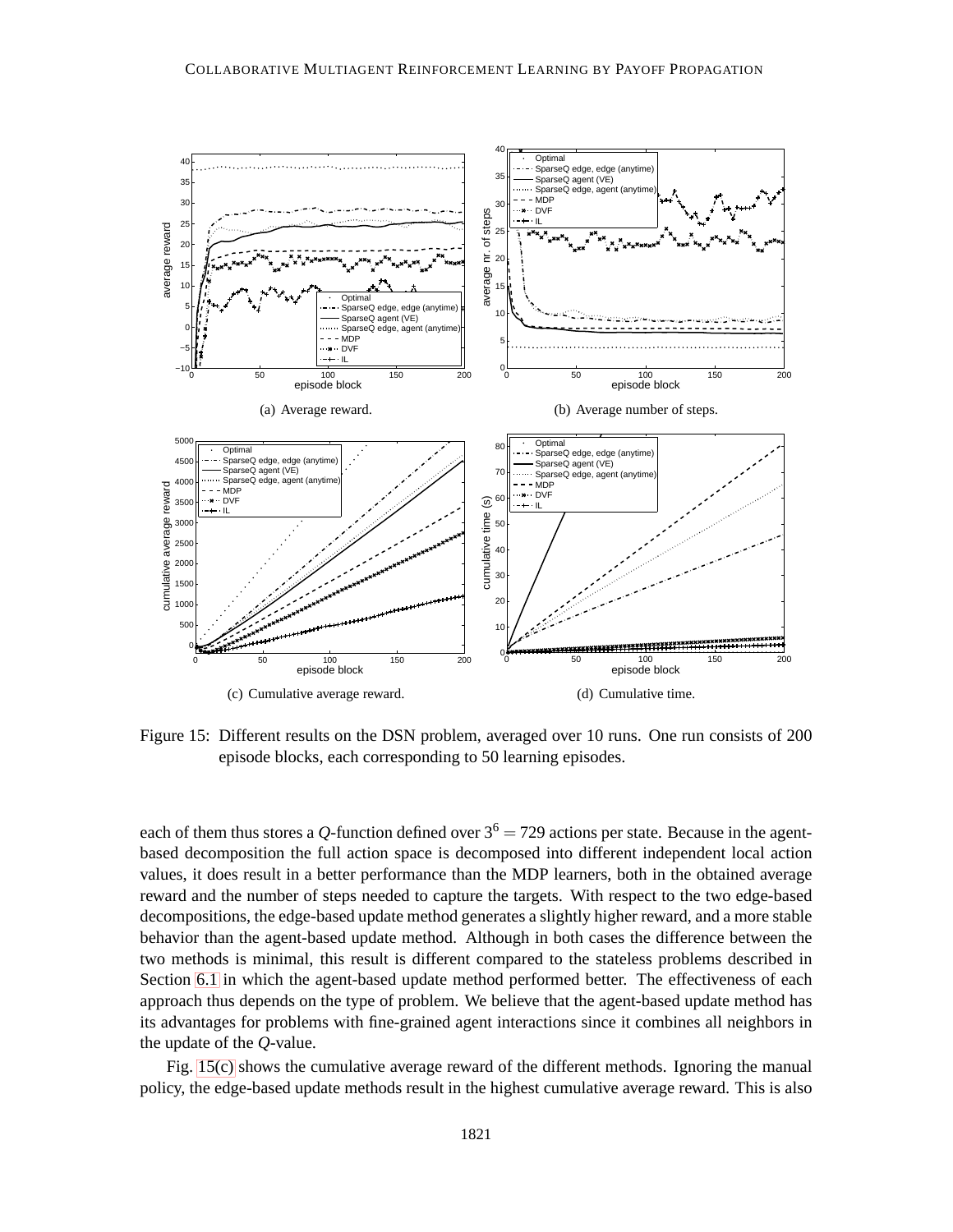| method     | reward | steps  | method                        | reward | steps |
|------------|--------|--------|-------------------------------|--------|-------|
| Optimal    | 38.454 | 3.752  | SparseQ edge, edge (anytime)  | 27.692 | 8.795 |
| <b>MDP</b> | 19.061 | 7.071  | SparseQ edge, edge (VE)       | 28.880 | 8.113 |
| <b>DVF</b> | 16.962 | 22.437 | SparseQ agent (VE)            | 24.844 | 6.378 |
| IL         | 6.025  | 31.131 | SparseQ edge, agent (VE)      | 25.767 | 8.413 |
|            |        |        | SparseQ edge, agent (anytime) | 23.738 | 8.930 |

<span id="page-33-1"></span>Table 4: Average reward and average number of steps per episode over the last 2 episode blocks (100 episodes) for the DSN problem. Results are averaged over 10 runs.

seen in Table [4](#page-33-1) which shows the reward and the number of steps per episode averaged over the last 2 episode blocks, that is, 100 episodes, for the different methods. Since the goal of the agents is to optimize the received average reward, the SparseQ methods outperform the other learning methods. However, none of the variants converge to the optimal policy. One of the main reasons is the large number of dependencies between the agents. This requires a choice between an approach that models many of the dependencies but learns slowly because of the exploration of a large action space, for example, the agent-based SparseQ or the MDP learners, or an approach that ignores some of the dependencies but is able to learn an approximate solution quickly. The latter is the approach taken by the edge-based SparseQ variants: it models pairwise dependencies even though it requires three agents to capture a target.

Fig. [15\(d\)](#page-32-4) gives the timing results for the different methods. The IL and DVF methods are the fastest methods since they only store and update individual *Q*-values. The agent-based SparseQ method is by far the slowest. This method stores a *Q*-function based on all action combinations of an agent and its neighbors in the CG. This slows down the VE algorithm considerably since it has to maximize over a large number of possible joint action combinations in every local maximization step.

Finally, Fig. [16](#page-34-0) compares the difference between using the VE or the anytime max-plus algorithm to compute the joint action for the SparseQ methods using an edge-based decomposition. Fig. [16\(a\)](#page-34-1) shows that there is no significant difference in the obtained reward for these two methods. Fig. [16\(b\)](#page-34-2) shows that the edge-based SparseQ variants that use the anytime max-plus algorithm need less computation time than those using the VE algorithm. However, the differences are not that evident as in the experiments from Section [6.1](#page-22-1) because the used CG has a relative simple structure (it has an induced width of 3), and VE is able to quickly find a solution when iteratively eliminating the nodes with the smallest degree.

# <span id="page-33-0"></span>**7. Conclusion and Future Directions**

In this article we addressed the problem of learning how to coordinate the behavior of a large group of agents. First, we described a payoff propagation algorithm (max-plus) that can be used as an alternative to variable elimination (VE) for finding the optimal joint action in a coordination graph (CG) with predefined payoff functions. VE is an exact method that will always report the joint action that maximizes the global payoff, but it is slow for densely connected graphs with cycles because its worst-case complexity is exponential in the number of agents. Furthermore, this method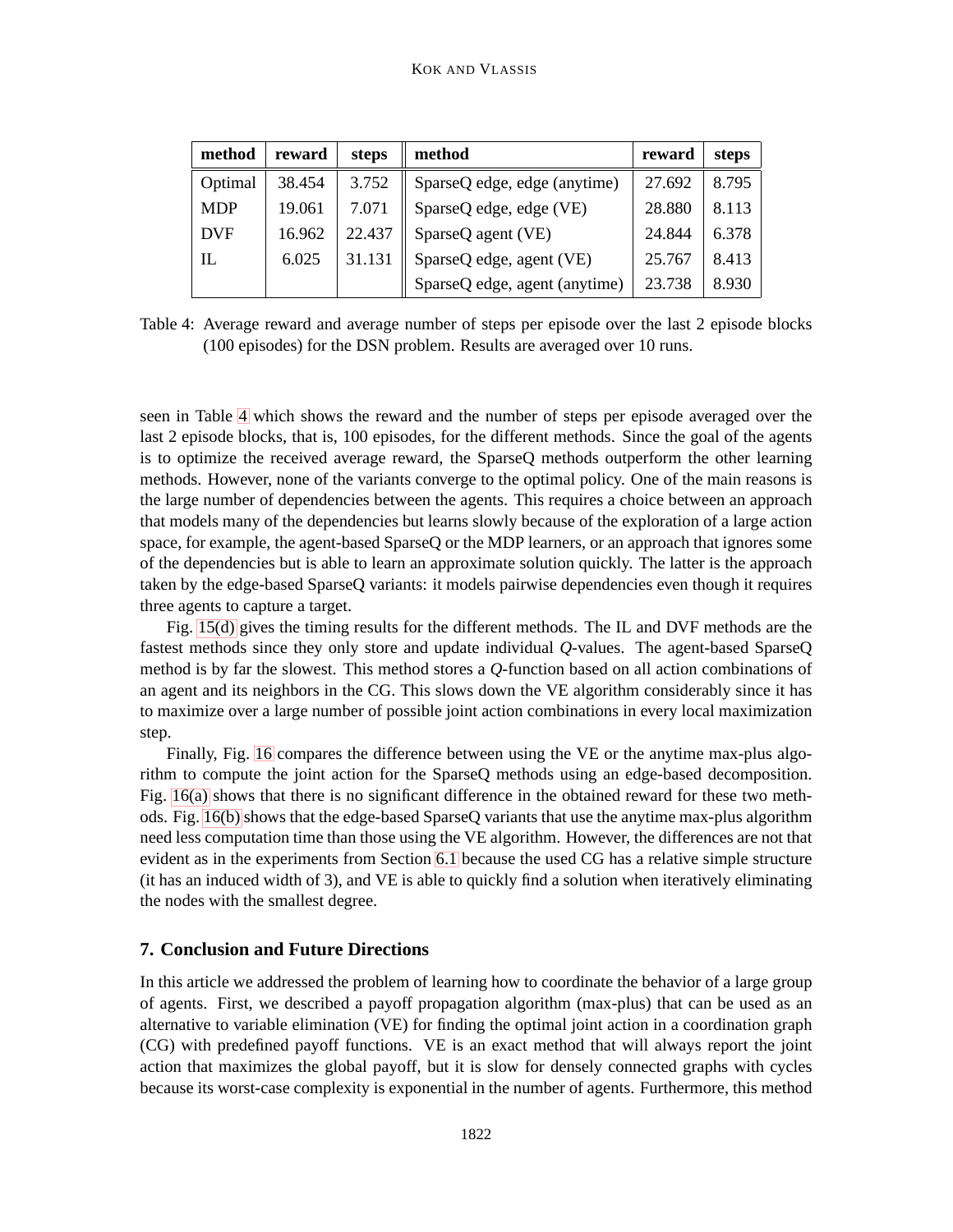<span id="page-34-1"></span>

<span id="page-34-2"></span><span id="page-34-0"></span>Figure 16: Results of the edge-based decomposition methods on the DSN problem, averaged over 10 runs. One run consists of 200 episode blocks, each corresponding to 50 learning episodes.

is only able to report a solution after the complete algorithm has ended. The max-plus algorithm, analogous to the belief propagation algorithm in Bayesian networks, operates by repeatedly sending local payoff messages over the edges in the CG. By performing a local computation based on its incoming messages, each agent is able to select its individual action. For tree-structured graphs, this approach results in the optimal joint action. For large, highly connected graphs with cycles, we provided empirical evidence that this method can find near-optimal solutions exponentially faster than VE. Another advantage of the max-plus algorithm is that it can be implemented fully distributed using asynchronous and parallel message passing.

Second, we concentrated on model-free reinforcement-learning approaches to learn the coordinated behavior of the agents in a collaborative multiagent system. In our Sparse Cooperative *Q*-learning (SparseQ) methods, we approximate the global *Q*-function using a CG representing the coordination requirements of the system. We analyzed two possible decompositions, one in terms of the nodes and one in terms of the edges of the graph. During learning, each local *Q*-function is updated based on its contribution to the maximal global payoff found with either the VE or maxplus algorithm. Effectively, each agent learns its part of the global solution by only coordinating with the agents on which it depends. Results on both a single-state problem with 12 agents and more than 17 million actions, and a distributed sensor network problem show that our SparseQ variants outperform other existing multiagent *Q*-learning methods. The combination of the edge-based decomposition and the max-plus algorithm results in a method which scales only linearly in the number of dependencies of the problem. Furthermore, it can be implemented fully distributed and only requires that each agent is able to communicate with its neighbors in the graph. When communication is restricted, it is still possible to run the algorithm when additional common knowledge assumptions are made.

There are several directions for future work. First of all, we are interested in comparing different approximation alternatives from the Bayesian networks or constraint processing literature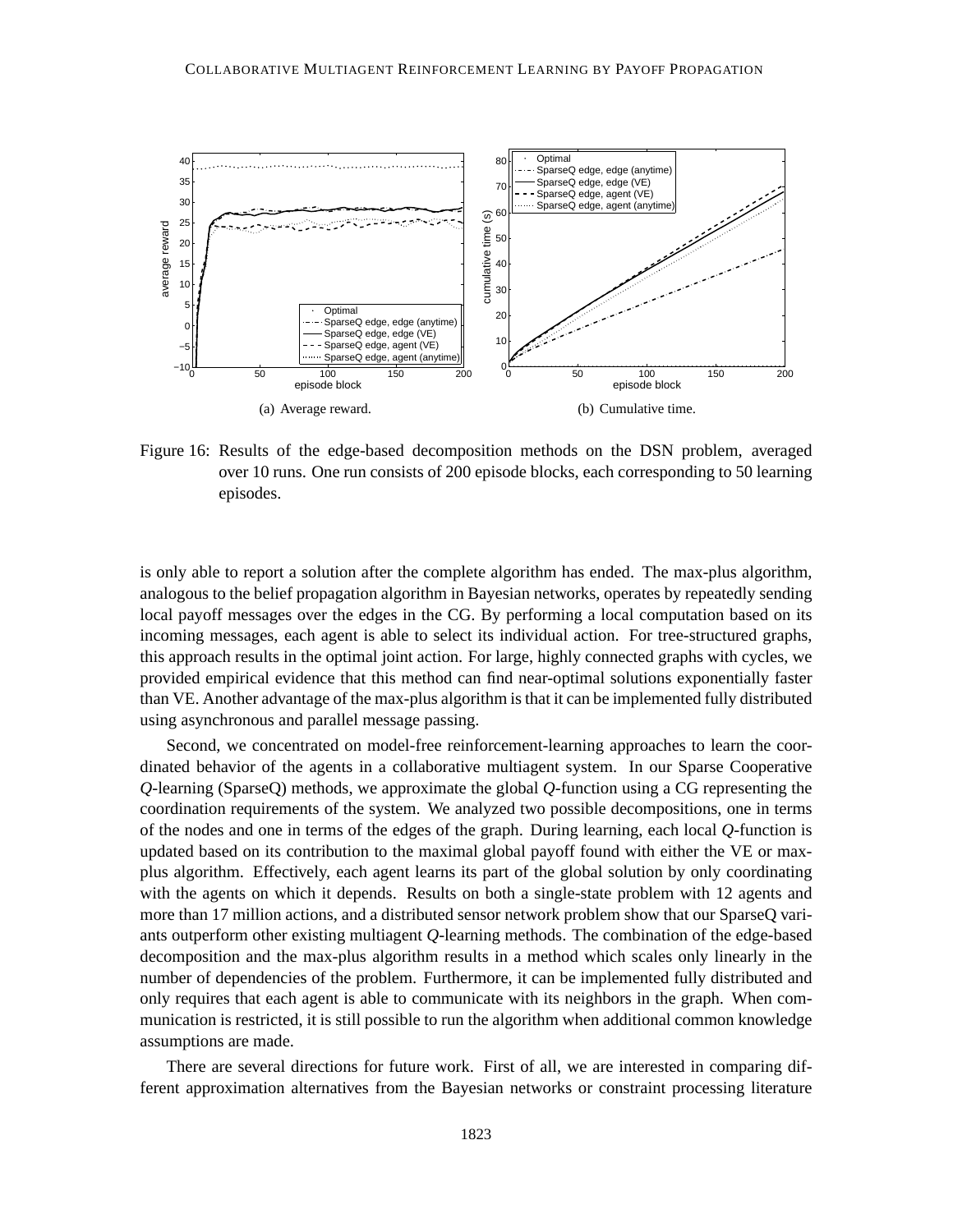to our max-plus algorithm. A natural extension is to consider factor graph representations of the problem structure [\(Kschischang et al., 2001](#page-37-11)), allowing more prior knowledge about the problem to be introduced beforehand. Another possible direction involves the 'mini-bucket' approach, an approximation in which the VE algorithm is simplified by changing the full maximization for each elimination of an agent to the summation of simpler local maximizations [\(Dechter and Rish](#page-36-15), [1997\)](#page-36-15). A different alternative for the VE algorithm is the usage of constraint propagation algorithms for finding the optimal joint action [\(Modi et al.](#page-37-2), [2005](#page-37-2)). Another interesting issue is related to the *Q*updates of the edge-based decomposition of the SparseQ reinforcement-learning method. Now we assume that the received reward of an agent is divided proportionally over its edges (see [\(20\)](#page-20-1) and [\(23\)](#page-21-1)), but other schemes may also be possible. Furthermore, we like to apply our method to problems in which the topology of the CG differs per state, for example, when agents are dynamically added or removed from the system, or dependencies between the agents change based on the current situation [\(Guestrin et al.](#page-37-15), [2002c\)](#page-37-15). Since all *Q*-functions and updates are defined locally, it is possible to compensate the addition or removal of an agent by redefining only the *Q*-functions in which this agent is involved. The max-plus algorithm and the local updates do not have to be changed as long as the neighboring agents are aware of the new topology of the CG.

## **Acknowledgments**

We would like to thank Carlos Guestrin and Ron Parr for providing ample feedback to this work. Furthermore, we like to thank all three reviewers for their detailed and constructive comments. This research is supported by PROGRESS, the embedded systems research program of the Dutch organization for Scientific Research NWO, the Dutch Ministry of Economic Affairs and the Technology Foundation STW, project AES 5414.

# **References**

- <span id="page-35-5"></span>S. Muhammad Ali, S. Koenig, and M. Tambe. Preprocessing techniques for accelerating the DCOP algorithm ADOPT. In Proceedings of the International Joint Conference on Autonomous Agents and Multiagent Systems (AAMAS), pages 1041–1048, Utrecht, The Netherlands, 2005.
- <span id="page-35-1"></span>T. Arai, E. Pagello, and L. E. Parker. Editorial: Advances in multi-robot systems. IEEE Transactions on Robotics and Automation, 18(5):665–661, 2002.
- <span id="page-35-0"></span>R. Becker, S. Zilberstein, V. Lesser, and C. V. Goldman. Transition-independent decentralized Markov decision processes. In Proceedings of the International Joint Conference on Autonomous Agents and Multiagent Systems (AAMAS), Melbourne, Australia, 2003.
- <span id="page-35-2"></span>D. S. Bernstein, S. Zilberstein, and N. Immerman. The complexity of decentralized control of Markov decision processes. In Proceedings of Uncertainty in Artificial Intelligence (UAI), Stanford, CA, 2000.
- <span id="page-35-3"></span>U. Bertelé and F. Brioschi. Nonserial dynamic programming. Academic Press, 1972.
- <span id="page-35-4"></span>D. P. Bertsekas and J. N. Tsitsiklis. Neuro-dynamic programming. Athena Scientific, 1996.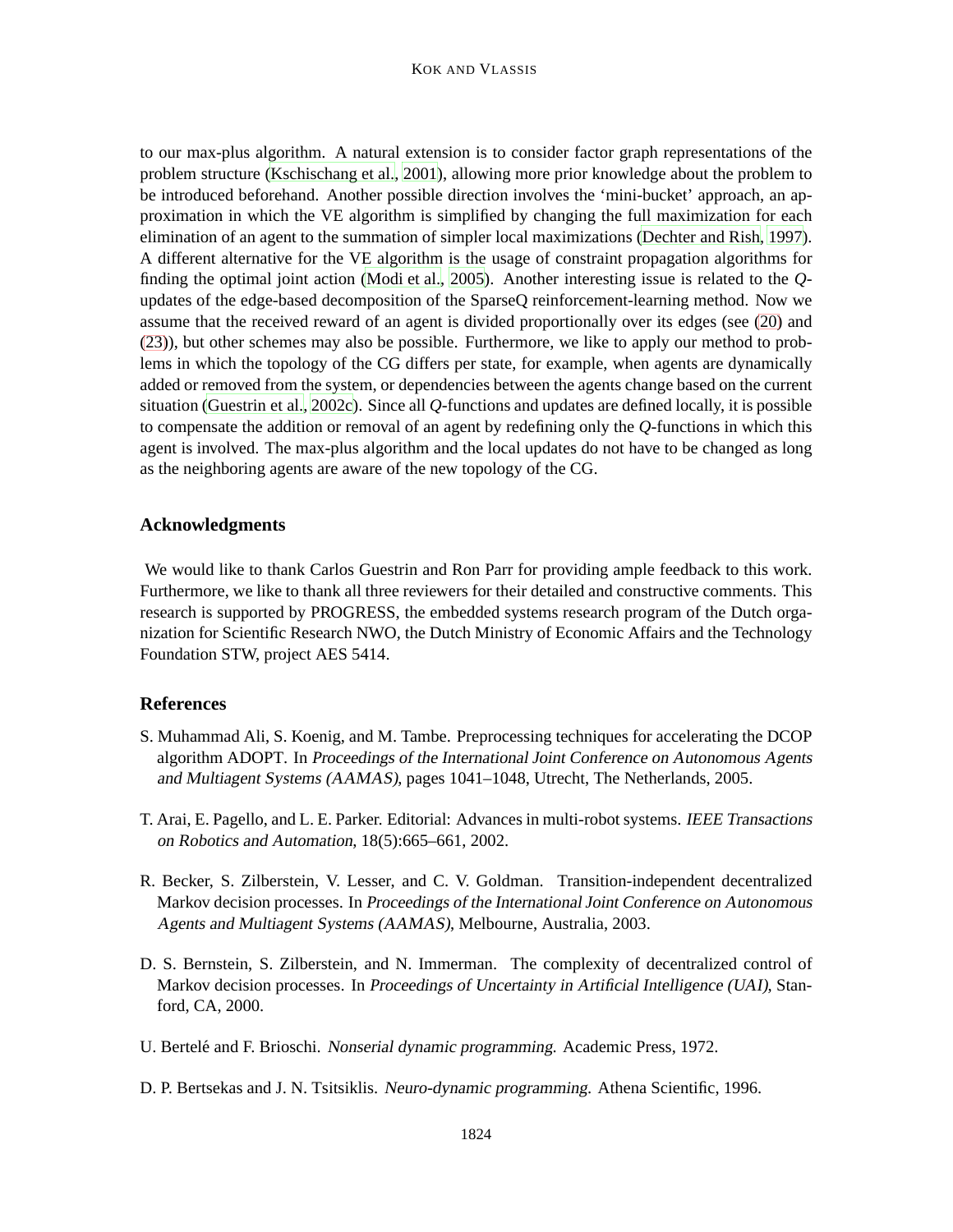- <span id="page-36-9"></span>C. Boutilier. Planning, learning and coordination in multiagent decision processes. In Proceedings of the Conference on Theoretical Aspects of Rationality and Knowledge, 1996.
- <span id="page-36-3"></span>J. A. Boyan and M. L. Littman. Packet routing in dynamically changing networks: A reinforcement learning approach. In Jack D. Cowan, Gerald Tesauro, and Joshua Alspector, editors, Advances in Neural Information Processing Systems (NIPS) <sup>6</sup>, pages 671–678. Morgan Kaufmann Publishers, Inc., 1994.
- <span id="page-36-4"></span>W. Burgard, M. Moors, D. Fox, R. Simmons, and S. Thrun. Collaborative multi-robot exploration. In Proceedings of the IEEE International Conference on Robotics and Automation, 2000.
- <span id="page-36-11"></span>G. Chalkiadakis and C. Boutilier. Coordination in multiagent reinforcement learning: A Bayesian approach. In Proceedings of the International Joint Conference on Autonomous Agents and Multiagent Systems (AAMAS), pages 709–716, Melbourne, Australia, 2003. ACM Press.
- <span id="page-36-13"></span>C. Claus and C. Boutilier. The dynamics of reinforcement learning in cooperative multiagent systems. In Proceedings of the National Conference on Artificial Intelligence (AAAI), Madison, WI, 1998.
- <span id="page-36-12"></span>C. Crick and A. Pfeffer. Loopy belief propagation as a basis for communication in sensor networks. In Proceedings of Uncertainty in Artificial Intelligence (UAI), 2003.
- <span id="page-36-5"></span>R. Crites and A. Barto. Improving elevator performance using reinforcement learning. In Advances in Neural Information Processing Systems (NIPS) <sup>8</sup>, pages 1017–1023. MIT Press, 1996.
- <span id="page-36-10"></span>R. Dechter. Constraint Processing. Morgan Kaufmann, 2003.
- <span id="page-36-15"></span>R. Dechter and I. Rish. A scheme for approximating probabilistic inference. In Proceedings of Uncertainty in Artificial Intelligence (UAI), pages 132–141, 1997.
- <span id="page-36-1"></span>E. H. Durfee. Scaling up agent coordination strategies. IEEE Computer, 34(7):39–46, July 2001.
- <span id="page-36-2"></span>P. S. Dutta, N. R. Jennings, and L. Moreau. Cooperative information sharing to improve distributed learning in multi-agent systems. Journal of Artificial Intelligence Research, 24:407–463, 2005.
- <span id="page-36-6"></span>C. Goldman and S. Zilberstein. Decentralized control of cooperative systems: Categorization and complexity analysis. Journal of Artificial Intelligence Research, 22:143–174, November 2004.
- <span id="page-36-7"></span>C. V. Goldman and S. Zilberstein. Optimizing information exchange in cooperative multi-agent systems. In Proceedings of the International Joint Conference on Autonomous Agents and Multiagent Systems (AAMAS), pages 137–144, New York, NY, USA, 2003. ACM Press.
- <span id="page-36-0"></span>C. Guestrin, D. Koller, and R. Parr. Multiagent planning with factored MDPs. In Advances in Neural Information Processing Systems (NIPS) <sup>14</sup>. The MIT Press, 2002a.
- <span id="page-36-8"></span>C. Guestrin. Planning under uncertainty in complex structured environments. PhD thesis, Computer Science Department, Stanford University, August 2003.
- <span id="page-36-14"></span>C. Guestrin, M. Lagoudakis, and R. Parr. Coordinated reinforcement learning. In International Conference on Machine Learning (ICML), Sydney, Australia, July 2002b.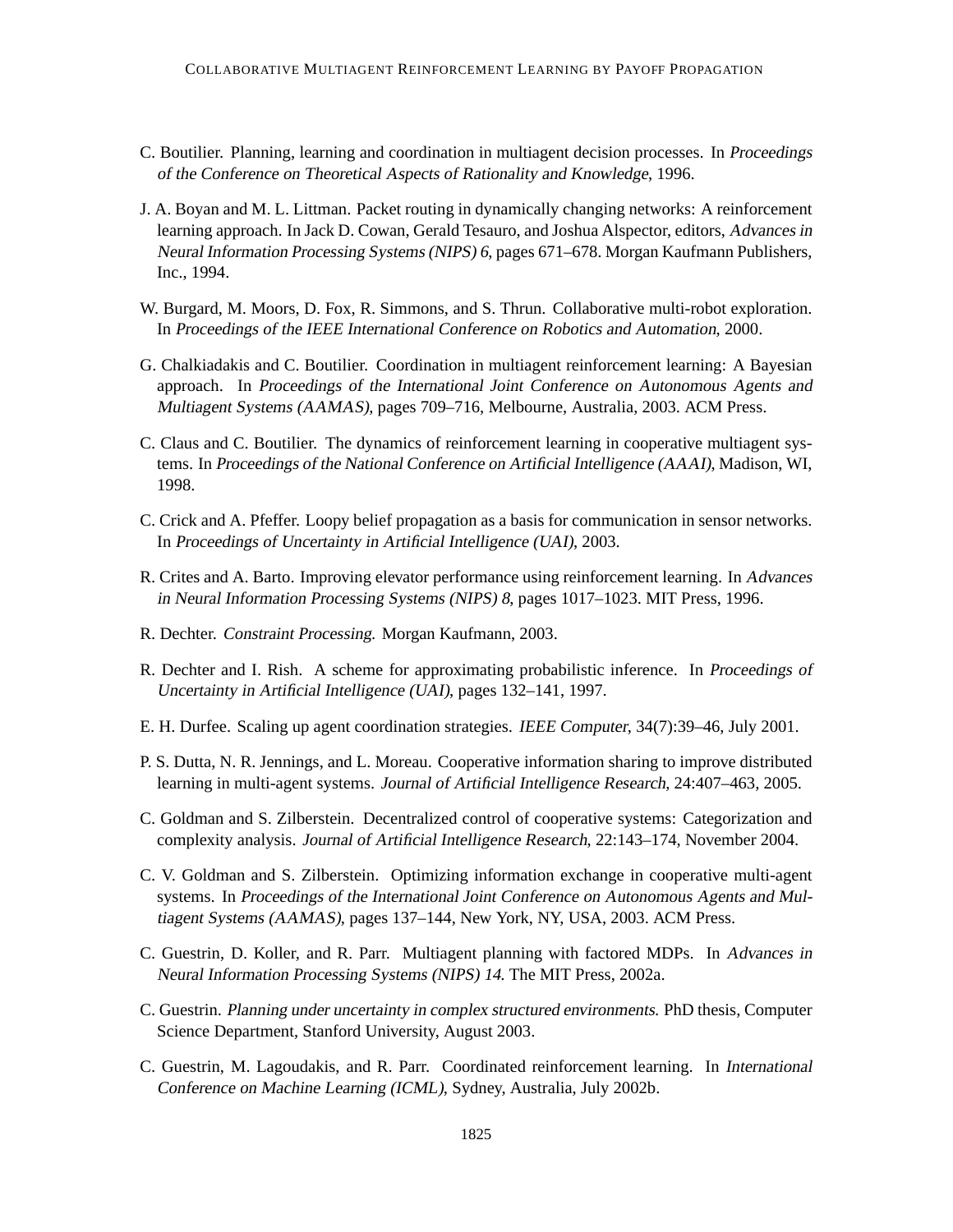- <span id="page-37-15"></span>C. Guestrin, S. Venkataraman, and D. Koller. Context-specific multiagent coordination and planning with factored MDPs. In Proceedings of the National Conference on Artificial Intelligence (AAAI), Edmonton, Canada, July 2002c.
- <span id="page-37-14"></span>E. A. Hansen, D. S. Bernstein, and S. Zilberstein. Dynamic programming for partially observable stochastic games. In Proceedings of the National Conference on Artificial Intelligence (AAAI), San Jose, CA, 2004.
- <span id="page-37-3"></span>H. Kitano, M. Asada, Y. Kuniyoshi, I. Noda, and E. Osawa. RoboCup: The robot world cup initiative. In Proceedings of the IJCAI-95 Workshop on Entertainment and AI/Alife, 1995.
- <span id="page-37-8"></span>J. R. Kok and N. Vlassis. Sparse cooperative Q-learning. In Russ Greiner and Dale Schuurmans, editors, Proceedings of the International Conference on Machine Learning, pages 481–488, Banff, Canada, July 2004. ACM.
- <span id="page-37-6"></span>J. R. Kok and N. Vlassis. Using the max-plus algorithm for multiagent decision making in coordination graphs. In RoboCup-2005: Robot Soccer World Cup IX, Osaka, Japan, July 2005.
- <span id="page-37-4"></span>J. R. Kok, M. T. J. Spaan, and N. Vlassis. Non-communicative multi-robot coordination in dynamic environments. Robotics and Autonomous Systems, 50(2-3):99–114, February 2005.
- <span id="page-37-13"></span>J. R. Kok. Coordination and Learning in Cooperative Multiagent Systems. PhD thesis, Faculty of Science, University of Amsterdam, 2006.
- <span id="page-37-11"></span>F. R. Kschischang, B. J. Frey, and H.-A. Loeliger. Factor graphs and the sum-product algorithm. IEEE Transactions on Information Theory, 47:498–519, 2001.
- <span id="page-37-1"></span>V. Lesser, C. Ortiz, and M. Tambe. Distributed sensor nets: <sup>A</sup> multiagent perspective. Kluwer academic publishers, 2003.
- <span id="page-37-10"></span>H.-A. Loeliger. An introduction to factor graphs. IEEE Signal Processing Magazine, pages 28–41, January 2004.
- <span id="page-37-9"></span>C. C. Moallemi and B. Van Roy. Distributed optimization in adaptive networks. In S. Thrun, L. Saul, and B. Schölkopf, editors, Advances in Neural Information Processing Systems (NIPS) 16. MIT Press, Cambridge, MA, 2004.
- <span id="page-37-2"></span>P. Jay Modi, W-M. Shen, M. Tambe, and M. Yokoo. ADOPT: Asynchronous distributed constraint optimization with quality guarantees. Artificial Intelligence, 161(1-2):149–180, 2005.
- <span id="page-37-12"></span>K. Murphy, Y. Weiss, and M. Jordan. Loopy belief propagation for approximate inference: An empirical study. In Proceedings of Uncertainty in Artificial Intelligence (UAI), Stockholm, Sweden, 1999.
- <span id="page-37-5"></span>A. Y. Ng, H. Jin Kim, M. Jordan, and S. Sastry. Autonomous helicopter flight via reinforcement learning. In Advances in Neural Information Processing Systems (NIPS) <sup>16</sup>, 2004.
- <span id="page-37-0"></span>L. E. Parker. Distributed algorithms for multi-robot observation of multiple moving targets. Autonomous Robots, 12(3):231–255, 2002.
- <span id="page-37-7"></span>J. Pearl. Probabilistic reasoning in intelligent systems. Morgan Kaufman, San Mateo, 1988.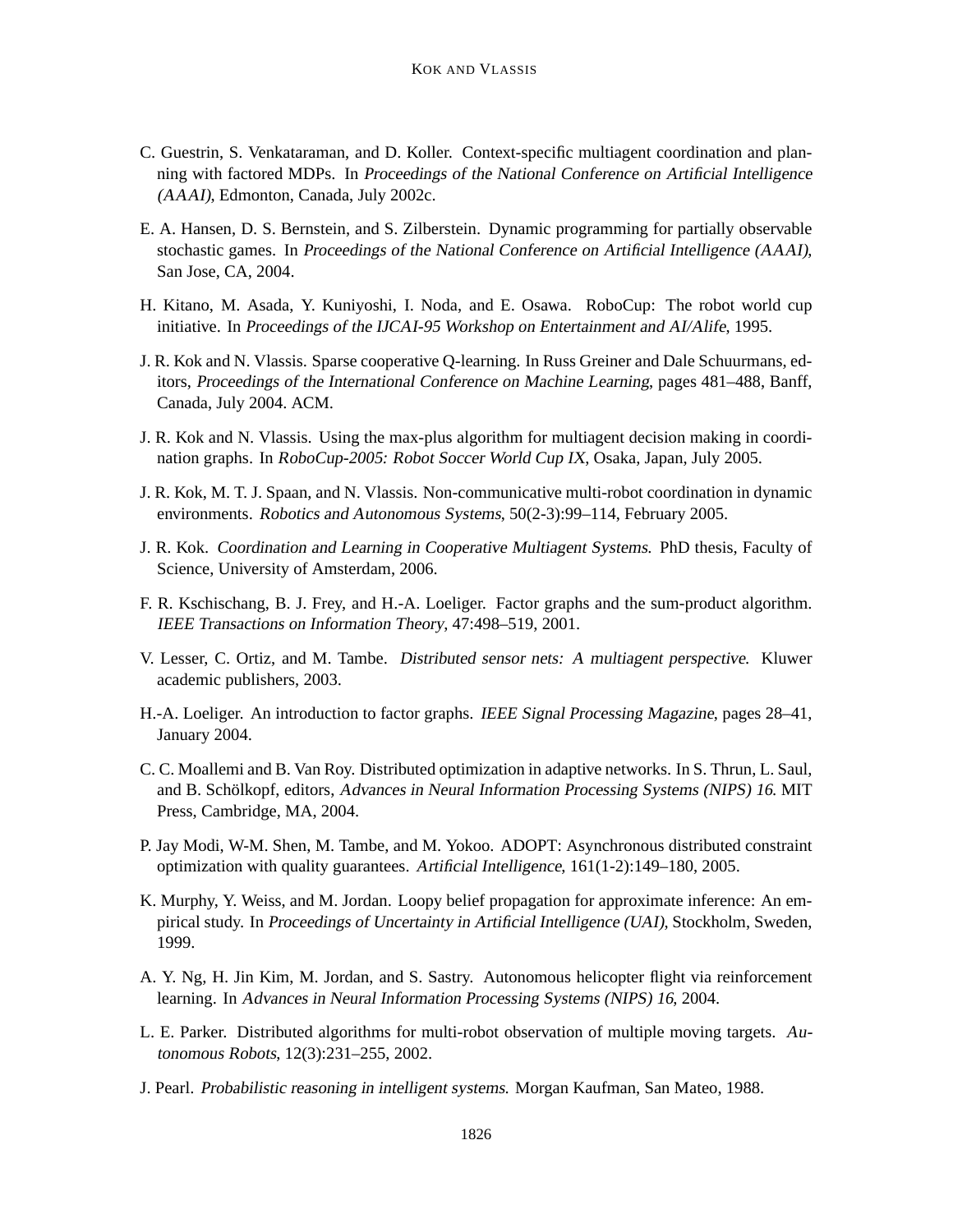- <span id="page-38-7"></span>L. Peshkin, K.-E. Kim, N. Meuleau, and L. P. Kaelbling. Learning to cooperate via policy search. In Proceedings of Uncertainty in Artificial Intelligence (UAI), pages 489–496. Morgan Kaufmann Publishers, 2000.
- <span id="page-38-10"></span>M. L. Puterman. Markov decision processes: Discrete stochastic dynamic programming. Wiley, New York, 1994.
- <span id="page-38-5"></span>D. V. Pynadath and M. Tambe. The communicative multiagent team decision problem: Analyzing teamwork theories and models. Journal of Artificial Intelligence Research, 16:389–423, 2002.
- <span id="page-38-15"></span>J. Schneider, W.-K. Wong, A. Moore, and M. Riedmiller. Distributed value functions. In International Conference on Machine Learning (ICML), Bled, Slovenia, 1999.
- <span id="page-38-14"></span>S. Sen, M. Sekaran, and J. Hale. Learning to coordinate without sharing information. In Proceedings of the National Conference on Artificial Intelligence (AAAI), Seattle, WA, 1994.
- <span id="page-38-11"></span>L. Shapley. Stochastic games. Proceedings of the National Academy of Sciences, 39:1095–1100, 1953.
- P. Stone, R. S. Sutton, and G. Kuhlmann. Reinforcement learning for RoboCup-soccer keepaway. Adaptive Behavior, 13(3):165–188, 2005.
- <span id="page-38-12"></span>R. S. Sutton and A. G. Barto. Reinforcement learning: An introduction. MIT Press, Cambridge, MA, 1998.
- <span id="page-38-0"></span>K. Sycara. Multiagent systems. AI Magazine, 19(2):79–92, 1998.
- <span id="page-38-3"></span>M. Tan. Multi-agent reinforcement learning: Independent vs. cooperative agents. In International Conference on Machine Learning (ICML), Amherst, MA, 1993.
- <span id="page-38-4"></span>G. Tesauro. Temporal difference learning and TD-Gammon. Communications of the ACM, 38(3), March 1995.
- <span id="page-38-2"></span>N. Vlassis. A concise introduction to multiagent systems and distributed AI. Informatics Institute, University of Amsterdam, September 2003.
- <span id="page-38-6"></span>N, Vlassis, R. Elhorst, and J. R. Kok. Anytime algorithms for multiagent decision making using coordination graphs. In Proceedings of the International Conference on Systems, Man, and Cybernetics (SMC), The Hague, The Netherlands, October 2004.
- <span id="page-38-9"></span>M. J. Wainwright, T. S. Jaakkola, and A. S. Willsky. Tree consistency and bounds on the performance of the max-product algorithm and its generalizations. Statistics and Computing, 14: 143–166, April 2004.
- <span id="page-38-13"></span>C. Watkins and P. Dayan. Technical note: Q-learning. Machine Learning, 8(3-4):279–292, 1992.
- <span id="page-38-1"></span>G. Weiss, editor. Multiagent systems: <sup>A</sup> modern approach to distributed artificial intelligence. MIT Press, 1999.
- <span id="page-38-8"></span>J. S. Yedidia, W. T. Freeman, and Y. Weiss. Understanding belief propagation and its generalizations. In Exploring Artificial Intelligence in the New Millennium, chapter 8, pages 239–269. Morgan Kaufmann Publishers Inc., January 2003.